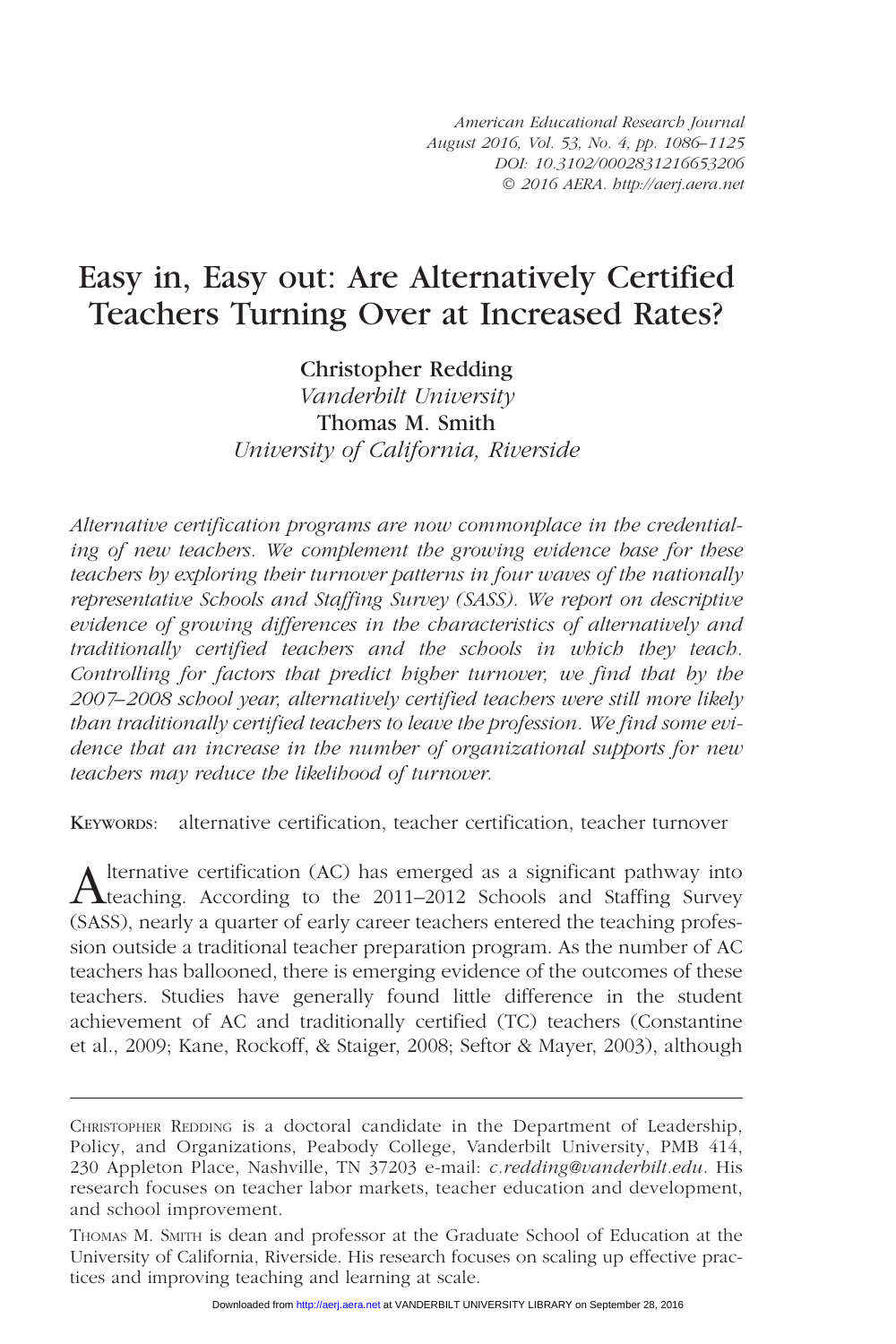#### Alternatively Certified Teachers' Turnover Rates

there are some exceptions. In North Carolina, AC teachers have been found to have a small negative impact on student performance, particularly at the high school level (Clotfelter, Ladd, & Vigdor, 2010; Henry et al., 2014). Teach for America (TFA) teachers tend to outperform their traditionally certified peers (Glazerman, Mayer, & Decker, 2006; Xu, Hannaway, & Taylor, 2011). These studies also generally find higher attrition rates among AC than TC teachers, but they are typically limited to a particular city, state, or certification program.

Other research has provided descriptive evidence of the characteristics of AC teachers or the programs they attend. Although differences among alternative certification programs (ACPs) have been described (Humphry, Wechsler, & Hough, 2008), similarities exist across alternative and traditional preparation programs. For instance, in New York City, these programs have similar course requirements, but the length, timing, and focus of these courses vary (Boyd et al., 2008). In addition, AC teachers tend to have less student teaching experience or other preservice pedagogical training than TC teachers (Cohen-Vogel & Smith, 2007; Constantine et al., 2009; S. M. Johnson, Birkeland, & Peske, 2006). Instead, AC teachers often fulfill certification requirements during the first few years of teaching (Humphrey & Wechsler, 2007). Our study explores how differences in preservice training requirements explain higher turnover rates among AC teachers. If AC teachers leave the profession at a higher rate as a result of initial sorting into hard-to-staff schools with inadequate supports, we would worry that the continued expansion of AC is unlikely to be a long-term solution to shortages in the teacher labor market and rather a stopgap solution to fill in-demand positions in hard-to-staff schools.

Estimating the extent to which attrition rates are higher among AC teachers is methodologically difficult as AC programs intentionally recruit teachers to fill teaching shortages, often in hard-to-staff schools. It is difficult to determine what part of the attrition gap between AC and TC teachers can be attributed to differences in observed characteristics of individuals who select into AC programs, characteristics of the programs themselves, or differences in organizational supports for these teachers. This study addresses this inherent selection bias by employing a rich set of control variables that are associated with AC teachers' backgrounds and characteristics of the schools in which they are hired as well as school fixed effects. We focus our analysis on a subsample of early career teachers from three waves of the Schools and Staffing Survey to explore the ways in which the attrition gap between AC and TC may be narrowed through various teacher and school characteristics or organizational supports.

## Alternative Certification in the Teacher Policy Landscape

Alternative certification has emerged as an umbrella term to include all pathways into the teaching profession outside traditional teacher education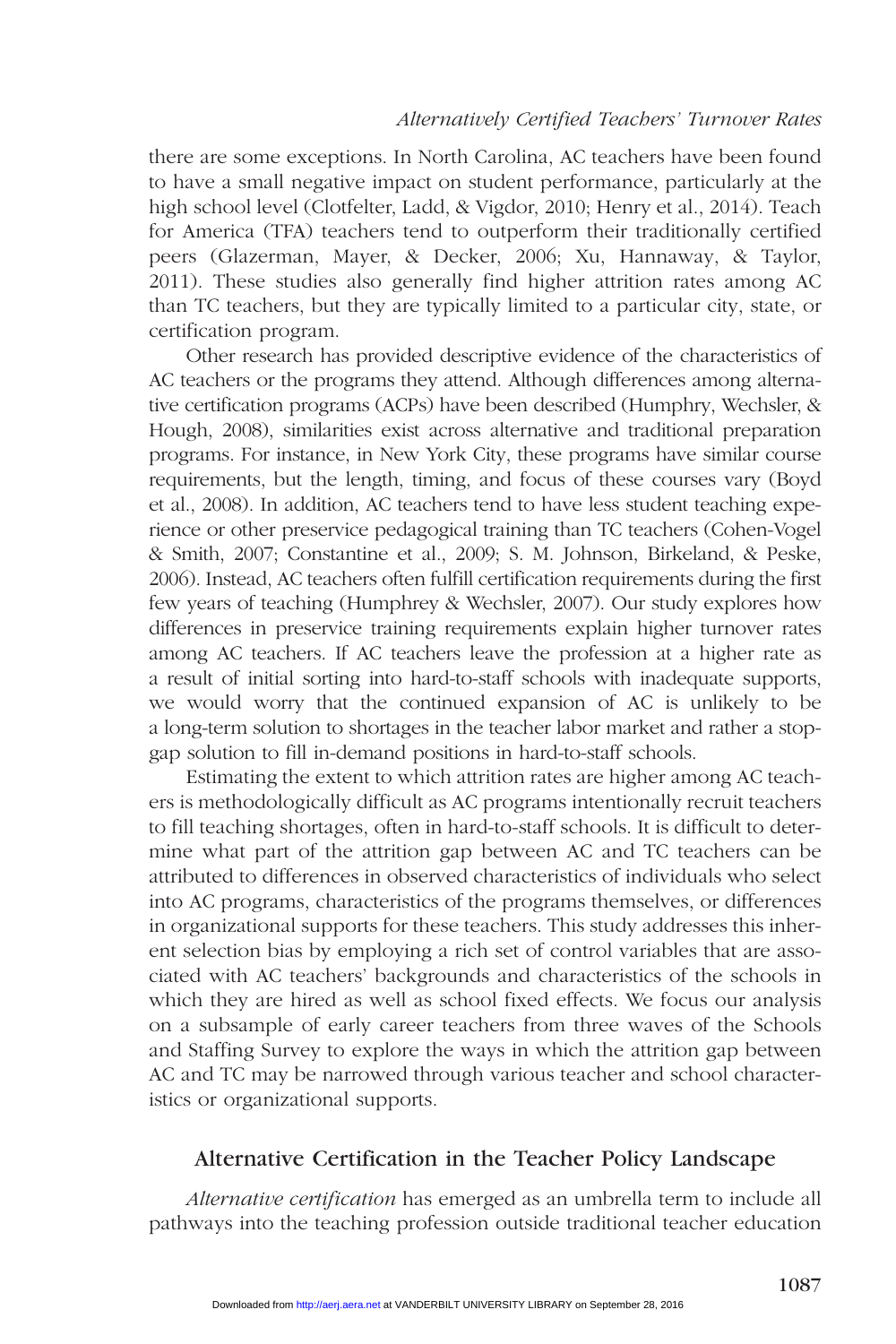programs. More careful definitions emphasize the policy goals and organizational structures of these programs. AC programs enable expedited entry into the teaching profession without completing a standard four- to fiveyear university-based program (Constantine et al., 2009). These programs rely on abbreviated coursework and the support of mentor teachers to train teacher candidates as they serve as teacher of record (Humphrey & Wechsler, 2007). While states have drawn on AC teachers to fill shortages in the teacher labor market, there is an ongoing debate of the extent to which alternative certification programs can also achieve higher teacher quality (S. M. Johnson et al., 2006).

The goal for ACPs to train high-quality teachers has accelerated with the 2001 reauthorization of the Elementary and Secondary Education Act. An influential portion of this legislation mandated that all classrooms be staffed by a highly qualified teacher (HQT), which aimed to close state loopholes for long-term substitutes and emergency certification (Ramirez, 2004). To achieve HQT status, teachers were required to have at least a bachelor's degree, obtain full state certification or have passed the Praxis II, and demonstrate content knowledge in the subject they teach. The political support for alternate routes into teaching continued under Race to the Top (RTTT) with renewed interest in ACPs as integral to having qualified teachers in every classroom (Cochran-Smith et al., 2012; Foderaro, 2010). ACPs have also transitioned from primarily meeting shortages in hard-to-staff schools to meeting shortages for in-demand subjects in these schools (Constantine et al., 2009). By the 2010s, ACPs were commonplace in the credentialing of teachers. Corresponding with this expansion of alternate pathways into teaching has been a number of studies that consider elements of the programs, characteristics of the teachers who have been alternatively certified, as well as how these differences may account for differential levels of student achievement or teacher attrition.

## Differences Between Alternatively and Traditionally Certified Teachers

Research on certification programs has identified numerous differences among the programs themselves, the teachers who select into them, and the schools in which they teach. In New York City, Boyd and coauthors (2008) find that teachers in different pathways are often trained in the same educational institution and take many of the same courses. The differences come from the emphasis and timing of those courses, with ACPs addressing the pragmatic or technical aspects of teaching rather than theory. For instance, an AC teacher may focus on classroom management rather than learning theory or child and adolescent development. The abbreviated nature of the preservice curriculum only allows for brief—if any—student teaching during summer school and requires continued coursework throughout the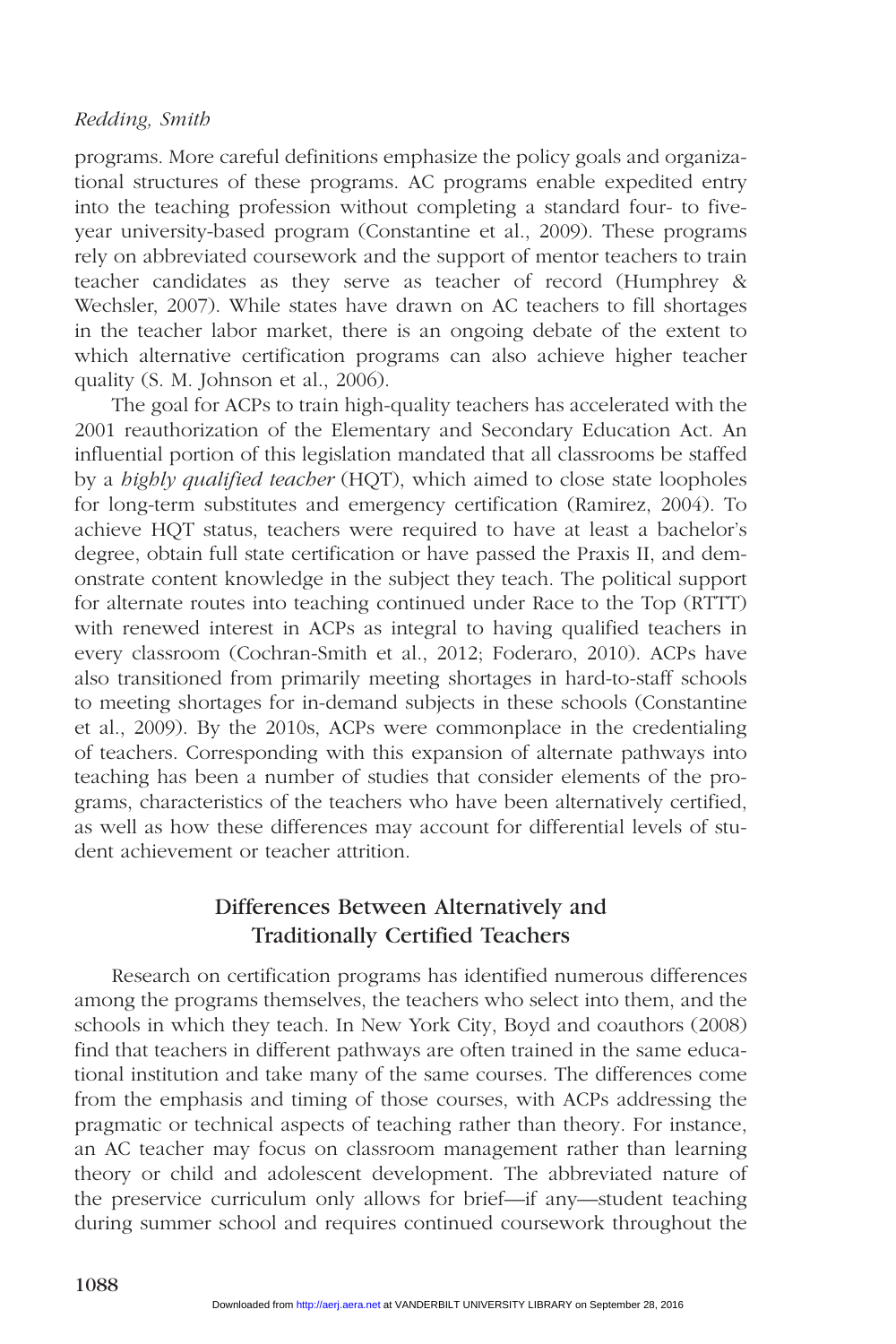school year (Cohen-Vogel & Smith, 2007; Constantine et al., 2009; Humphrey & Wechsler, 2007). The emphasis on practical aspects of teaching leaves participants with less exposure to methods of teaching and less experience practicing their craft, factors that may influence higher turnover rates.

Differences are also observed in regards to teacher characteristics. Cohen-Vogel and Smith (2007) analyze a subsample of teachers from the 1999–2000 SASS with less than five years of teaching to illustrate several key differences between TC and AC teachers. They find that AC teachers are more likely to have worked outside of education before entering the field of teaching and have no practice teaching and less likely to have majored in education and have a master's degree. With a sample of 174 teachers obtained from a stratified random sample of 63 unselective ACPs in seven states, Constantine and colleagues (2009) find no differences between AC and TC teachers for college selectivity or college entrance exam scores. Others have found evidence that AC teachers feel less prepared than TC teachers in their first year of teaching, largely as a result of less preservice classroom experience and pedagogical training (Darling-Hammond, Chung, & Frelow, 2002; Kee, 2012).

AC Teachers are more likely to work in urban schools with high concentrations of children from traditionally underserved racial/ethnic groups but not necessarily in schools with more hiring difficulties (Boyd et al., 2012; Cohen-Vogel & Smith, 2007). Because many AC teachers work in demanding classroom environments—often with less training or support—school context is another likely influence in teachers' turnover decisions as it has been found to be one of the largest determinants in shaping teachers' decision to stay in teaching (Ingersoll, 2001). As alternatively certified teachers are purposefully channeled into schools that tend to have more challenging working conditions, more evidence is needed of how this aspect of the policy design may influence higher attrition among AC teachers.

## Do Alternatively Certified Teachers Turn Over More?

Boyd and colleagues (2012) provide evidence of the heterogeneity of teacher attrition in New York City for the two largest ACPs—New York City Teaching Fellows (NYCTF) and TFA—and TC teachers. Thirteen percent of beginning math teachers move to a new school after their first year, with the lowest transfer rates among TFA teachers. By their fifth year, however, only 4% of TFA teachers remained in their initial school compared to 48% of traditionally certified teachers, while teachers from NYCTF had retention rates in between (28%). The story is similar for teachers who leave the profession, where 31% of TC teachers, 49% of teachers trained through NYCTF, and 84% of TFA teachers had left teaching by the end of their fifth year. With evidence of greater effectiveness among TFA teachers (Glazerman et al., 2006; Kane et al., 2008; Xu et al., 2011), these studies generally contend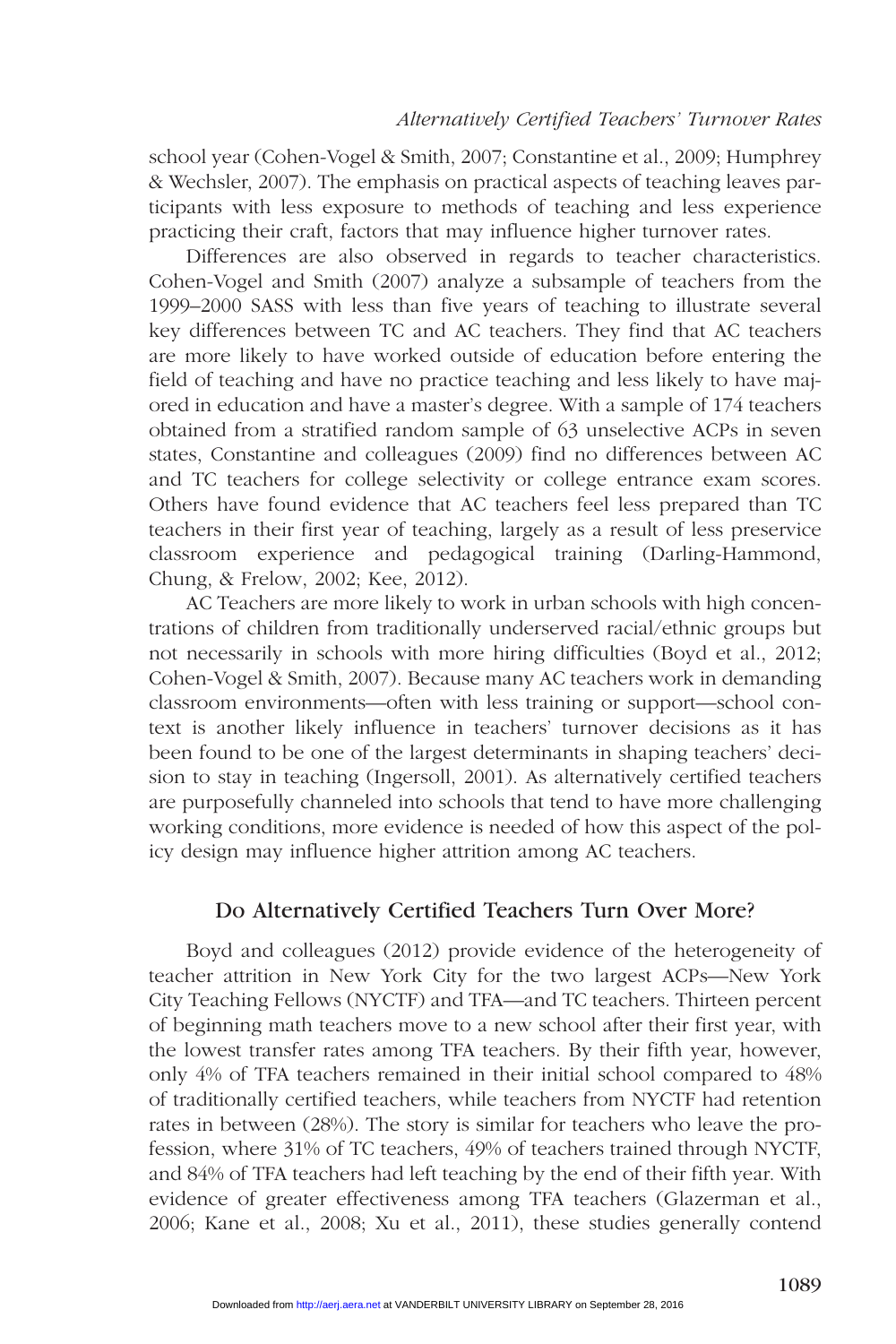that attrition is of minimal concern, arguing that the small positive gains for their students compensate for these higher departure rates. Most AC programs, however, are not as selective as TFA, so higher attrition rates are likely to be more detrimental to student achievement.

Even if turnover is unrelated to the composition of teachers, higher attrition rates among AC teachers may impair school organizational culture and harm student performance in less direct ways (Ronfeldt, Loeb, & Wyckoff, 2013). AC teachers are more likely to work in schools with high proportions of low-income and minority students where unfavorable working conditions are likely to be more prevalent (S. M. Johnson, Kraft, & Papay, 2012). In the literature on teacher attrition, working conditions has been used as a catchall term encompassing school facilities and available materials (Buckley, Schneider, & Shang, 2005), class size and workload (Horng, 2009), administrative support (Boyd et al., 2010; Grissom, 2011; Ladd, 2011; Shen, Leslie, Spybrook, & Ma, 2012), staff collegiality, and student discipline problems (Ingersoll, 2001). Separating the influence of these factors from school contextual factors such as student demographic characteristics has not been straightforward in the empirical literature. Still, an emerging consensus suggests an influence of working conditions on teacher attrition outside the direct influence of demographic characteristics of the school (Borman & Dowling, 2008; Ingersoll, 2001; S. M. Johnson et al., 2012; Ladd, 2011; Loeb, Darling-Hammond, & Luczak, 2005).

We also expect that the turnover gap between AC and TC teachers to be due to differences between the characteristics of teachers in the two groups. Research has shown college selectivity to predict higher levels of teacher turnover (Lankford, Loeb, & Wyckoff, 2002; Podgursky, Monroe, & Watson, 2004). Stronger academic credentials or training in in-demand subjects such as math or science may result in higher turnover rates because of better paying career options outside of education (Rumberger, 1987).

If AC teachers are more likely to transfer schools or leave teaching entirely, AC may be an expensive training ground for teachers who are less committed to stay in the profession than TC teachers. This issue is of particular concern if AC teachers are more likely to leave within the first few years of their career, before the returns to on-the-job training level out (Henry, Bastian, & Fortner, 2011). Yet, organizational supports for new teachers such as induction programs, mentoring, or a common departmental planning time may reduce teacher turnover (Smith & Ingersoll, 2004). Since alternatively certified teachers receive the bulk of their professional training in their first two years of teaching, these organizational supports may be particularly beneficial if used to help teachers improve their pedagogy or classroom management skills.

We hypothesize several factors as leading to increased turnover rates among AC teachers. Stemming from low levels of initial preparedness due to the minimal preservice preparation, we hypothesize that teachers from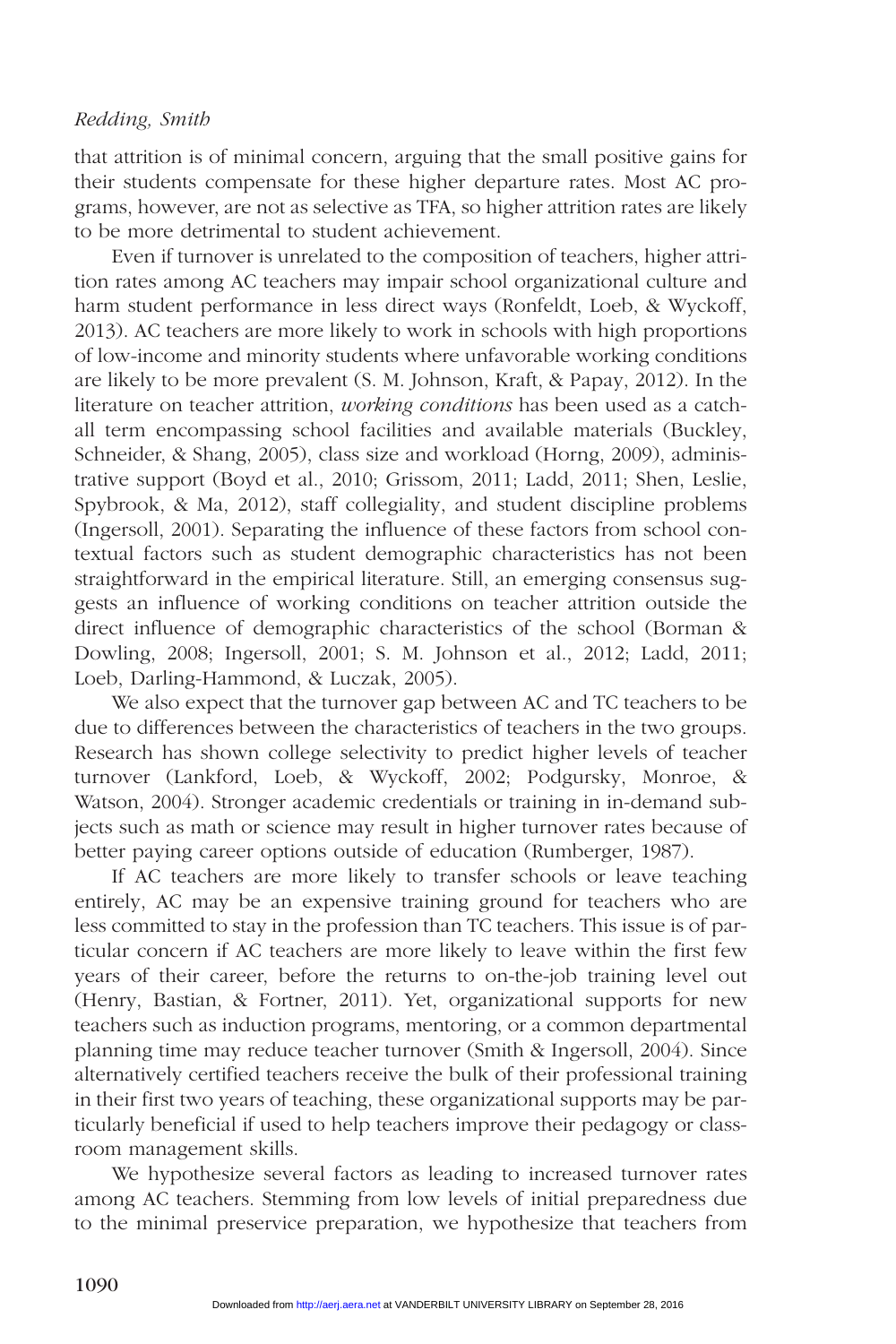#### Alternatively Certified Teachers' Turnover Rates

these alternative pathways begin their careers with a dearth of instructional resources with which to effectively manage the demands faced by new teachers. Without a strong feeling of efficacy regarding their ability to manage classroom behavior or meet their students' learning needs, AC teachers may be more likely to leave the teaching profession. With pronounced gains in teacher effectiveness during the first few years of experience (Clotfelter, Ladd, & Vigdor, 2007; Henry et al., 2011), higher turnover among AC teachers may put a drain on school resources. Additionally, if AC teachers are more likely to be hired into hard-to-staff schools with weak organizational cultures, then their commitment to remain in the same school is likely to be less than beginning TC teachers. In addition to difficult working conditions, these schools may also have fewer organizational resources to support new teachers' professional improvement.

With this conceptualization, we focus on the following questions:

- Research Question 1: To what extent has the proportion of beginning teachers entering through alternative certification programs changed between 1999 and 2012?
- Research Question 2: To what extent have the background characteristics of AC teachers or the characteristics of their schools changed over this time period?
- Research Question 3: Do AC and TC teachers receive similar or different supports during their early years of teaching? How have these supports changed over time?
- Research Question 4: To what extent are AC teachers more likely to turn over (move schools or leave the profession) than TC teachers during their early years of teaching? To what extent has this turnover gap changed over time? To what extent do the background characteristics of the teachers or the characteristics of the schools in which they work explain this gap?
- Research Question 5: To what extent does participation in an induction program, mentoring, or other supports for new teachers reduce the likelihood of turnover for AC teachers? Do these organizational supports reduce the likelihood of turnover more for AC than for TC teachers?

## Data

To examine attrition among AC teachers, this study draws on data from SASS and its supplement, the Teacher Follow-Up Survey (TFS). Administered by the National Center for Educational Statistics (NCES), these surveys are a comprehensive data source on the staffing, occupational, and organizational characteristics of schools. SASS includes questionnaires for administrators and a sample of teachers in each school. We draw on four groups of variables for our analysis: teacher characteristics, school context, working conditions, and organizational supports (described in greater detail in the following and in Appendix A1). As a state representative sample of all public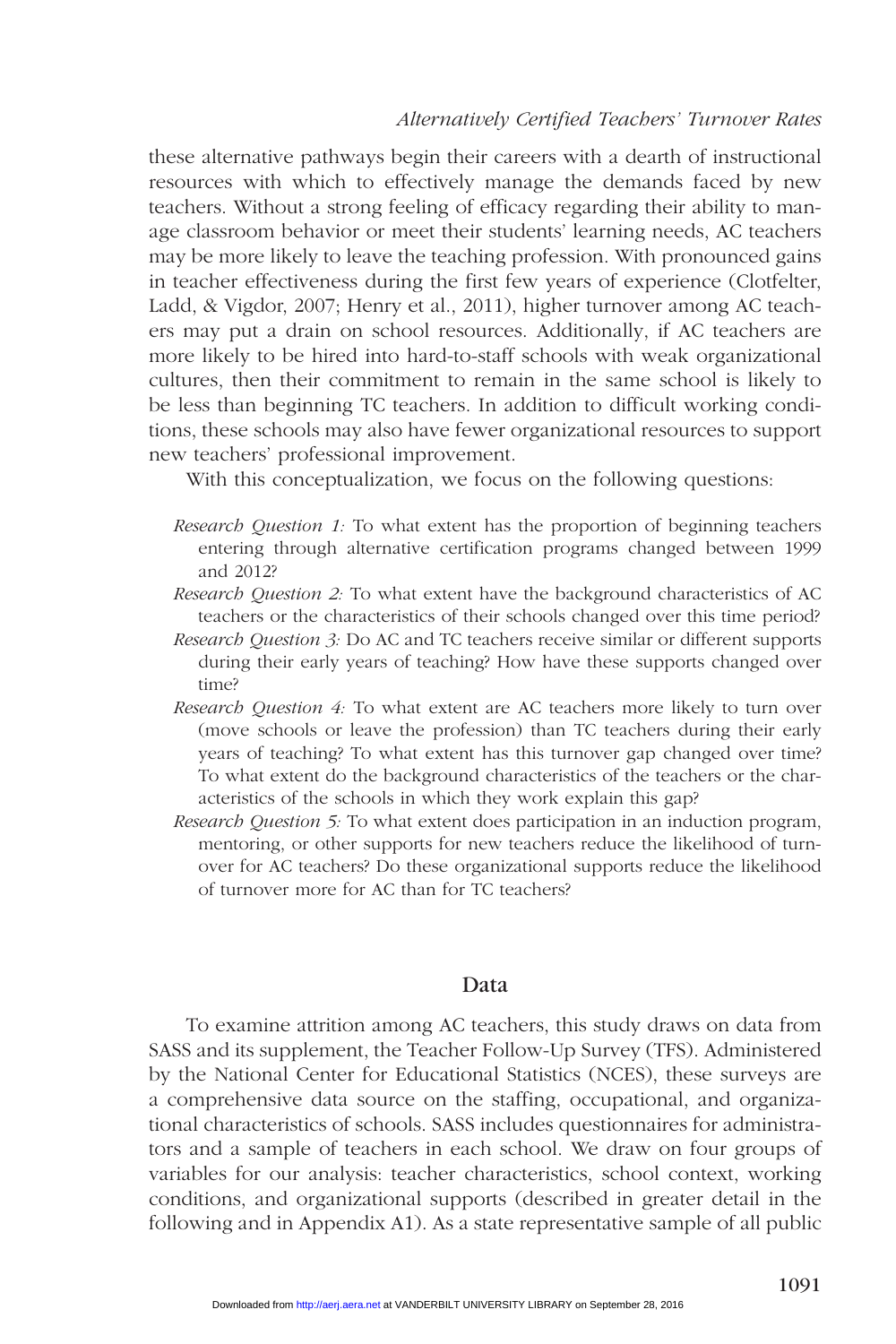K–12 teachers, SASS and TFS are ideal for identifying factors associated with turnover of TC and AC teachers. The TFS includes principal reports on whether teachers had stayed at their schools, moved, or left the profession, as well as a detailed survey of teachers' reasons for their change in status. We use four iterations of these surveys conducted in the 1999–2000, 2003–2004, 2007–2008, and 2011–2012 school years.

The sampling procedure for SASS sought to obtain a stratified, cluster sample that oversampled on certain characteristics. Within schools, the sampling procedure shifted between the 2003–2004 and 2007–2008 surveys. Before 2007–2008, teachers in sampled schools were placed into one of four hierarchical strata: Asian or Pacific Islander, American Indian, new teachers with three years or fewer of teaching experience, and those with more than three years of teaching experience (Tourkin et al., 2004, 2007). Beginning with the 2007–2008 survey, the stratification shifted into one of five teacher types based on years of experience and whether the administrator thought the teacher would be teaching at the same school next year. These groups can be summarized as new stayers, new leavers, midcareer stayers, midcareer leavers, and highly experienced leavers (Tourkin et al., 2010). Survey response rates varied between principals and teachers but were consistently above 80%. To account for the stratified cluster sampling used in SASS, this study uses survey weights to compensate for the school's selection probability, reduce nonresponse bias, and conduct analysis on a sample that most closely resembles the target population of early career public school teachers with less than five years of experience.

In line with previous research on certification among early career teachers (Boyd et al., 2012; Kane et al., 2008; Smith & Ingersoll, 2004), we limit our sample to teachers with less than five years of experience. Previous research has focused on this subsample as early career teachers are most likely to be affected by recent AC policies. To focus on teachers' entry pathway into teaching, we drop uncertified teachers from the analysis sample. With these modifications, our results generalize to a national population of traditionally and alternatively certified teachers with less than five years of experience. An important limitation of this sample is that we are unable to generalize our results to all schools that employ AC teachers. We begin with an initial sample of 38,700 certified public school teachers with less than five years of experience. In regression analysis, we exclude 8,840 teachers in the 2011– 2012 SASS as their turnover status had not been released by NCES at the time of this analysis. With listwise deletion, we drop approximately a third of teachers from the analytic sample given differing patterns of missing data on surveys completed by teachers, administrators, and other school personnel. This yields an analytic sample consisting of 18,080 teachers. To compensate for this missing data, we replicated the main analysis using multiple imputation. $<sup>1</sup>$ </sup>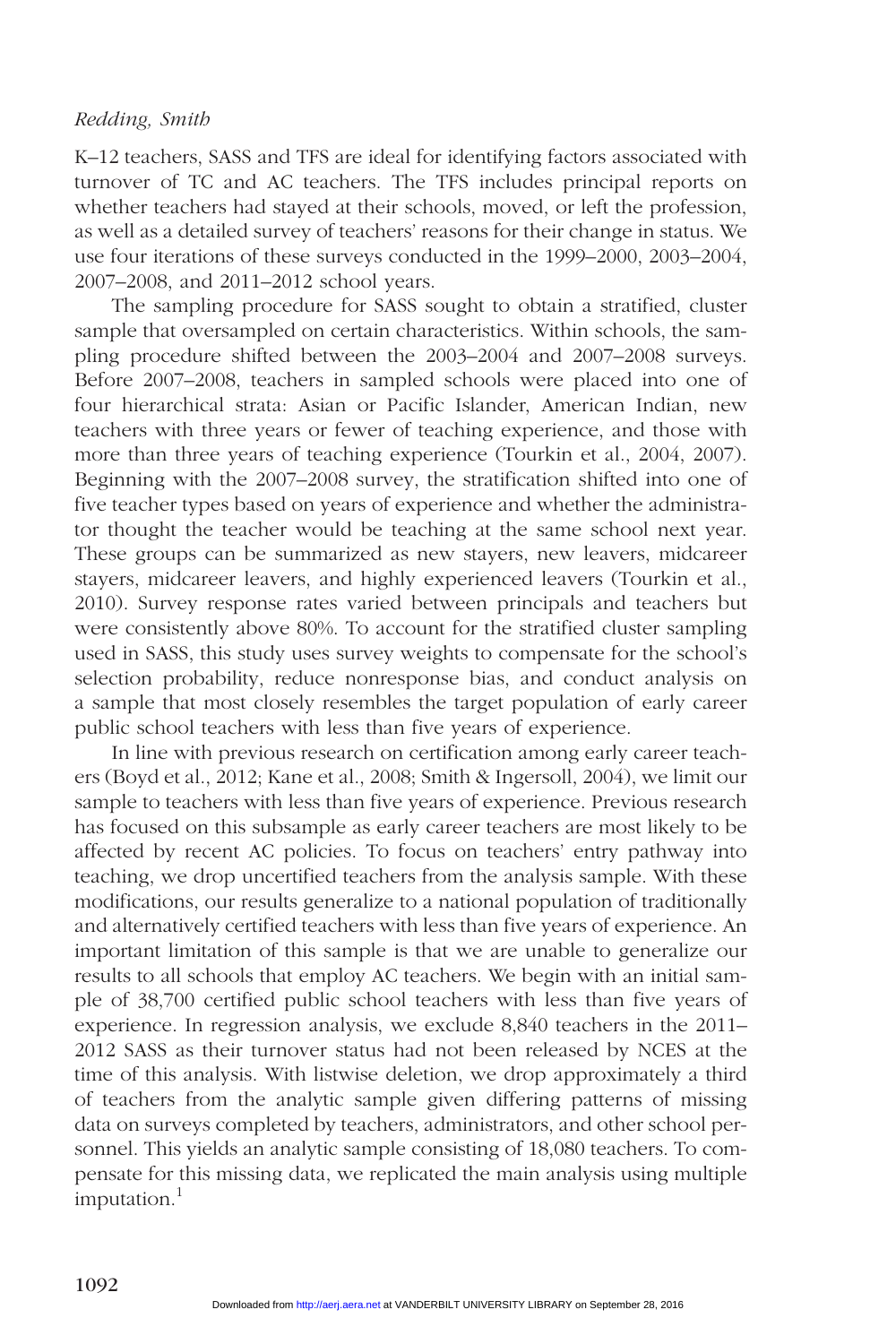## Measures of Attrition

The dependent variable for this study comes from the principal report of a teacher's employment status in the school year following the baseline survey year.<sup>2</sup> We categorize teacher status into one of three categories: stayers, movers, and leavers. In separate models described in the following, we run both multinomial logistic regression with these three response categories and logistic regression with movers and leavers collapsed into one category to designate any teacher that was teaching in a school one year and not there the next.

#### Measures of Teacher Entry Pathways

Measuring our independent variable of interest—teacher entry pathway—is less straightforward. Following Cohen-Vogel and Smith (2007), for the 1999–2000 survey, teachers are classified as being alternatively certified if they report having participated in an alternative certification program either before or after they began teaching. Teachers are classified as holding traditional certification if they hold a regular or standard state certificate and did not attend an ACP. This includes teachers certified through fifth-year graduate programs. This operationalization was continued for the 2003– 2004 survey. For the 2007–2008 and 2011–2012 surveys, SASS added a question that asked teachers if they entered teaching through an alternative certification program. The definition of traditionally certified teachers remained consistent from previous waves. While any change in the phrasing of the questions raises the issue of the construct validity of this measure, with the descriptive evidence seen in Table 1, there is little difference on categories for traditionally certified teachers that we would not expect to vary, which gives us increased confidence in the adequacy of this measurement. For instance, the proportion of traditionally certified teachers who graduated from selective colleges has remained consistent, as has gender.

#### Measures of Teacher Characteristics

We consider a number of teacher characteristics, both descriptively and in regards to their associational relationship with certification type and turnover. These include indicators of whether the teacher is female, a racial or ethnic minority, under 30 years old, attended a highly or most selective college, teaches an in-demand subject, and a union member. College selectivity is measured using NCES's Barron's Admissions Competitiveness Index. Barron's ranks institutions by seven levels of competitiveness. We classified individuals as having attended one of three institution types: most selective, which we coded to include Barron's rankings of most and highly competitive institutions; very selective; and all other levels of university competitiveness. In-demand subjects include those typically found to have the most frequent turnover (Ingersoll, 2001) and include teachers who teach mathematics,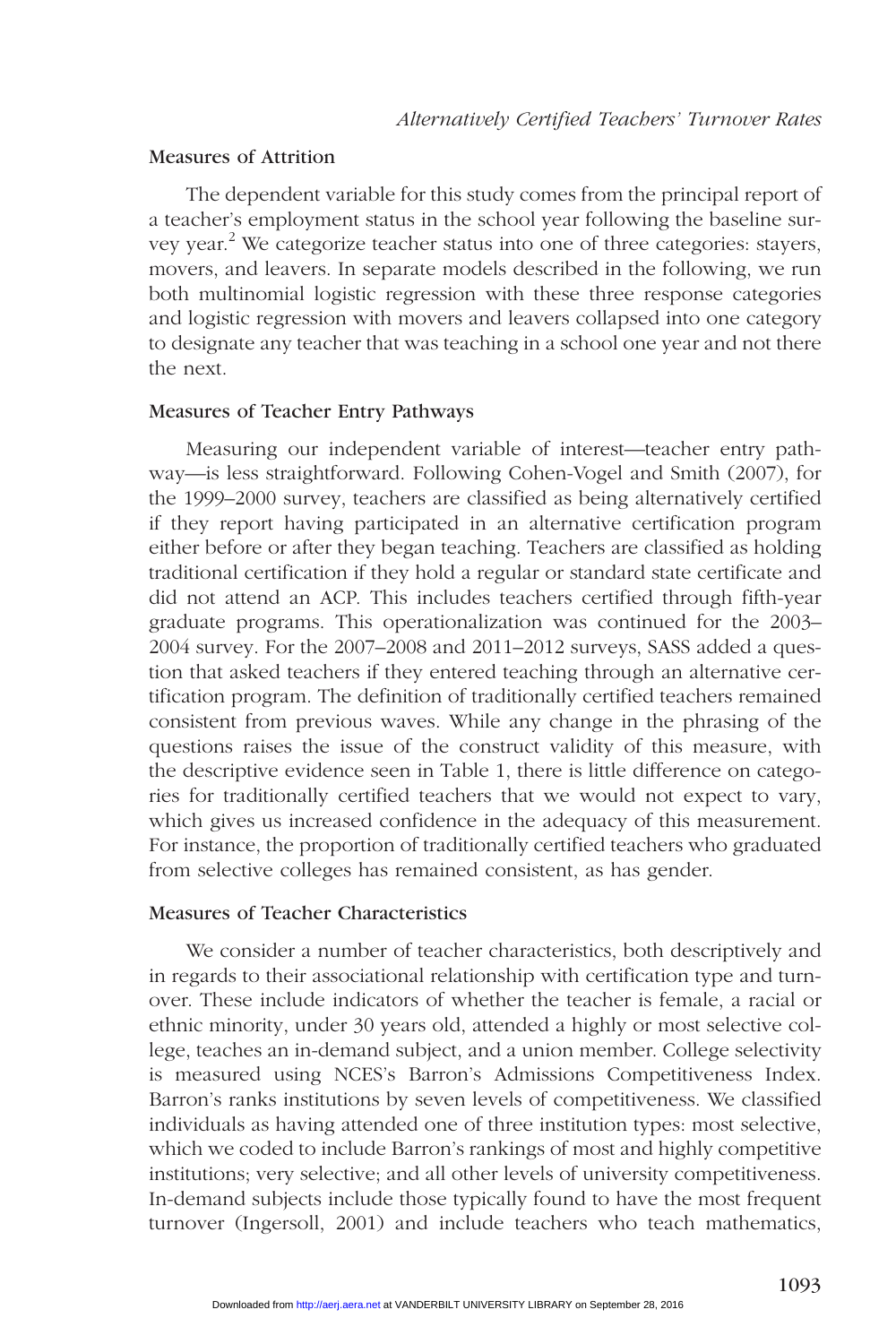|                                 |                                                                                                  | 1999-2000                                           |                               |                                              | 2003-2004                      |                                 |                                   | 2007-2008                                           |                                   |                        | 2011-2012      |                                                                                                                 |
|---------------------------------|--------------------------------------------------------------------------------------------------|-----------------------------------------------------|-------------------------------|----------------------------------------------|--------------------------------|---------------------------------|-----------------------------------|-----------------------------------------------------|-----------------------------------|------------------------|----------------|-----------------------------------------------------------------------------------------------------------------|
|                                 | Certification                                                                                    |                                                     |                               | Certification                                |                                |                                 | Certification                     |                                                     |                                   | Certification          |                |                                                                                                                 |
|                                 | <b>AC</b>                                                                                        | FC                                                  | Difference                    | AC                                           | TC                             | Difference                      | AC                                | TC                                                  | Difference                        | AC                     | TC             | Difference                                                                                                      |
| Certification type              | 0.13                                                                                             | $0.87\,$                                            |                               | 0.21                                         | 0.79                           |                                 | 0.23                              | 0.77                                                |                                   | 0.24                   | 0.76           |                                                                                                                 |
| Employment status               |                                                                                                  |                                                     |                               |                                              |                                |                                 |                                   |                                                     |                                   |                        |                |                                                                                                                 |
| Turnover                        |                                                                                                  |                                                     | $-0.02$                       |                                              |                                | 0.01                            |                                   |                                                     |                                   |                        |                |                                                                                                                 |
| Movers                          | $0.20$<br>$0.14$<br>$0.06$                                                                       | $\begin{array}{c} 0.22 \\ 0.12 \\ 0.11 \end{array}$ | 0.02                          | 0.22<br>0.12<br>0.10                         | $0.11$<br>0.11<br>0.10<br>0.79 | 0.01                            | 0.37<br>0.15<br>0.11              | 0.17<br>0.09<br>0.0                                 | $0.10***$<br>$0.06***$            |                        |                |                                                                                                                 |
| Leavers                         |                                                                                                  |                                                     | $-0.05***$                    |                                              |                                | 0.00                            |                                   |                                                     | 0.03                              |                        |                |                                                                                                                 |
| Stayers                         | 0.80                                                                                             | 0.78                                                | 0.02                          | 0.78                                         |                                | $-0.01$                         | 0.72                              | 0.81                                                | $-0.09***$                        |                        |                |                                                                                                                 |
| Teacher characteristics         |                                                                                                  |                                                     |                               |                                              |                                |                                 |                                   |                                                     |                                   |                        |                |                                                                                                                 |
| Female                          |                                                                                                  |                                                     | $-0.03$                       |                                              |                                | $-0.03$                         |                                   | 0.76                                                |                                   | 0.68                   | 0.78           | $-0.10***$                                                                                                      |
| Racial/ethnic minority          |                                                                                                  | $0.72$<br>0.13<br>0.68                              | $0.01$<br>-0.12***            |                                              |                                |                                 | $0.59$<br>0.15<br>0.0             |                                                     |                                   | 0.15                   | 0.08           |                                                                                                                 |
| Under 30                        |                                                                                                  |                                                     |                               |                                              |                                | $-0.09***$<br>$-0.13***$        |                                   | 0.708                                               | $-0.07***$<br>0.07***<br>-0.21*** | 0.48                   | 0.75           | $-0.07***$<br>-0.27***                                                                                          |
| Years in current school         |                                                                                                  | $1.20$ $\phantom{00}$                               |                               |                                              |                                |                                 |                                   |                                                     |                                   |                        | 1.64           |                                                                                                                 |
| Attended most selective college |                                                                                                  |                                                     | $0.02$<br>$0.05*$             | 0.71<br>0.52<br>0.52<br>0.52<br>0.57<br>0.57 |                                | $-0.26***$                      | $1.34$<br>0.17<br>0.21            | $1.37$<br>0.12                                      | $-0.03$<br>0.05*<br>0.02          | $1.62$<br>0.16<br>0.19 | 0.09           | $\begin{array}{r} -0.02 \\ -0.07^{***} \\ -0.04^{**} \\ -0.11^{***} \\ 0.10^{***} \\ -0.04^{**} \\ \end{array}$ |
| Attended very selective college |                                                                                                  | 0.22                                                | $-0.02$                       |                                              |                                | $0.01\,$                        |                                   |                                                     |                                   |                        | 0.23           |                                                                                                                 |
| Teach in-demand subject         |                                                                                                  |                                                     | $0.01$<br>0.05*               |                                              |                                | $0.14***$                       | 0.35                              | $\begin{array}{c} 0.19 \\ 0.22 \\ 0.71 \end{array}$ | $0.13***$<br>-0.09***             | 0.43                   | 0.32           |                                                                                                                 |
| Union member                    |                                                                                                  | $0.25$<br>0.74                                      |                               |                                              |                                | $-0.01$                         |                                   |                                                     |                                   | 0.56                   | 0.66           |                                                                                                                 |
| Salary (1,000s)                 | $0.58$<br>$0.58$<br>$0.52$<br>$0.58$<br>$0.58$<br>$0.58$<br>$0.58$<br>$0.58$<br>$0.58$<br>$0.58$ | 29.91                                               | $1.48***$                     | 34.94                                        | 34.38                          | 0.56                            | 39.48                             | 38.78                                               | 0.70                              | 41.91                  | 41.09          | $0.82*$                                                                                                         |
| Occupation last year            |                                                                                                  |                                                     |                               |                                              |                                |                                 |                                   |                                                     |                                   |                        |                |                                                                                                                 |
| College student                 |                                                                                                  | 0.47                                                |                               |                                              |                                |                                 |                                   | 0.59                                                |                                   | 0.30                   | 0.53           | $-0.23***$<br>0.15***                                                                                           |
| Working outside education       |                                                                                                  | $0.10$<br>$0.08$                                    |                               | $0.30$<br>$0.40$                             | $0.54$<br>0.09                 | $-0.24***$<br>0.13**<br>0.31*** | $0.\overline{28}$<br>0.38<br>0.51 | 0.05                                                | $-0.33***$<br>0.23***<br>0.43***  | 0.19                   | $0.04$<br>0.03 |                                                                                                                 |
| No practice teaching            | $0.35$<br>$0.23$<br>$0.07$                                                                       |                                                     | $-0.12*$<br>0.09*<br>0.15**** |                                              |                                |                                 |                                   |                                                     |                                   | 0.40                   |                | $0.37***$                                                                                                       |
| No course in teaching methods   |                                                                                                  | 0.04                                                | $0.03*$                       | 0.08                                         | 0.03                           | $0.05***$                       | 0.19                              | 0.11                                                | $0.08***$                         | 0.25                   | 0.11           | $0.14***$                                                                                                       |
|                                 |                                                                                                  |                                                     |                               |                                              |                                |                                 |                                   |                                                     |                                   |                        |                | <i>(continued)</i>                                                                                              |

Table 1<br>Descriptive Statistics Descriptive Statistics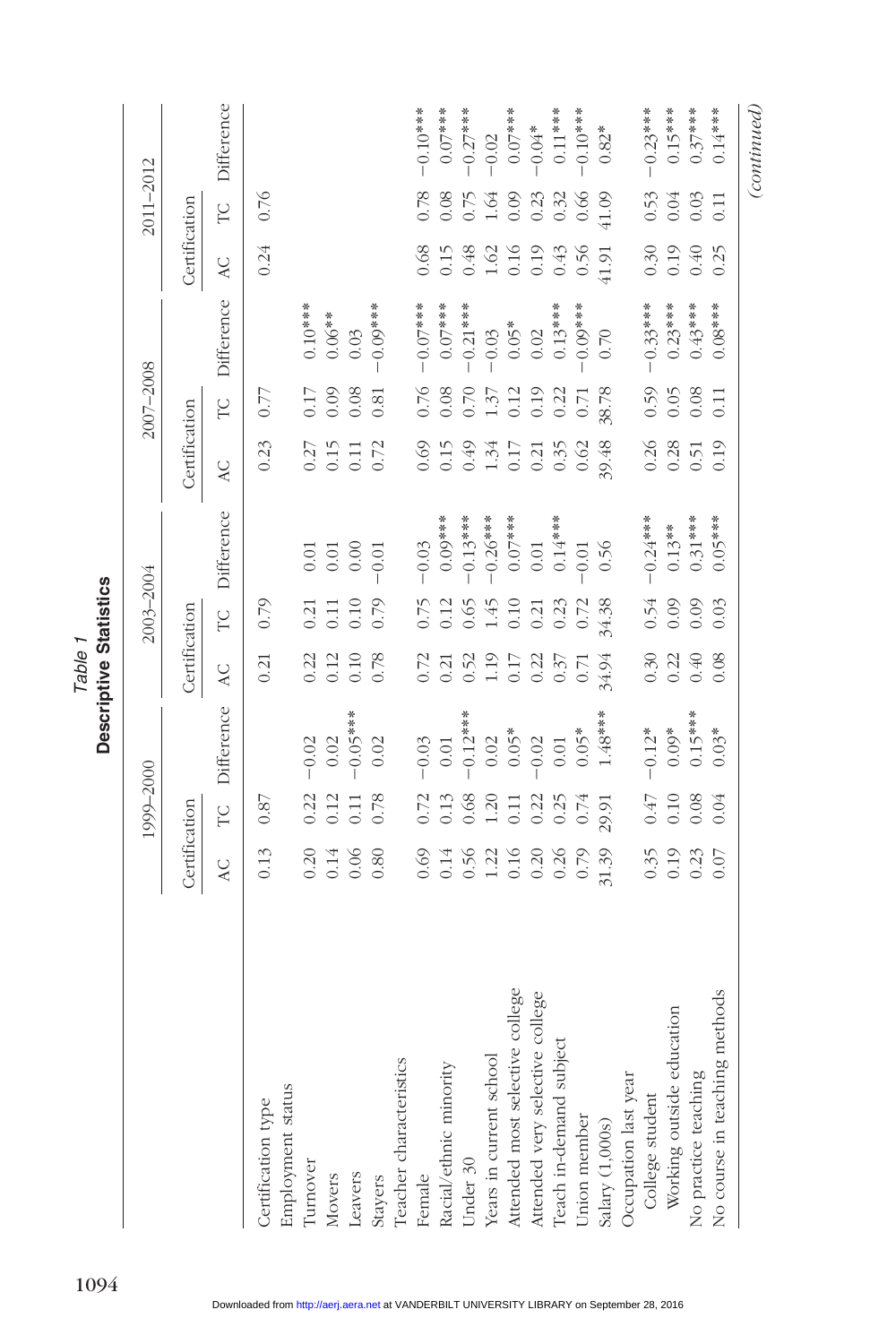| AC      | FC           |                                                              | $\lambda$ C                                   | TC                           |                                       | <b>AC</b>                                                                 | TC                    |                              | $\lambda$ C                                                                       | C                                         | Difference                                                       |
|---------|--------------|--------------------------------------------------------------|-----------------------------------------------|------------------------------|---------------------------------------|---------------------------------------------------------------------------|-----------------------|------------------------------|-----------------------------------------------------------------------------------|-------------------------------------------|------------------------------------------------------------------|
|         |              | $0.07$                                                       | 0.30                                          |                              | $-0.06***$                            | $-0.39$                                                                   | 0.11                  | $-0.50***$                   | $-0.35$                                                                           | 0.13                                      | $-0.48***$                                                       |
|         |              |                                                              |                                               |                              |                                       |                                                                           |                       |                              |                                                                                   |                                           | $0.13***$                                                        |
|         | 0.40         |                                                              |                                               |                              |                                       |                                                                           |                       |                              |                                                                                   |                                           | $0.09***$                                                        |
| 0.12    | 0.12         | 0.00                                                         | 0.19                                          | 0.16                         | 0.03                                  | 0.13                                                                      | 0.13                  | 0.00                         | 0.13                                                                              | 0.12                                      | 0.01                                                             |
| 0.29    | 0.25         | 0.04                                                         |                                               | 0.30                         | $0.08***$                             | 0.35                                                                      | 0.24                  |                              | 0.36                                                                              | 0.28                                      | $0.08*$                                                          |
| 0.01    | 0.01         | 0.00                                                         | 0.02                                          | 0.02                         | 0.00                                  | 0.04                                                                      | 0.04                  | 0.00                         | 0.07                                                                              | 0.06                                      | 0.01                                                             |
| 0.40    | 0.35         | 0.05                                                         | 0.36                                          | 0.29                         | $0.07***$                             | 0.41                                                                      | 0.30                  | $0.11***$                    | 0.43                                                                              | 0.31                                      | $0.12***$                                                        |
|         |              |                                                              |                                               |                              |                                       |                                                                           |                       |                              |                                                                                   |                                           |                                                                  |
| 0.06    | 0.01         | 0.05                                                         | $-0.07$                                       |                              |                                       | 0.03                                                                      | 0.10                  | $-0.07$                      | $-0.19$                                                                           | 0.02                                      | $-0.21***$                                                       |
| 0.02    |              | 0.05                                                         | $-0.12$                                       | 0.06                         | $-0.18***$                            | $-0.01$                                                                   | $0.10\,$              | $-0.11*$                     | $-0.17$                                                                           | 0.07                                      | $-0.24***$                                                       |
| $-0.07$ |              | 0.07                                                         | $-0.02$                                       | $-0.14$                      | 0.12                                  | 0.03                                                                      | $-0.19$               | $0.22***$                    | 0.06                                                                              |                                           | $0.20***$                                                        |
| 21.69   | 22.12        | $-0.43$                                                      | 22.11                                         | 22.88                        | $-0.77$                               | 20.75                                                                     | 22.61                 |                              | 24.33                                                                             | 23.46                                     | 0.87                                                             |
| 0.00    | 0.03         | $-0.03$                                                      | $-0.16$                                       | $-0.03$                      | $-0.13*$                              | $-0.14$                                                                   | 0.02                  | $-0.16***$                   |                                                                                   |                                           | $-0.14*$                                                         |
| 37.68   | 38.20        | $-0.52*$                                                     | 37.48                                         | 38.11                        | $-0.63*$                              | 30.34                                                                     | 30.24                 | 0.10                         | 30.98                                                                             | 31.11                                     | $-0.13$                                                          |
|         |              |                                                              |                                               |                              |                                       |                                                                           |                       |                              |                                                                                   |                                           |                                                                  |
| 0.50    | 6.45         | 0.05                                                         | 0.53                                          | 0.39                         | $0.14***$                             | 0.57                                                                      | 0.43                  | $0.14***$                    | 0.46                                                                              | 0.31                                      | $0.15***$                                                        |
| 0.54    | 64.0         | 0.05                                                         | 0.46                                          | 0.42                         | $0.04$                                | 0.48                                                                      | 0.43                  | 0.05                         | 0.31                                                                              | 0.30                                      | 0.01                                                             |
|         |              |                                                              |                                               |                              |                                       |                                                                           |                       |                              |                                                                                   |                                           |                                                                  |
| 2.78    | 2.70         | $0.08***$                                                    | 2.96                                          | 2.92                         | 0.04                                  | 3.13                                                                      | 3.14                  | $-0.01$                      |                                                                                   | 5.07                                      | 0.05                                                             |
| 0.71    | 0.62         | $0.09***$                                                    |                                               | 0.70                         | $-0.01$                               | 0.80                                                                      | 0.77                  | 0.03                         |                                                                                   | 0.75                                      | $-0.03$                                                          |
| 6,400   |              |                                                              | 5,920                                         |                              |                                       |                                                                           |                       |                              | 4,830                                                                             |                                           |                                                                  |
|         | 0.37<br>0.38 | $0.06 - 0.01$<br>0.39<br>$-0.03$<br>$-0.14$<br>Certification | Difference<br>$-0.02$<br>$-0.02$<br>1999-2000 | 0.69<br>0.53<br>0.38<br>0.50 | 0.05<br>6.43<br>0.44<br>Certification | Difference<br>$0.10***$<br>$0.06***$<br>$-0.12*$<br>$2003 - 2004$<br>0.36 | 0.54<br>0.47<br>5,670 | 643<br>0.41<br>Certification | <b>Difference</b><br>$0.13***$<br>$0.11***$<br>$-1.86***$<br>$0.04*$<br>2007-2008 | $-0.16$<br>0.59<br>$3.12$<br>0.72<br>0.59 | 2011-2012<br>0.46<br>$-0.02$<br>0.50<br>$-0.14$<br>Certification |

Table 1 (continued) Table 1 (continued) Note. AC = alternative certification; TC = traditional certification; FRPL = free or reduced price lunch; IEP = Individual Education Program. Note. AC = alternative certification; TC = traditional certification; FRPL = free or reduced price lunch; IEP = Individual Education Program.  $\leq 0.01$ .  $\leq 0.01$ . \*\**p* \ $\,<\,05. *p$ \*<sup>p</sup>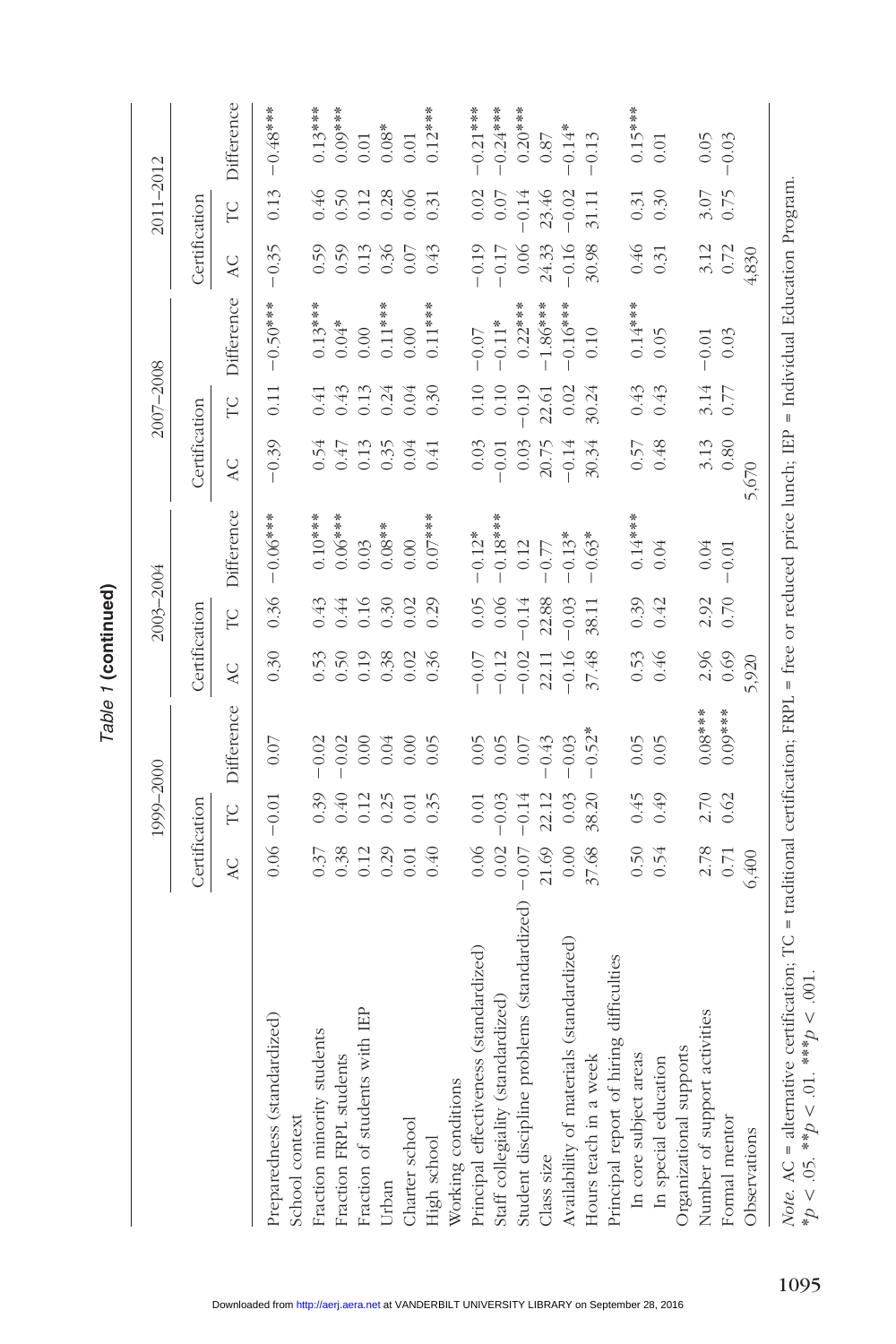science, special education, or English as second language.<sup>3</sup> We also control for the years a teacher has taught in their current school and their salary.

To capture the pathway into teaching, for first-year teachers, we examine their previous year's occupation. We include indicators of whether or not they were a student or working outside of education. As the type of preparation is one of the most cited differences between alternative and traditional teacher training programs, we create binary variables for whether or not the teachers report having no practice teaching $4$  and no courses in teaching methods. The final background characteristic is teacher's reported preparedness. Preparedness is a scale measure of six questions of teachers rating how well prepared they were in their first year (Darling-Hammond et al., 2002; Kee, 2012). The tasks include classroom management, using a variety of instructional methods, teaching their subject matter, using computers in classroom instruction, assessing students, and selecting and adapting curriculum materials. After the scale measure was formed for each survey period, this measure was reverse coded to have higher levels of preparedness correspond with a higher value and standardized ( $\alpha$  = .83).

## Measures of School Context

School context is measured by several variables used commonly in studies of teacher attrition. These include continuous variables for the proportion of minority and free or reduced price lunch (FRPL) students and students with Individual Education Program (IEPs). Dichotomous variables are included for urban (with rural and suburban as the omitted category), whether or not the school is a charter school, or a high school.

## Measures of Working Conditions

Six variables are used to characterize working conditions: teacher reports of principal effectiveness and staff collegiality, principal reports of student behavior, class size, availability of materials, hours they report teaching per week, and the principal's report of hiring difficulties. The scale measure of principal effectiveness is adapted from previous usages of SASS (e.g., Grissom, 2011). This measure of principal effectiveness uses teacher reports of their principal's leadership. As a result of changes in the survey, we use the four questions that remained constant across the four survey waves. These questions are related to principal enforcement of school rules, principal communication to the staff, recognizing staff for accomplishments, and teacher satisfaction with how the principal manages the school. Like the other scale measures used in this analysis, this measure was reverse coded and standardized before taking the school-level aggregate for all sampled teachers ( $\alpha$  = .83–.86). Two questions make up the collegiality measure: ''Most of my colleagues share my beliefs and values about what the central mission of the school should be'' and ''There is a great deal of cooperative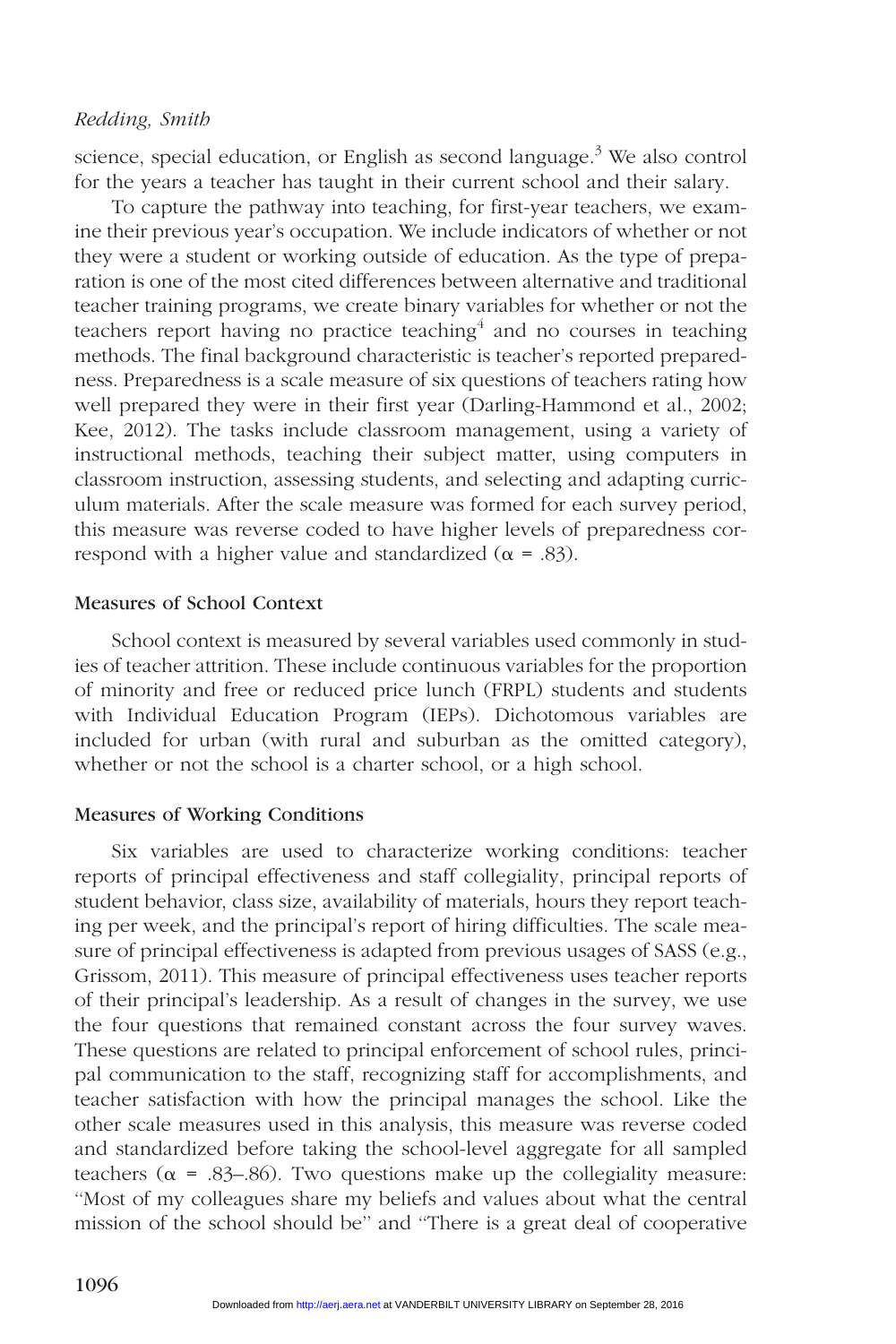effort among the staff members.'' We also aggregate teacher responses on this measure to the school level ( $\alpha$  = .67–.71).

Report of student discipline problems comes from the principal survey, where principals are asked to report on the frequency of a range of student behaviors (Ingersoll, 2001). Although more recent iterations of SASS include 13 behaviors, to maintain consistency across surveys, we are limited to a six-item scale around the following behaviors that remain consistent across surveys: physical conflict, robbery or theft, vandalism, student use of alcohol, drug use, and possession of weapons.<sup>5</sup> Each item was reverse coded to have an increased frequency of problem behaviors corresponding with a higher value in the student behavior problems scale and standardized ( $\alpha$  = .73–.79).

The next three working condition variables come from the teacher survey. The measure of the availability of materials is aggregated from survey responses from all sampled teachers in the sampled schools. Before aggregating, this measure is standardized from the four response categories ranging from strongly agree to strongly disagree. Hiring difficulties comes from the school questionnaire. The school personnel who completed the survey was asked to answer a question of how easy or difficult it was to fill the vacancies for this school year in a number of fields. We focus on schools that report having hiring difficulties in the core subjects (English or language arts, mathematics, social studies, and science—either physical or life science) or special education as these are most likely to be filled by alternatively certified teachers. We characterize a school as having hiring difficulties if the principal reports that it was either ''very difficult'' or ''somewhat difficult'' to fill vacancies during each of the survey years. It is important to control for these measures of working conditions as they are likely correlated with a teacher's decision to leave their current school.

## Measures of Organizational Supports

We include two measures of organizational supports for early career teachers. We create a measure with five components of a comprehensive induction program in which a teacher reports participating (Smith & Ingersoll, 2004). These include (a) whether or not a teacher participated in an induction program; (b) participation in seminars or classes for beginning teachers; (c) common planning time with other teachers in their subject area or regularly scheduled collaboration with other teachers on issues of instruction; (d) regular or supportive communication with their principal, other administrators, or department chair, and (e) extra classroom assistance (e.g., teacher aides or instructional coaches). The median number of activities that teachers report participating is three. The other organizational support that we control for is an indicator of whether or not a teacher has a formal mentor  $^6$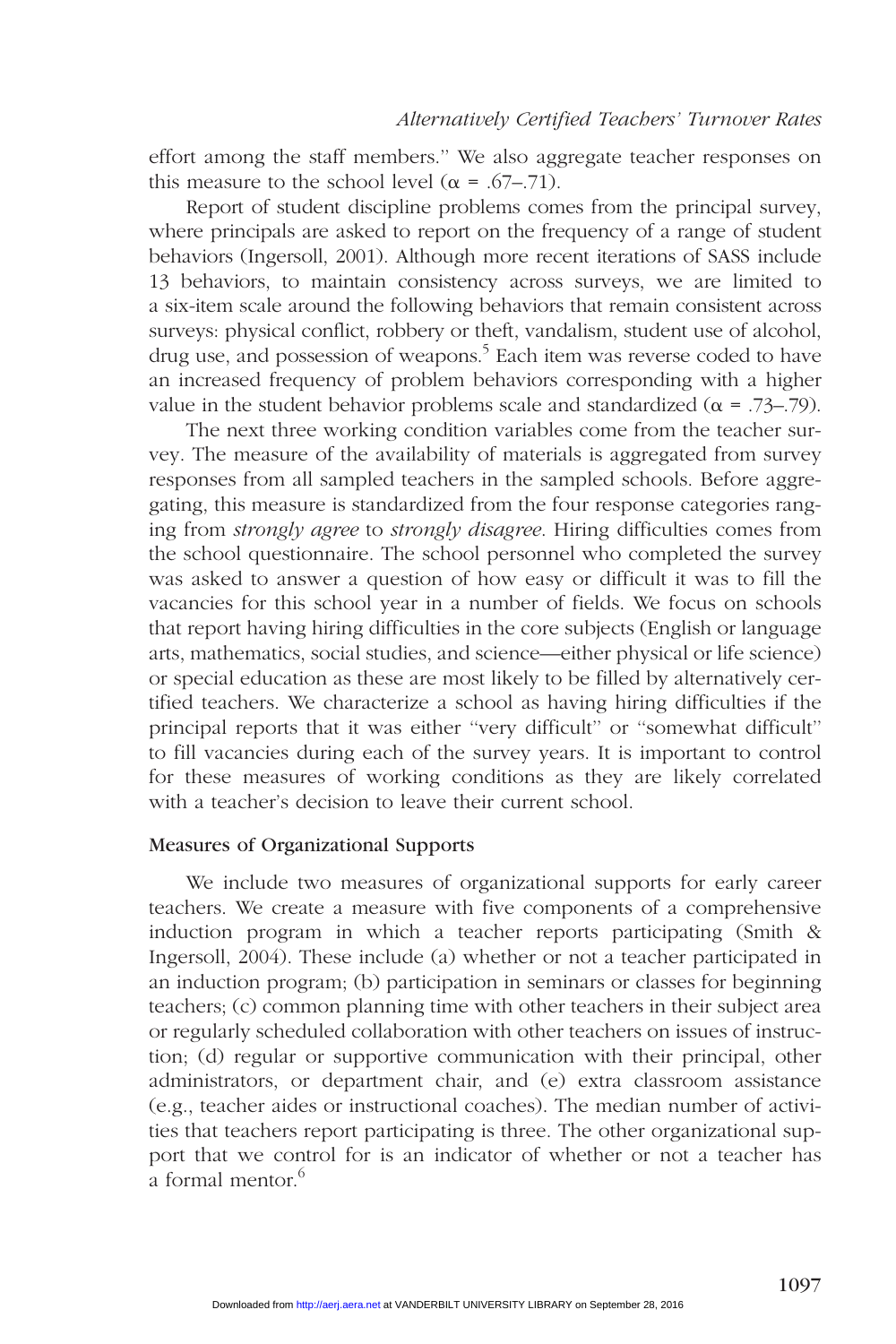## Methods

To answer our research questions pertaining to changes in the characteristics of AC over time, we first present conditional means of the teacher characteristics, school context, and organizational supports for each of the four survey waves. To ascertain differences between AC and TC teachers, we conduct *t* tests, adjusting for clustering at the school level in each survey year.

To examine the association between teacher certification and attrition, we first estimate a binomial logit model to estimate the turnover probabilities for each teacher. This model can be estimated as:

$$
\Pr\left(turnover\right)_{ijk} = \frac{e^f}{1+e^f},\tag{1}
$$

where

$$
f = \beta_0 + \beta_1 A C P_i + \beta_2 S_j + \beta_3 T_i + \beta_4 O_i + \gamma_s + \delta_k + e_i.
$$

The odds that teacher i turned over from school i in year  $k$  is a function of their entry pathway  $(ACP_i)$ , a vector including school context and working conditions  $(S_i)$ , individual teacher characteristics  $(T_i)$ , and organizational supports accessed by the teacher  $(O_i)$ . Models include state fixed effects  $(y<sub>s</sub>)$  to account for differences in the certification process by state, wave fixed effects  $(\delta_k)$  to account time-specific correlates of turnover, and a random error term  $(e_i)$ . In most models, we also interact  $ACP_i$  and the survey wave  $(\delta_i)$  to examine the extent to which AC teachers have differential turnover rates over time. In all models, standard errors are adjusted for school level clustering, which accounts for correlation of the error term within schools.

There may be differences that are masked by focusing on turnover rather than disaggregating between teachers who moved from their current school or left teaching. The characteristics that predict moving and leaving may also differ. In Tables 3 and 4, we present the results from a multinomial logistic regression model. For presentation, we present the results separately, although they are run from the same model. Table 3 shows the relative risk ratios of leaving (as opposed to staying), and Table 4 shows the relative risk ratios of moving (as opposed to staying).

To address concerns of omitted variable bias in relation to unobserved school characteristics, we include school fixed effects when predicting turnover. This approach compares the turnover patterns between AC and TC teachers within the same school. Because only a subsample of teachers is surveyed in most schools, the SASS data are not especially suited for this within-school comparison. Schools with no AC teachers (or only AC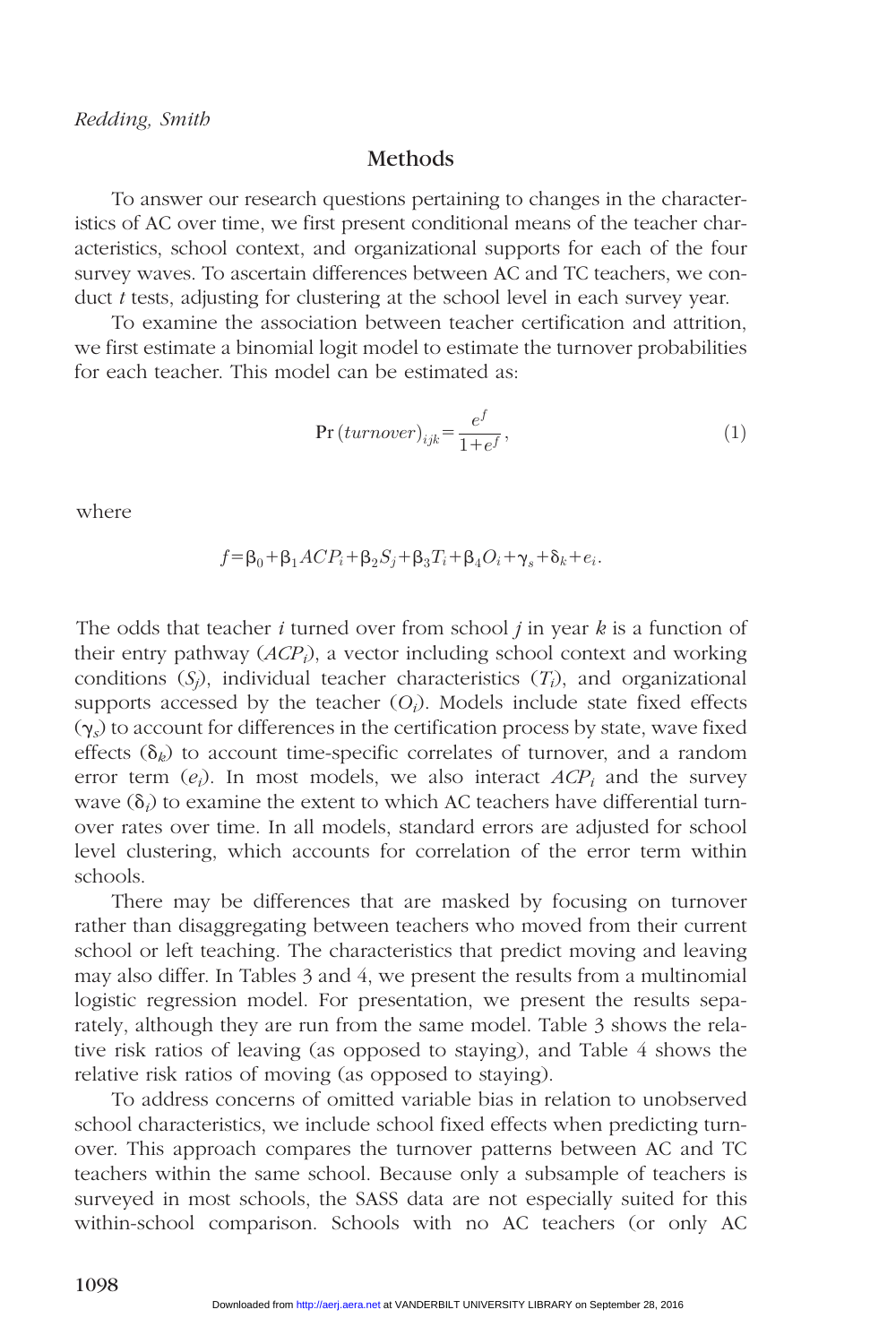#### Alternatively Certified Teachers' Turnover Rates

teachers) drop out of the analytic sample entirely as this within-school comparison cannot be made. In 1999–2000, 76.8% schools had no AC teachers with less than five years of experience, 71.6% in 2003–2004, and 67.4% in 2007–2008. Further, in schools with only one or two AC teachers, this comparison is less reliable as individual teachers may be more likely to differ on some unobserved characteristics that may predict turnover. While the school fixed effect helps account for unobserved but fixed school characteristics that may influence turnover, it reduces the generalizability of the findings as the analysis is conducted on a restricted sample. This approach also faces challenge related to the estimation of these models. The sampling weights needed to account for SASS's stratified sample are incompatible with fixed effects logistic regression in STATA. As a result, we use linear probability models with school fixed effects to obtain estimates of the predicted turnover rate.

## Results

#### Descriptive Analysis

To answer our first research question of the changes in the proportion of beginning teachers entering through alternative certification programs, Figure 1 shows the proportion of early career teachers who are traditionally certified, alternatively certified, and uncertified. Between the 1999–2000 and 2011–2012 school years, there has been a dramatic increase in the proportion of early career teachers to enter the teaching profession through alternative pathways. In 1999–2000, 13% of early career teachers were certified through ACPs compared to 24% in the 2011–2012 school year. This increase in AC teachers corresponds with the decline in the proportion of uncertified teachers from 14% in the 1999–2000 school year to 1% in the 2011–2012 school year. This shift in certification policies is attributable to No Child Left Behind's requirement for a highly qualified teacher to staff all classrooms. The proportion of TC teachers remains relatively consistent, with around three-quarters of all teachers following traditional pathways into the teaching profession.

We next turn to our second research question addressing the changes in the characteristics of alternatively and traditionally certified teachers over time. We present conditional means for relevant teacher and school characteristics in Table 1. For each of the four survey waves, we report the mean for AC and TC teachers, the difference, and the extent to which these differences are statistically significant in a particular year.

For the first part of the decade, the only statistically significant difference between AC and TC teachers was in the 1999–2000 school year when AC teachers were less likely to leave the teaching profession than TC teachers (6% compared to 11%,  $p < .001$ ). After the 2007–2008 school year, however,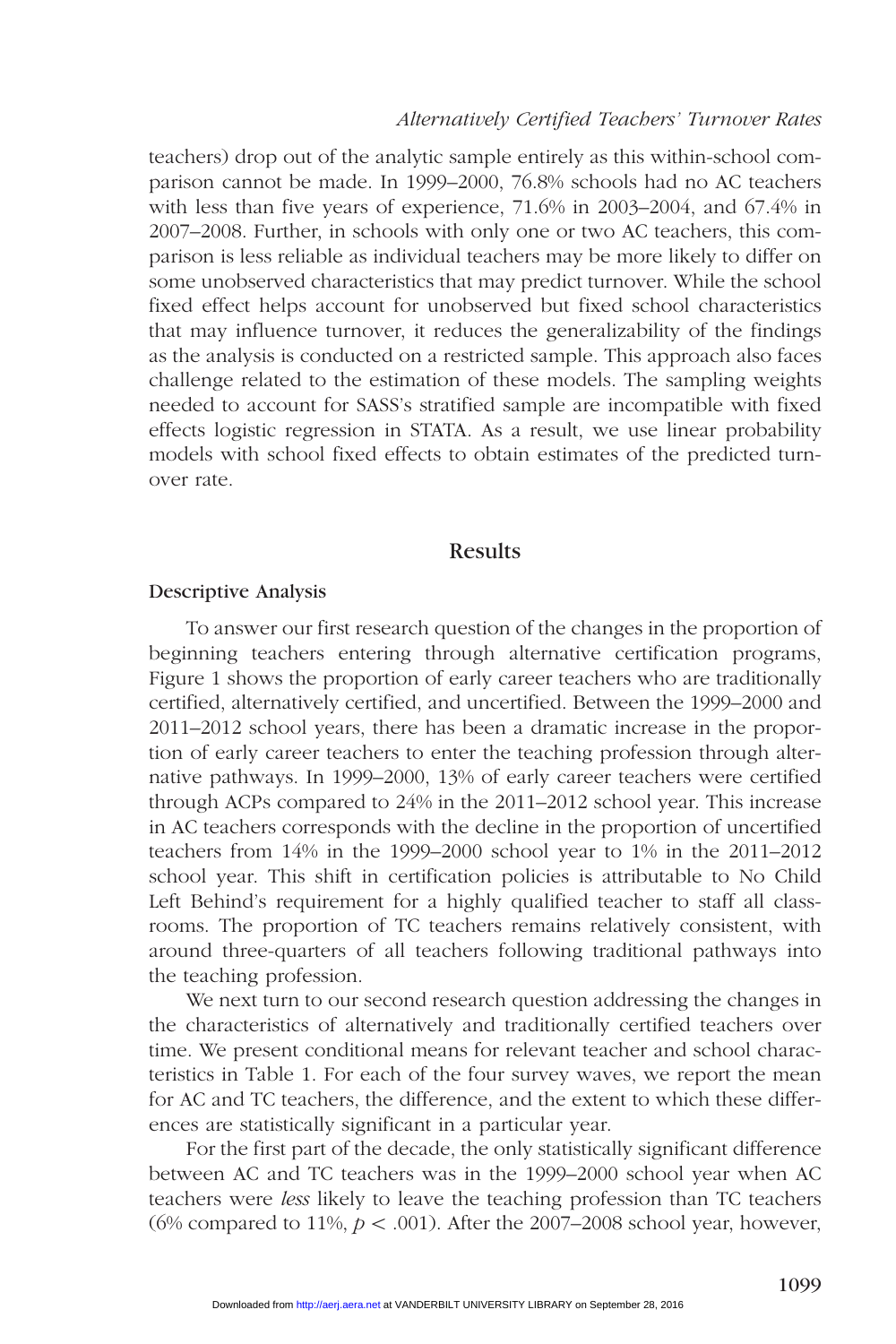



Figure 1. Early career teachers' certification status, 1999–2012.

27% of AC teachers either left or moved schools compared to 17% of TC teachers ( $p \, < \, .001$ ), driven by AC teachers' greater likelihood to move schools. In results not presented in Table 1, we test for significant differences in the proportion of AC teachers who turned over across the three survey waves. With no statistically significant difference in the turnover rates of AC teachers between 1999–2000 and 2003–2004 (20% compared to 22%;  $t = 1.80$ ;  $p = .07$ ), by 2007–2008, AC teachers were more likely to turn over than AC teachers in 1999–2000 (20% compared to 27%;  $t = 2.14$ ;  $p =$ .03). Without significant differences in the proportion of AC teachers moving to new schools, AC teachers were much more likely to leave the teaching profession following the 2007–2008 school year compared to 1999–2000 (6% compared to 11%;  $t = 3.24$ ;  $p = .001$ ). At the same time, the proportion of TC teachers who turned over decreased from 22% in 1999–2000 to 17% in 2007–2008 ( $t = 4.72$ ;  $p = .001$ ).

Among teacher characteristics, early career AC teachers were more likely than TC teachers to be male, be part of a racial/ethnic minority group, be 30 years old or over, have attended a most selective undergraduate institution, less likely to have an education degree, and more likely to teach in-demand subjects. This provides some evidence that AC programs are increasingly attracting teachers with different background characteristics into the profession. For example, in 1999–2000, the proportions of AC and TC novice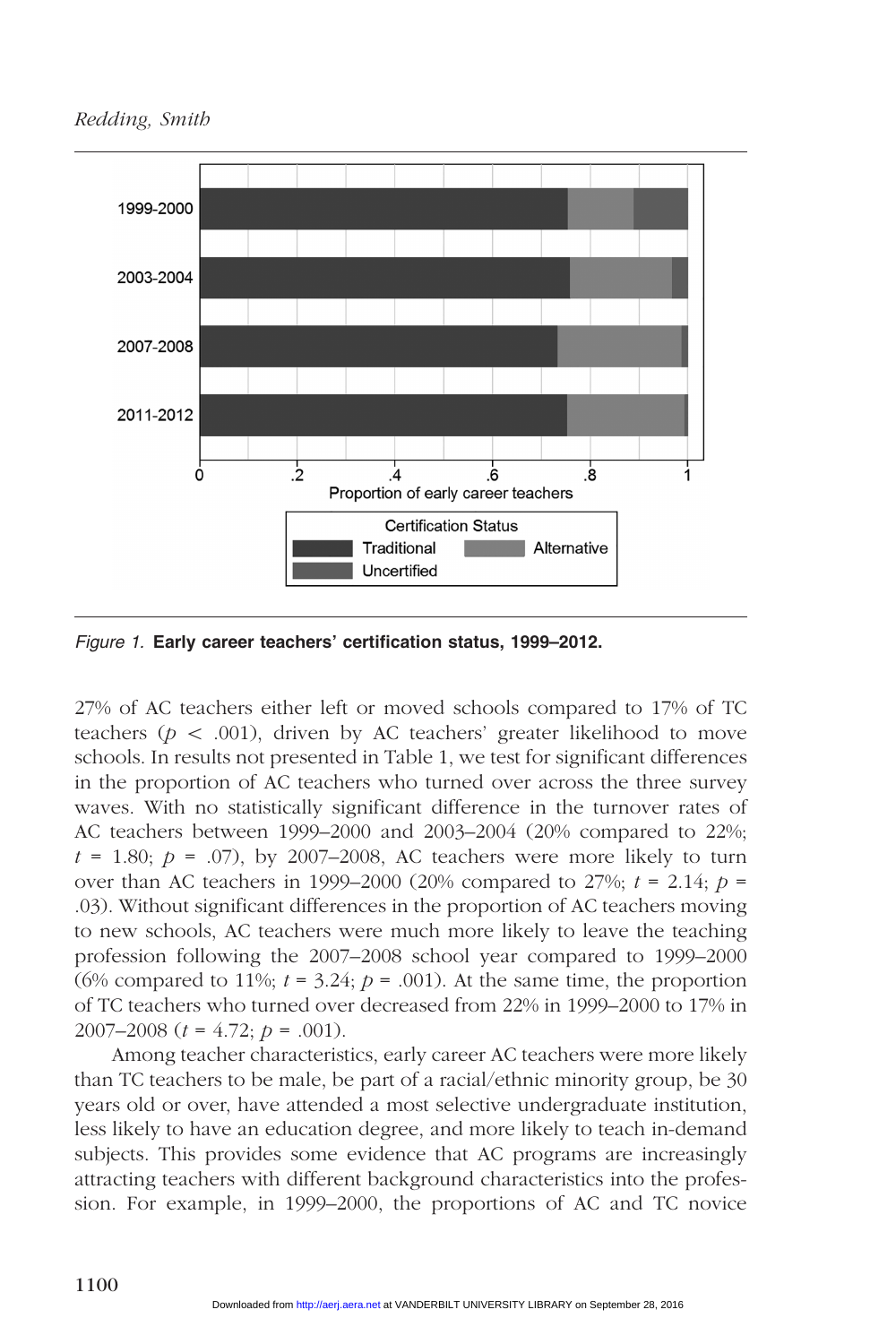#### Alternatively Certified Teachers' Turnover Rates

teachers from racial/minority backgrounds were similar, between 13% and 14%, but by 2003–2004, 21% of AC teachers versus 12% of TC teachers were racial/ethnic minorities ( $p < .001$ ). In addition, across the four survey waves, between 5% and 8% more AC teachers attended a most selective college. This significant difference not found in previous studies (Cohen-Vogel & Smith, 2007; Constantine et al., 2009) is likely due to the greater disaggregation of college selectivity. It is important to note, however, that approximately two-thirds of early career AC teachers over this time period did not attend the most or very selective colleges (i.e., the kinds of institutions where TFA and TNTP Teaching Fellows recruit). Besides the 1999–2000 SASS, AC teachers were more likely to teach an in-demand subject across all of the survey waves (13% to 15%;  $p < .001$ ). Alternatively certified teachers consistently have higher salaries than traditionally certified teachers, although the differences were only significantly different in 1999–2000 and 2011–2012.

For the variables related to what teachers were doing prior to becoming a teacher of record, we only examine teachers in their first year of teaching as the overwhelming majority of teachers beyond their first year of teaching spent their previous year teaching. AC teachers were consistently less likely to have been a college student before entering the teaching profession (between 12 and 33 percentage points less depending on the survey wave). AC teachers were also more likely to work outside of the field of education before becoming a teacher. For instance, in 2007–2008, 28% of AC teachers were working outside of education compared to only 5% of TC teachers ( $p < .001$ ).

One of the consistently largest differences between AC and TC teachers is whether they had any practice or student teaching prior to becoming teacher of record, ranging from 23% (in 1999–2000) to as many as 51% in 2007–2008. There was also a widening gap between AC and TC teachers' preservice exposure to a class in teaching methods, with the difference widening from 3% for the 1999–2000 school year ( $p < .05$ ) to 14% in 2011–2012  $(p \lt .001)$ . Finally, the gap between AC and TC teachers' feelings of preparedness during their first year of teaching widened considerably during the final two survey waves. From minimal or no statistically significant differences in 1999–2000 or 2003–2004, AC teachers reported feeling much less prepared than their TC peers.

The third section in Table 1 shows conditional means for characteristics of the schools in which AC and TC teachers work. While there were no significant differences between the types of schools in which AC or TC teachers worked in the 1999–2000 school year, in 2007–2008 and 2011–2012, AC teachers worked in schools with an average of 13% more minority students  $(p \lt .001)$ . Their schools also had more students receiving free or reduced price lunch (between 4% and 9% more). AC teachers were also more likely to teach in urban high schools but not more likely to work in charter schools.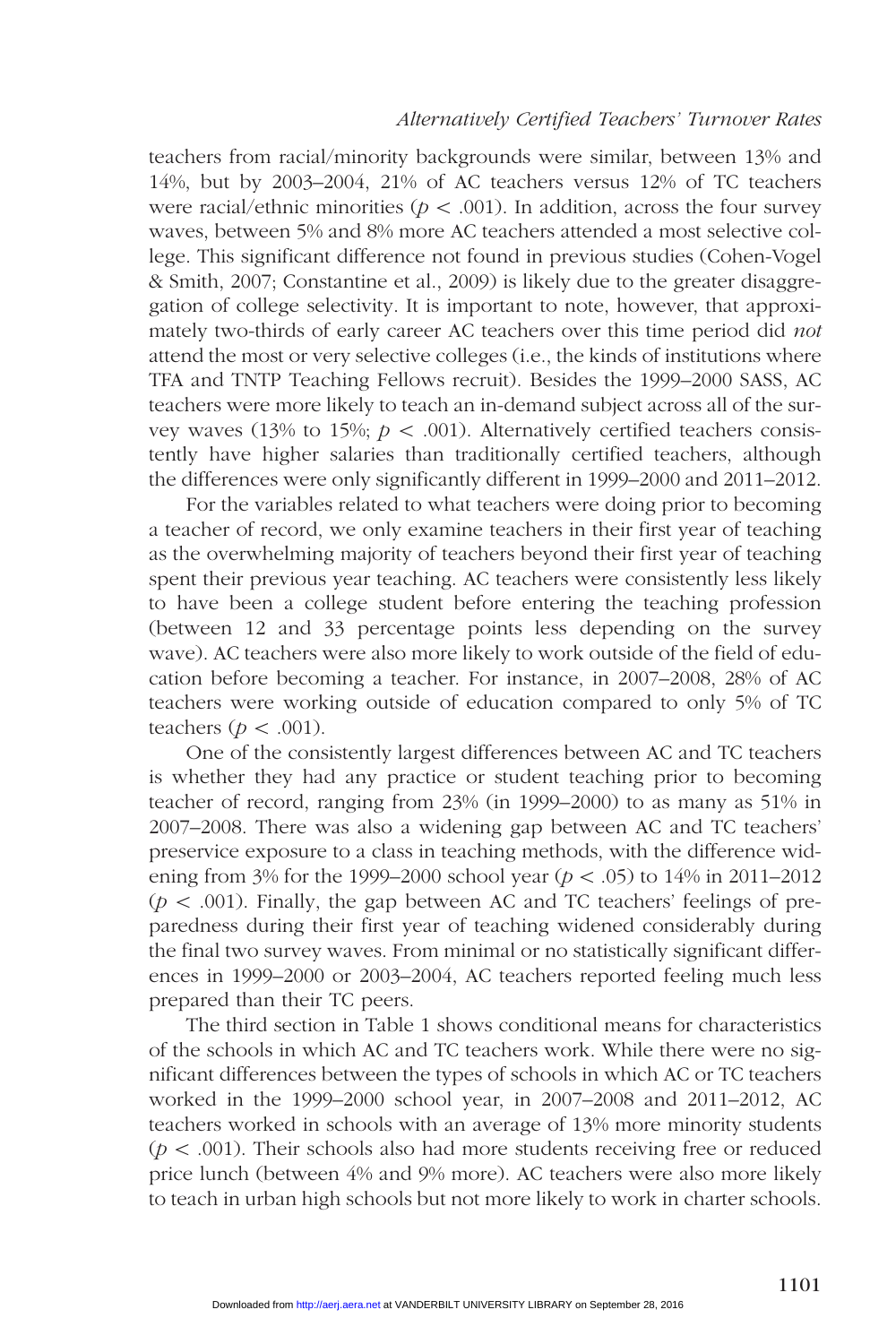With regard to working conditions, there were few consistent differences between AC and TC teachers across the four survey waves. Although AC teachers tended to work in schools with lower principal effectiveness ratings, as reported by the sampled teachers in a school, these differences were only statistically significant in 2003–2004 and 2011–2012. We find similar differences for the level of staff collegiality, with AC teachers working in schools with slightly lower teacher reports of collegiality. Higher frequencies of student behavior problems emerged in the last two survey waves, with AC teachers working in schools with approximately a fifth of a standard deviation higher on the student discipline problems scale. Although working in classes with nearly two less students in 2007–2008 ( $p < .001$ ), there is little evidence of a difference in class size in other survey years. AC teachers do, however, tend to work in schools where teachers describe there being less availability of materials. For instance, in 2011–2012, there is a .14 standard deviation difference ( $p < .05$ ) between AC and TC teachers in the availability of resources scale. As one of the stated policy goals of AC programs is to fill vacancies in hard-to-staff schools, we look at whether or not AC teachers teaching in schools that report having hiring difficulties in the core subject areas or special education. Although the difference was small and not statistically significant in 1999–2000, by 2011–2012 AC teachers were more likely than TC teachers to work in schools where the principals reported hiring difficulties in core subjects but not special education. This difference is consistently around 15 percentage points ( $p < .001$ ).

In the final section of Table 1, we show the extent to which novice AC teachers receive different organizational supports from TC teachers. While AC teachers were more likely to report having a formal mentor in the 1999–2000 school year (71% vs. 62%;  $p < .001$ ) and received slightly more support activities (2.78 vs. 2.70;  $p < .001$ ), there are no significant differences in assignment to these supports in later years. This finding runs counter to our initial hypothesis that AC teachers might receive additional supports to compensate for their lower levels of preservice training.

## Explaining the Turnover Gap Between AC and TC Teachers

The descriptive data presented in Table 1 suggest that a gap in turnover rates between AC and TC teachers emerged since the early 2000s. In the regression analyses presented in this section, we control for school contextual variables and teacher characteristics that prior literature suggests might reduce this gap. For instance, if AC teachers are more likely to work in hardto-staff schools with higher concentrations of children from low-income families and traditionally underserved racial/ethnic groups—factors that predict higher turnover—controlling for these observed characteristics should reduce the turnover gap. The analysis sample for this section is restricted to the 1999–2000 through 2007–2008 surveys as data for the 2011–2012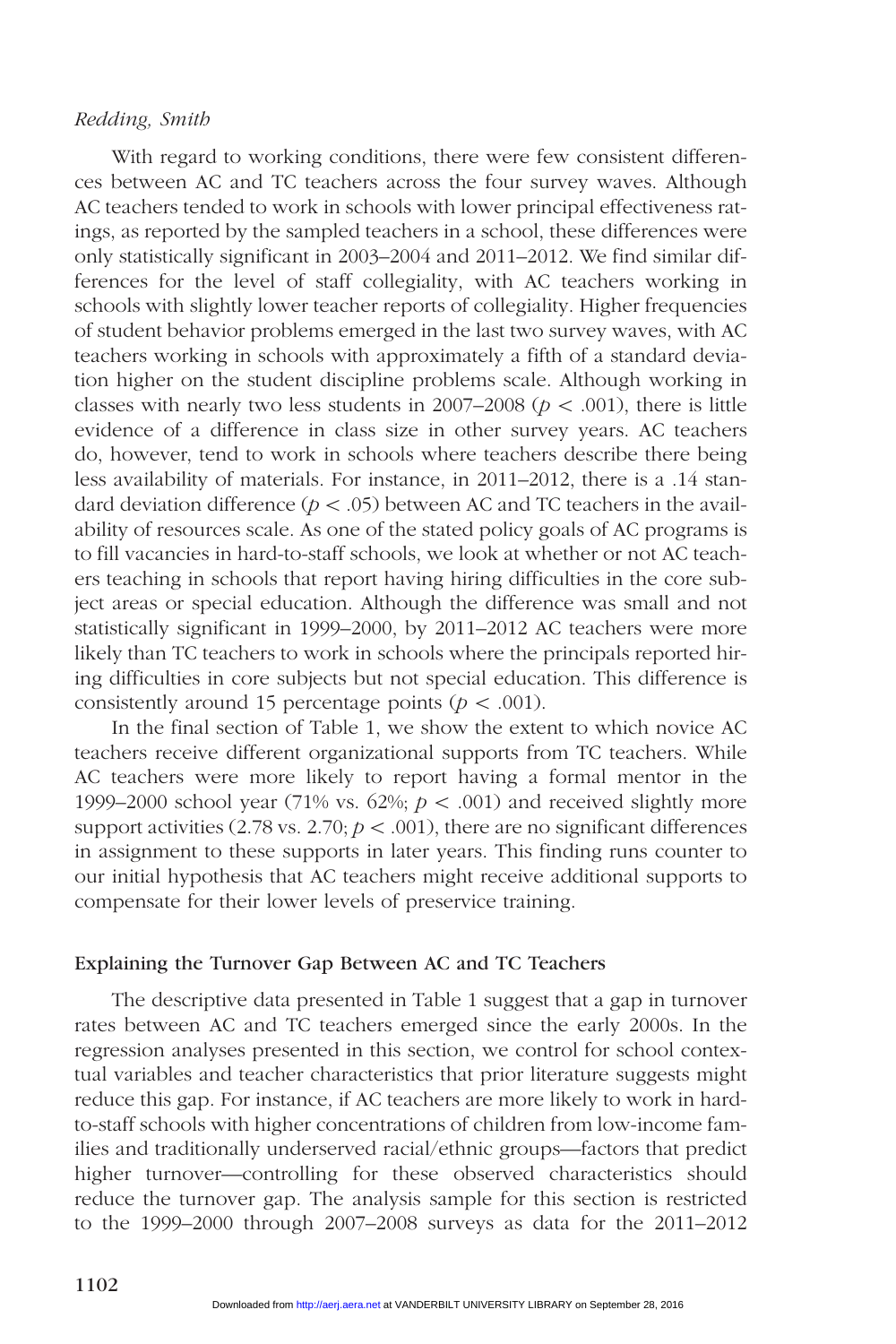SASS, based on the 2012–2013 Teacher Follow-up Survey, had yet to be released at the time of this analysis.

Table 2 presents the binomial logit models comparing any teacher turnover to staying in the school. In the first column, we find no relationship between certification status and turnover in 1999–2000 but find evidence of an increasing gap over time. Following the 2007–2008 school year, the odds ratio on the 2007–2008 survey wave variable indicates that early career traditionally certified teachers were less likely to turnover compared to the 1999–2000 school year (.71;  $p \lt .01$ ), holding years of experience in a school constant. The interaction between AC and 2007–2008 wave indicates that the gap between AC and TC teacher turnover grew between 2000 and 2008. Following the 2007–2008 school year, the adjusted odds of turnover for AC teachers are 83% greater than TC teachers  $(1.83; p < .01)$ .

When controls are added for teacher characteristics in Column 2, there is little change in this overall relationship, suggesting that these observed teacher characteristics do little to reduce the turnover gap between AC and TC teachers following the 2007–2008 school year. The odds ratio on the interaction between certification and the 2007–2008 survey wave decreased from 1.83 to 1.78 ( $p \lt 0.01$ ). When school contextual variables are added in Column 3, the observed turnover gap after the 2007–2008 school year again remains consistent. In this model, controls for the fraction of minority and FRPL students are associated with higher turnover rates. The addition of controls related to working conditions (Column 4) reduces the relationship between these school characteristics and turnover. Of the controls, teachers in high schools  $(.81, p \lt .01)$  and teachers in schools with more effective principals—that is, principals who enforce school rules, communicate with their staff, and recognize staff for their accomplishments— $(.69, p \lt .001)$  are less likely to turn over. Neither staff collegiality, level of student conflict, class size, availability of materials, instructional hours worked per week, nor being in a school with hiring difficulties was associated with greater turnover.

These additional controls still do not explain the gap between AC and TC teachers in the most recent survey. In other words, conditioning on state fixed effects and controlling for teacher and school characteristics and working conditions does not explain the turnover gap between AC and TC teachers after the 2007–2008 school year. This relationship is displayed in Figure 2, where we plot the predicted probabilities for an ''average'' novice AC and TC teacher by holding all other teacher and school characteristics at their mean. AC teachers are no more likely to turn over until the final wave, where in 2007–2008, AC teachers' predicted probability of turnover is .25 and TC teachers is .17 ( $p \lt .05$ ).

Returning to Table 2, we find evidence that an increased number of induction supports predicts lower turnover rates. For instance, with all other variables held constant, receiving an additional support is associated with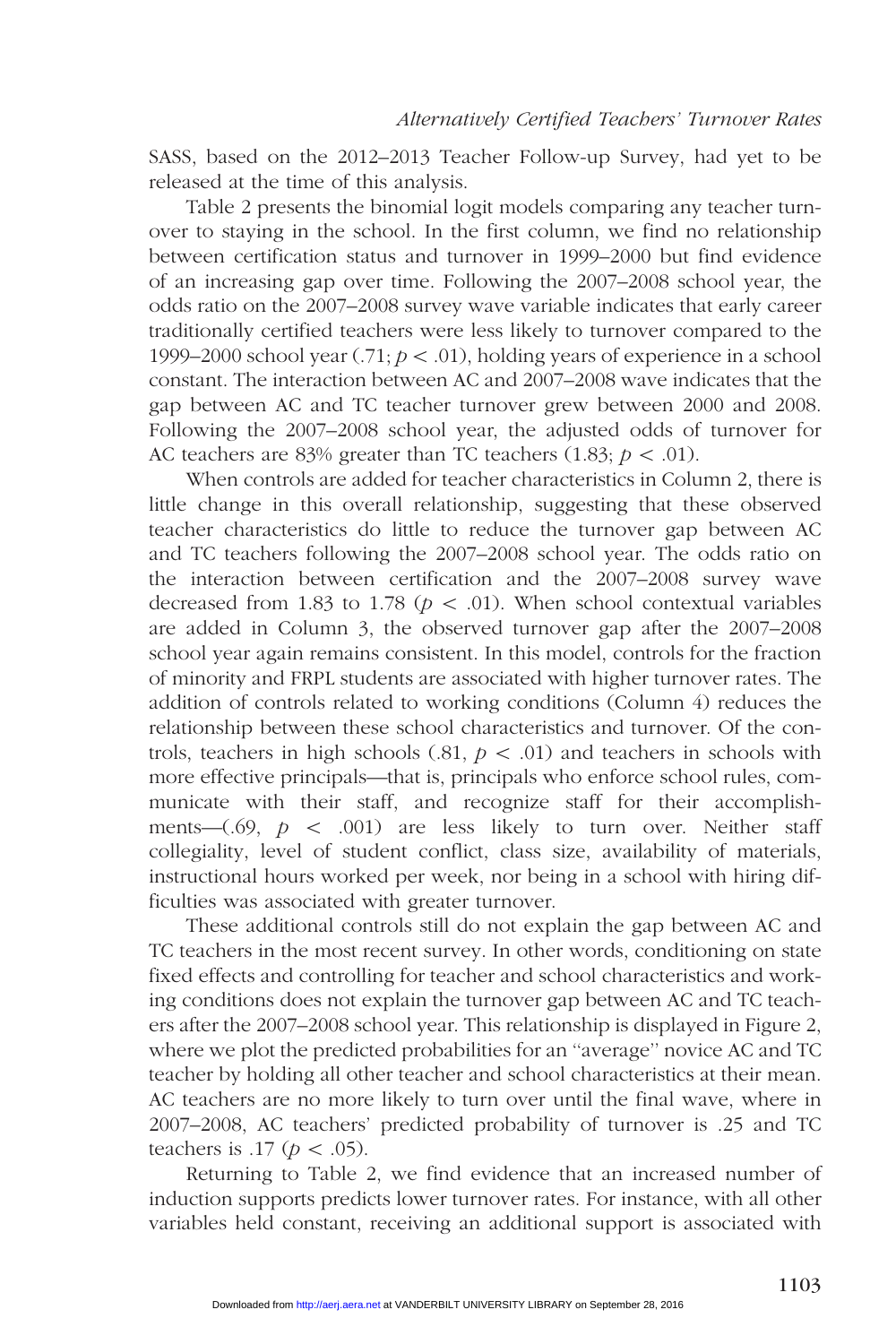|                                                                                                         | Logistic Regression Analysis of Alternatively Certified Teacher Turnover |                   |                                                     |             |                     |                     |
|---------------------------------------------------------------------------------------------------------|--------------------------------------------------------------------------|-------------------|-----------------------------------------------------|-------------|---------------------|---------------------|
|                                                                                                         | $\ominus$                                                                | $\widehat{\odot}$ | ⊙                                                   | $\bigoplus$ | $\odot$             | $\odot$             |
| Alternatively certified                                                                                 | 0.90                                                                     | 0.92              | 0.93                                                | 0.94        | 0.96                | 1.01                |
|                                                                                                         | 0.96                                                                     | 0.97              | 0.92                                                | 0.91        |                     | 0.93                |
| 2003–2004 survey<br>2007–2008 survey                                                                    | $0.74***$                                                                | $0.72***$         | $0.69***$                                           | $0.66***$   | $0.93$<br>0.70**    | $0.70***$           |
| $\begin{array}{l} \text{AC} \times 2003\text{--}2004 \\ \text{AC} \times 2007\text{--}2008 \end{array}$ | 1.16                                                                     | 1.14              | 1.09                                                | $1.06\,$    | $1.06\,$            |                     |
|                                                                                                         | $1.83***$                                                                | $1.78**$          | $1.76**$                                            | $1.70*$     | $1.71*$             | $1.05$<br>$1.72*$   |
| Years teaching in current school                                                                        |                                                                          |                   |                                                     |             |                     |                     |
|                                                                                                         | $0.81*$                                                                  | $0.81*$           | $0.80***$                                           | $0.79***$   | $0.78***$           | $0.78**$            |
| $\frac{1 \text{ year}}{2 \text{ years}}$                                                                | $0.64***$                                                                | $0.64***$         | $0.64***$                                           | $0.61***$   | $0.61***$           | $0.61***$           |
| 3 years                                                                                                 | $0.61***$                                                                | $0.61***$         | $0.63***$                                           | $0.59***$   | $0.58***$           | $0.59***$           |
| 4 years                                                                                                 | $0.50***$                                                                | $0.51***$         | $0.51***$                                           | $0.48***$   | $0.47***$           | $0.47***$           |
|                                                                                                         |                                                                          | 0.98              | 0.93                                                | 0.90        | 0.90                | 0.90                |
| Female teacher<br>Non-White teacher                                                                     |                                                                          | $1.14\,$          | 0.97                                                | 0.97        | 0.99                | 0.99                |
| 30 or younger                                                                                           |                                                                          | $1.18*$           | $1.20*$                                             | $1.20*$     | $1.22***$           | $1.22***$           |
|                                                                                                         |                                                                          | 1.19              | 1.22                                                | 1.19        | 1.18                | 1.18                |
| Attended most selective college<br>Attended very selective college                                      |                                                                          | 1.09              | $\Xi$                                               | $1.10\,$    | $1.10$              | 1.10                |
| Teach in-demand subject                                                                                 |                                                                          | 1.03              |                                                     | 1.04        | $1.04\,$            |                     |
| Union member                                                                                            |                                                                          | 0.91              | $\begin{array}{c} 1.07 \\ 0.93 \\ 1.00 \end{array}$ | 0.91        |                     |                     |
| Salary (1,000s)<br>No practice teaching                                                                 |                                                                          | $1.00\,$          |                                                     | 1.01        | $\frac{0.92}{1.01}$ | $\frac{1.04}{0.92}$ |
|                                                                                                         |                                                                          | 0.98              | $0.97$<br>1.07                                      | 0.96        | 0.95                |                     |
| course<br>No teaching methods                                                                           |                                                                          | 1.05              |                                                     | 1.09        | $1.08\,$            | $0.95$<br>$1.08$    |
| Preparedness                                                                                            |                                                                          | 0.96              | 0.98                                                | $1.00\,$    | 1.02                | $1.02$<br>$1.19$    |
| Fraction minority students                                                                              |                                                                          |                   | 1.35                                                | 1.19        | 1.19                |                     |
| Fraction FRPL students                                                                                  |                                                                          |                   | $-36$                                               | 1.28        | 1.29                | 1.29                |
| Fraction of students with IEP                                                                           |                                                                          |                   | 1.20                                                | $\Xi$       | $\overline{11}$     | 1.12                |
|                                                                                                         |                                                                          |                   |                                                     |             |                     | (continued)         |

Table 2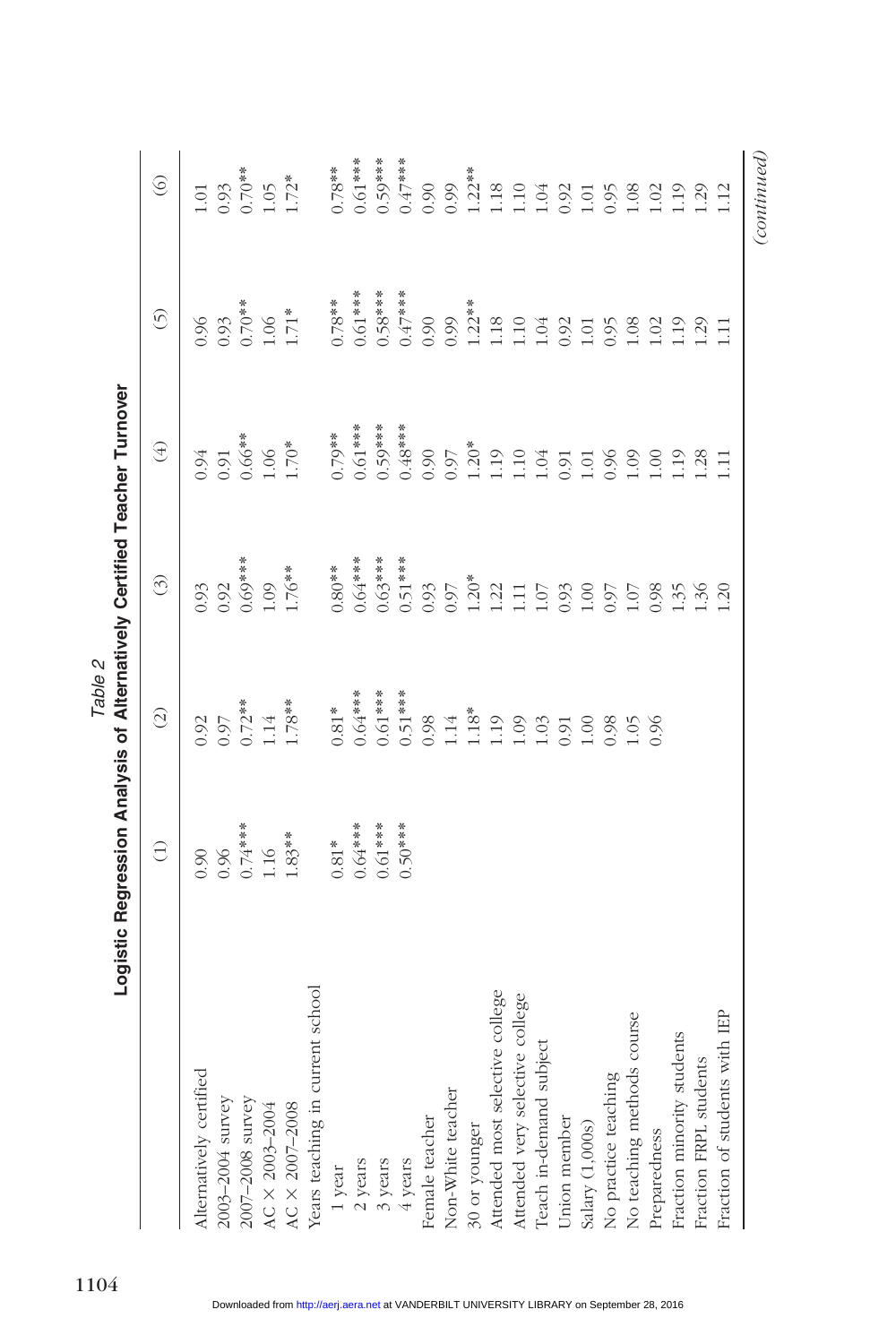|                                         | Э         | $\odot$   | $\odot$   | $\bigoplus$ | $\widehat{\odot}$ | $\odot$   |
|-----------------------------------------|-----------|-----------|-----------|-------------|-------------------|-----------|
| Urban                                   |           |           | 0.08      | 0.08        | 1.09              | 1.09      |
| Charter school                          |           |           | 1.31      | 1.26        | 1.19              | 1.19      |
| High school                             |           |           | 0.89      | $0.83*$     | $0.81***$         | $0.81**$  |
| Principal effectiveness                 |           |           |           | $0.69***$   | $0.71***$         | $0.71***$ |
| Staff collegiality                      |           |           |           | 1.04        | 1.06              | 1.06      |
| Student behavior problems               |           |           |           | 1.00        | 0.00              | 1.00      |
| Class size                              |           |           |           | 0.99        | 0.99              | 0.99      |
| Availability of materials               |           |           |           | 0.96        | 0.96              | 0.96      |
| Instructional hours per week            |           |           |           | 1.00        | 1.00              | 1.00      |
| Hiring difficulties (core subjects)     |           |           |           | 1.02        | 1.01              | 1.01      |
| Hiring difficulties (special education) |           |           |           | 1.02        | 1.02              | 1.02      |
| Number of induction supports            |           |           |           |             | $0.91**$          | $0.91***$ |
| Mentor                                  |           |           |           |             | 0.97              | 1.00      |
| $AC \times Induction$ Supports          |           |           |           |             |                   | 1.02      |
| $AC \times$ Mentor                      |           |           |           |             |                   | 0.86      |
| Constant                                | $0.26***$ | $0.21***$ | $0.20***$ | $0.28**$    | $0.34*$           | $0.34*$   |
| Observations                            | 18,080    | 18,080    | 18,080    | 18,080      | 18,080            | 18,080    |
| -2 log likelihood                       | 1,342,028 | 1,338,689 | 1,329,892 | 1,313,853   | 1,310,739         | 1,310,596 |

Table 2 (continued) Table 2 (continued)

\*<sup>p</sup>

 $\,<\,05.$  \*\*p

\ $\leq 0.01$ . \*\*\**p* 

 $\leq$  .001.

760. AC = alternative certification; TC = traditional certification; FRPL = free or reduced price lunch; IEP = Individual Education Program.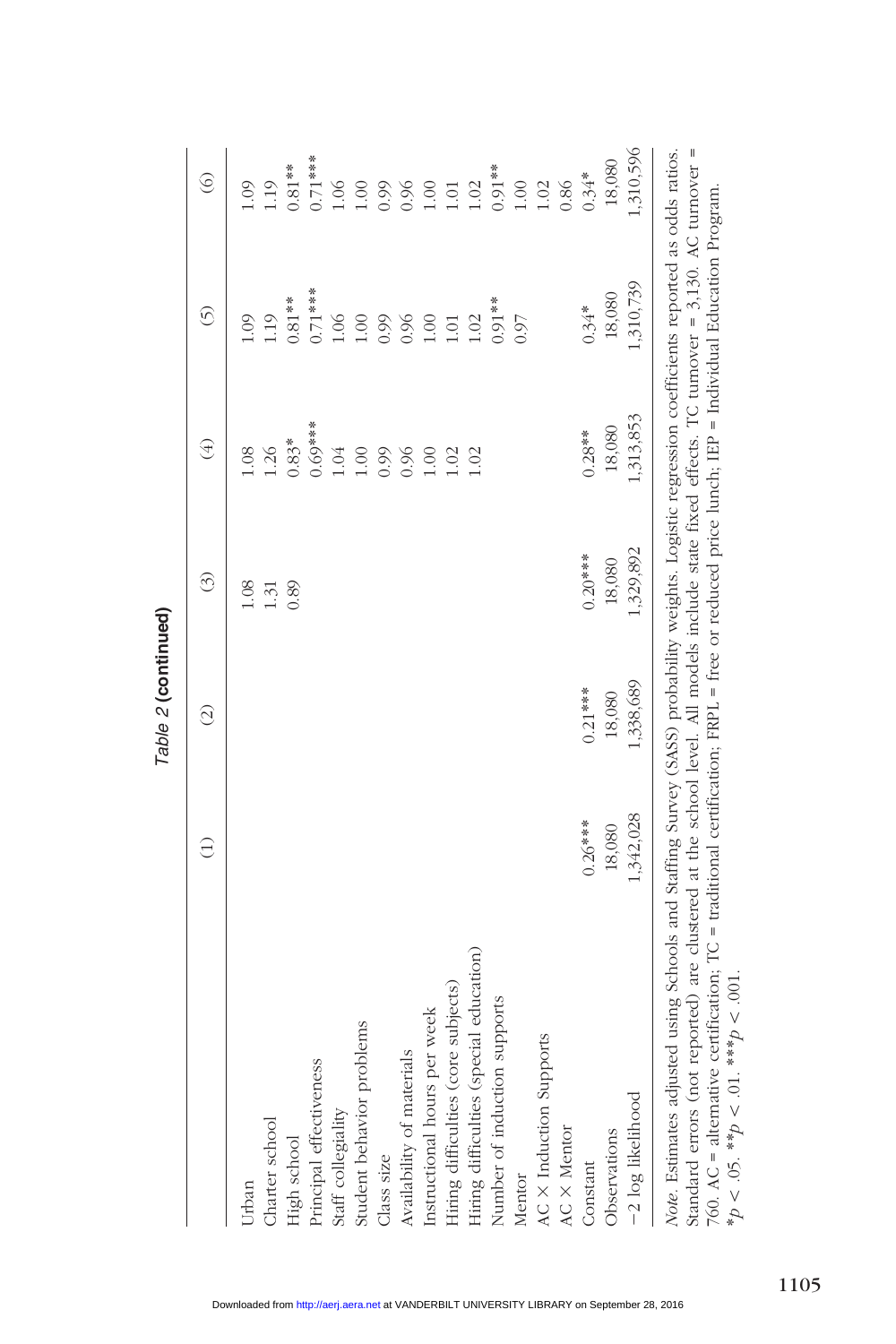

#### Figure 2. Predicted probability of turnover for AC and TC teachers.

Note. Predicted probabilities from logistic regression model with full controls (see Table 2, Column 5). Estimates adjusted using Schools and Staffing Survey (SASS) probability weights. Besides entry pathway and survey wave, all variables held at their mean to predict turnover rates for an ''average'' early career teacher. AC = alternative certification; TC = traditional certification.

a .91 reduction in the odds of turning over ( $p \lt 0.01$ ). We found no evidence that having a mentor is associated with lower turnover rates. In other studies, mentoring has the strongest impact on reducing turnover when there is a subject and/or grade match between mentor and mentee (Smith & Ingersoll, 2004), which we are unable to specify. We also examined the possibility that alternatively certified teachers may benefit differentially from these inductive supports (Column 6) but find no evidence in support of this hypothesis.

Next, we use multinomial logit models to separate turnover into teachers who left the profession (Table 3) and those who moved schools (Table 4). In Column 1 of Table 3, the relative risk ratio for alternatively certified is less than 1, indicating that AC teachers were less likely to leave than TC teachers  $(.57, p < .01)$ . By 2003–2004 school year, the relative risk of AC teachers leaving are 68% greater than TC teachers  $(1.68, p \lt 0.10)$ . Following the 2007– 2008 school year, AC teachers had more than two and a half times the relative risk of leaving than TC teachers in 2007–2008 (2.66,  $p \lt 0.001$ ). Adding teacher, school context, and working conditions controls in the next three columns does little to change the AC/TC leaving gap in any year.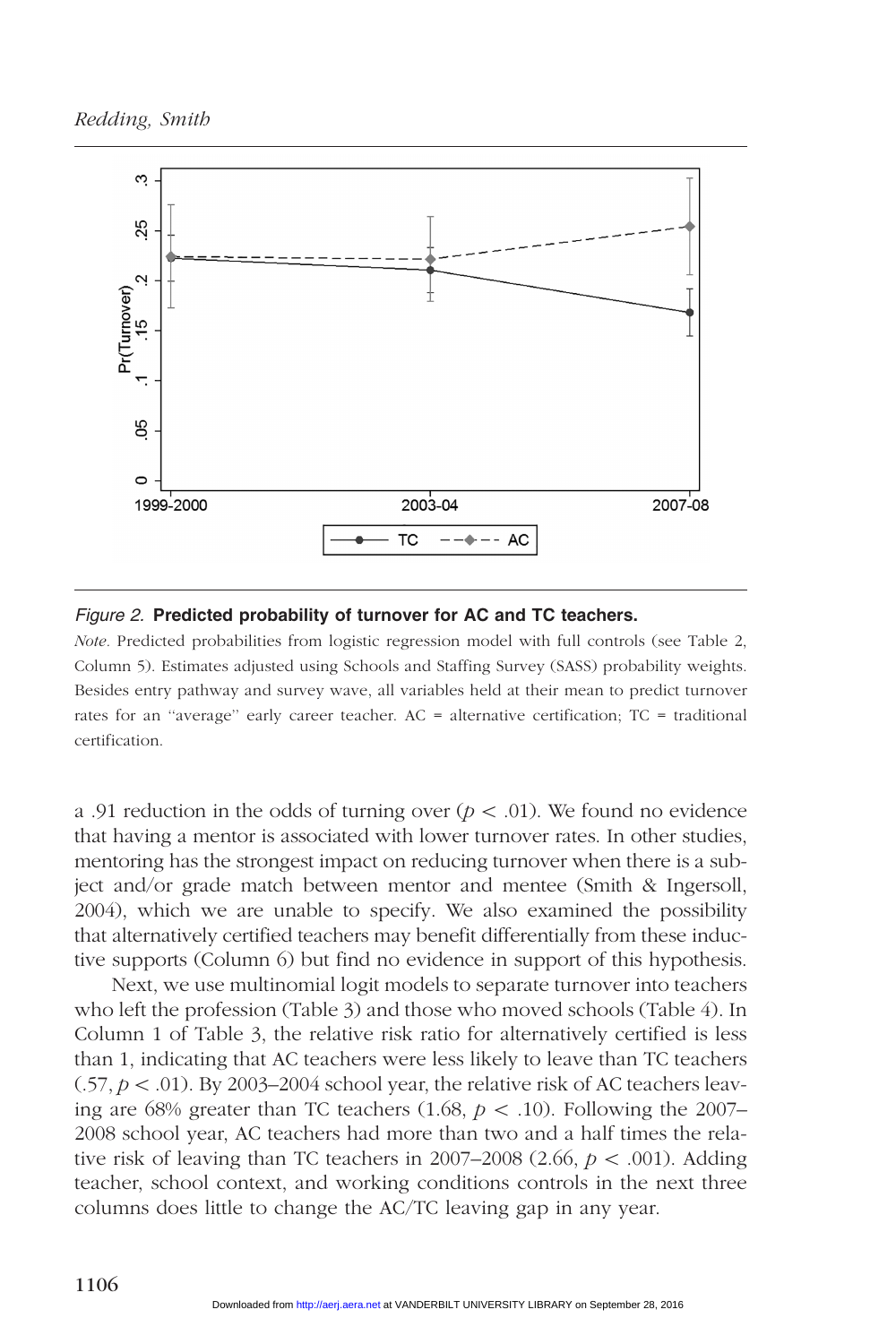|                                                                                                                            | Multinomial Logistic Regression Analysis (Leaving vs. Staying) |                   |                                             |                                       |                                                             |                                                             |
|----------------------------------------------------------------------------------------------------------------------------|----------------------------------------------------------------|-------------------|---------------------------------------------|---------------------------------------|-------------------------------------------------------------|-------------------------------------------------------------|
|                                                                                                                            | $\ominus$                                                      | $\odot$           | $\odot$                                     | $\bigoplus$                           | $\widehat{\odot}$                                           | $\odot$                                                     |
| Alternatively certified                                                                                                    | $0.57***$                                                      | $0.57**$          | $0.57**$                                    | $0.57***$                             | $0.58***$                                                   | 0.76                                                        |
|                                                                                                                            |                                                                | 0.97              | 0.91                                        | 0.90                                  | 0.93                                                        | 0.92                                                        |
|                                                                                                                            | $0.93$<br>0.72**                                               | $0.72*$           | $0.68**$                                    | $0.65*$                               | 0.69                                                        | $0.68*$                                                     |
|                                                                                                                            | $1.68\,$                                                       | $1.60\,$          | 1.51                                        | 1.50                                  | $1.48\,$                                                    | 1.46                                                        |
| 2003–2004 survey<br>2007–2008 survey<br>AC $\times$ 2003–2004<br>AC $\times$ 2007–2008<br>Years teaching in current school | $2.66***$                                                      | $2.54***$         | $2.44***$                                   | $2.39***$                             | $2.41***$                                                   | $2.54***$                                                   |
|                                                                                                                            |                                                                |                   |                                             |                                       |                                                             |                                                             |
|                                                                                                                            | 0.88                                                           | 0.88              | 0.88                                        | $0.86\,$                              | 0.85                                                        | 0.85                                                        |
| 1 year<br>2 years                                                                                                          | $0.58***$                                                      | $0.59***$         | $0.59***$                                   | $0.57***$                             | $0.56***$                                                   | $0.56***$                                                   |
| 3 years                                                                                                                    | $0.63***$                                                      | $0.66*$           |                                             | $0.65*$                               | $0.64*$                                                     | $0.65*$                                                     |
| 4 years                                                                                                                    | $0.52***$                                                      | $0.56**$          | $0.69*$<br>0.56*                            |                                       | $0.52***$                                                   | $0.52***$<br>0.93                                           |
| Female teacher<br>Non-White teacher                                                                                        |                                                                | 0.98              | 0.96                                        | $0.53***$<br>$0.94$                   | 0.93                                                        |                                                             |
|                                                                                                                            |                                                                | $1.27\phantom{0}$ |                                             | $1.02\,$                              |                                                             |                                                             |
|                                                                                                                            |                                                                |                   | $\begin{array}{c} 1.02 \\ 1.12 \end{array}$ |                                       | $\begin{array}{c} 1.04 \\ 1.14 \end{array}$                 | $1.04$<br>$1.14$                                            |
| 30 or younger<br>Attended most selective college<br>Attended very selective college                                        |                                                                | $1.47***$         |                                             | $1.12$<br>$1.45*$<br>$1.10$<br>$1.14$ | $1.43*$                                                     |                                                             |
|                                                                                                                            |                                                                | $1.09\,$          |                                             |                                       |                                                             |                                                             |
| Teach in-demand subject                                                                                                    |                                                                | 1.17              | $1.49**$<br>1.11<br>1.19                    |                                       | $\begin{array}{c} 1.09 \\ 1.14 \\ 0.89 \\ 1.00 \end{array}$ | $1.43$ *<br>$1.10$<br>$1.14$<br>$1.14$<br>$1.089$<br>$1.00$ |
| Union member                                                                                                               |                                                                | 0.82              | $0.88\,$                                    | $0.87\,$                              |                                                             |                                                             |
| Salary (1,000s)                                                                                                            |                                                                | $1.00\,$          | $1.00\,$                                    | $1.00\,$                              |                                                             |                                                             |
| No practice teaching                                                                                                       |                                                                |                   | 0.88                                        | $0.88\,$                              | $0.87\,$                                                    | 0.88                                                        |
| No teaching methods course                                                                                                 |                                                                | $0.92$<br>1.45*   | $1.46*$                                     | $1.48*$                               | $1.47*$                                                     | $1.47*$                                                     |
| Preparedness                                                                                                               |                                                                | 0.97              | 0.99                                        | 1.01                                  | 1.04                                                        | $1.04\,$                                                    |
| Fraction minority students                                                                                                 |                                                                |                   | $1.70**$                                    | 1.47                                  | 1.48                                                        | $1.47\,$                                                    |
| Fraction FRPL students                                                                                                     |                                                                |                   | 1.31                                        | 1.25                                  | 1.26                                                        | 1.26                                                        |
| with IEP<br>Fraction of students                                                                                           |                                                                |                   | 1.24                                        | 1.15                                  | 1.15                                                        | $1.17\,$                                                    |
|                                                                                                                            |                                                                |                   |                                             |                                       |                                                             | $_{\rm(continued)}$                                         |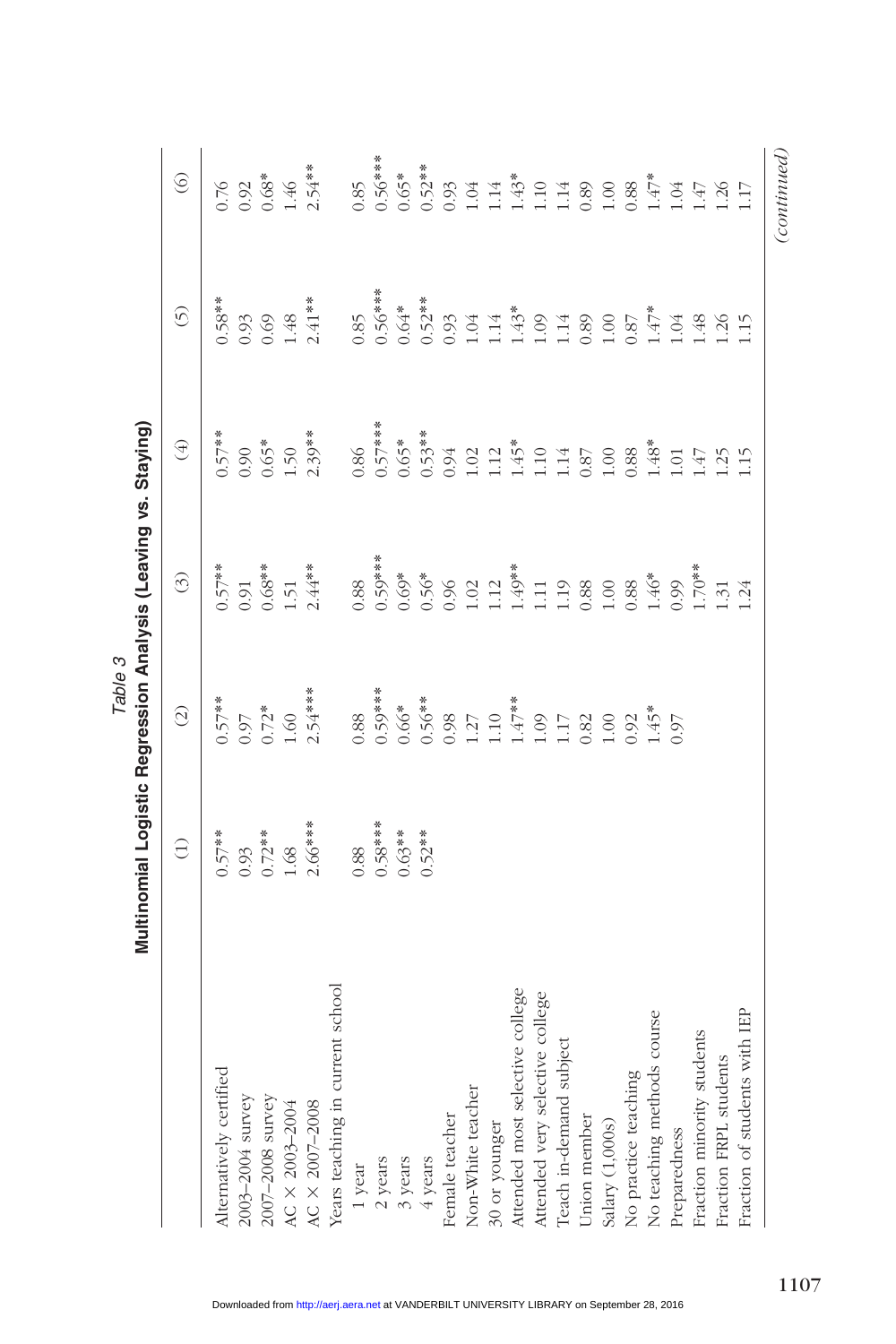|                                         | E         | $\widehat{\odot}$ | $\odot$   | $\bigoplus$ | $\odot$   | $\odot$   |
|-----------------------------------------|-----------|-------------------|-----------|-------------|-----------|-----------|
| Urban                                   |           |                   | 1.10      | 1.08        | 1.09      | 1.09      |
| Charter school                          |           |                   | $1.90***$ | $1.92***$   | $1.78**$  | $1.77***$ |
| High school                             |           |                   | 1.06      | 0.94        | 0.91      | 0.90      |
| Principal effectiveness                 |           |                   |           | $0.67***$   | $0.69***$ | $0.70***$ |
| Staff collegiality                      |           |                   |           | 1.12        | 114       | 1.14      |
| Student behavior problems               |           |                   |           | 1.08        | 0.09      | 1.08      |
| Class size                              |           |                   |           | 0.99        | 0.99      | 0.99      |
| Availability of materials               |           |                   |           | 0.98        | 0.99      | 0.99      |
| Instructional hours per week            |           |                   |           | 0.99        | 0.99      | 0.99      |
| Hiring difficulties (core subjects)     |           |                   |           | 1.00        | 0.98      | 0.98      |
| Hiring difficulties (special education) |           |                   |           | 1.07        | 1.08      | 1.08      |
| Number of induction supports            |           |                   |           |             | $0.89**$  | $0.88***$ |
| Mentor                                  |           |                   |           |             | 0.89      | 1.00      |
| $AC \times Induction$ Supports          |           |                   |           |             |           | 1.02      |
| $AC \times$ Mentor                      |           |                   |           |             |           | 0.59      |
| Constant                                | $0.12***$ | $0.13***$         | $0.10***$ | $0.15***$   | $0.21**$  | $0.20***$ |
| Observations                            | 18,080    | 18,080            | 18,080    | 18,080      | 18,080    | 18,080    |
| -2 log likelihood                       | 1,712,276 | 1,703,889         | 1,691,263 | 1,673,545   | 1,669,683 | 1,668,578 |

leavers = 360. AC = alternative certification; TC = traditional certification; FRPL = free or reduced price lunch; IEP = Individual Education Program.

\*<sup>p</sup>

 $\,<\,05.$  \*\*p

\ $\leq .01$ . \*\*\**p* 

 $\leq$  .001.

| c |
|---|
|   |
|   |
|   |
|   |
|   |
| í |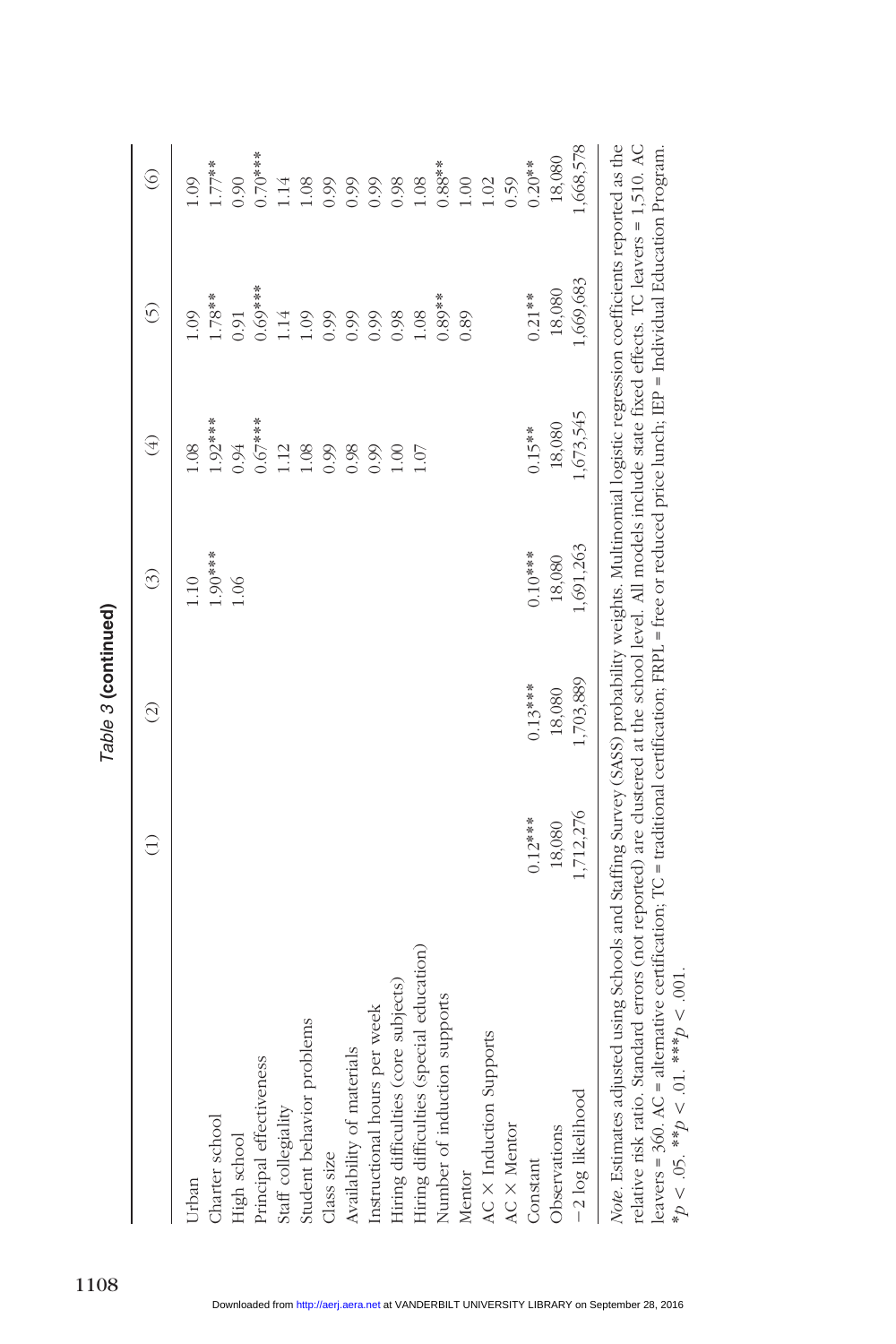|                                                                                                                                | Multinomial Logistic Regression Analysis (Moving vs. Staying) |           |              |                       |                   |                    |
|--------------------------------------------------------------------------------------------------------------------------------|---------------------------------------------------------------|-----------|--------------|-----------------------|-------------------|--------------------|
|                                                                                                                                | $\ominus$                                                     | $\odot$   | $\odot$      | $\bigoplus$           | $\widehat{\odot}$ | $\odot$            |
|                                                                                                                                | 1.22                                                          | 1.27      | 1.28         | $\cdot$ <sup>51</sup> | 1.32              | 1.18               |
|                                                                                                                                | 0.96                                                          | 0.95      | 0.90         | 0.91                  | 0.91              | 0.92               |
|                                                                                                                                | $0.76*$                                                       | $0.72*$   | $0.69**$     | $0.68*$               | $0.70*$           | $0.70*$            |
|                                                                                                                                | 0.94                                                          | 0.94      | 0.91         | 0.88                  | 0.88              | 0.89               |
| Alternatively certified<br>2003–2004 survey<br>2007–2008 survey<br>2007–2008<br>AC $\times$ 2003–2004<br>AC $\times$ 2007–2008 | 1.45                                                          | 1.44      | 1.46         | 1.40                  | 1.40              | 1.39               |
| Years teaching in current school                                                                                               |                                                               |           |              |                       |                   |                    |
| 1 year                                                                                                                         | $0.76*$                                                       | $0.75*$   | $0.75***$    | $0.73**$              | $0.72***$         | $0.72***$          |
|                                                                                                                                | $0.68***$                                                     | $0.67**$  | $0.67***$    | $0.64***$             | $0.64***$         | $0.64***$          |
| 2 years<br>3 years                                                                                                             | $0.58***$                                                     | $0.57***$ | $0.58***$    | $0.55***$             | $0.54***$         | $0.54***$          |
|                                                                                                                                | $0.48***$                                                     | $0.48***$ | $0.47***$    | $0.45***$             | $0.44***$         | $0.44***$          |
|                                                                                                                                |                                                               | 0.98      | 0.90         | $0.87\,$              | 0.86              | $0.86\,$           |
| $4$ years<br>Female teacher<br>Non-White teacher                                                                               |                                                               | $1.04\,$  | 0.93         | 0.93                  | $0.94$            | 0.94               |
|                                                                                                                                |                                                               | $1.26*$   | $1.27*$      | $1.28*$               | $1.28*$           | $1.28*$            |
| 30 or younger<br>Attended most selective college                                                                               |                                                               | 0.98      | $1.01\,$     | 1.00                  | 0.99              | 0.99               |
|                                                                                                                                |                                                               | 1.09      |              | $1.10\,$              | $1.10\,$          |                    |
| Attended very selective college<br>Teach in-demand subject                                                                     |                                                               | 0.92      | 1.11<br>0.97 | 0.95                  | 0.95              | $1.10$<br>0.95     |
|                                                                                                                                |                                                               | 0.99      |              |                       | 0.95              |                    |
| Union member<br>Salary (1,000s)                                                                                                |                                                               | $1.01\,$  | $1.01\,$     | 1.01                  | 1.01              | 1.01               |
| No practice teaching                                                                                                           |                                                               | 1.03      | 1.03         | 1.03                  | 1.02              | 1.01               |
| No teaching methods course                                                                                                     |                                                               | 0.76      | 0.78         | 0.80                  | 0.79              | 0.79               |
| Preparedness                                                                                                                   |                                                               | 0.96      | 0.98         | 1.00                  | 1.01              | 1.01               |
|                                                                                                                                |                                                               |           | 1.14         | 1.01                  | 1.02              | 1.02               |
| Fraction minority students<br>Fraction FRPL students                                                                           |                                                               |           | $0\nmid$     | $\overline{.31}$      | $\frac{32}{2}$    | 1.32               |
| Fraction of students with IEP                                                                                                  |                                                               |           | 1.18         | (0.1)                 | 1.08              | 1.08               |
|                                                                                                                                |                                                               |           |              |                       |                   | <i>(continued)</i> |

Ą  $\overline{\phantom{a}}$ J, Ŕ Table 4

ò  $\ddot{a}$ 

1109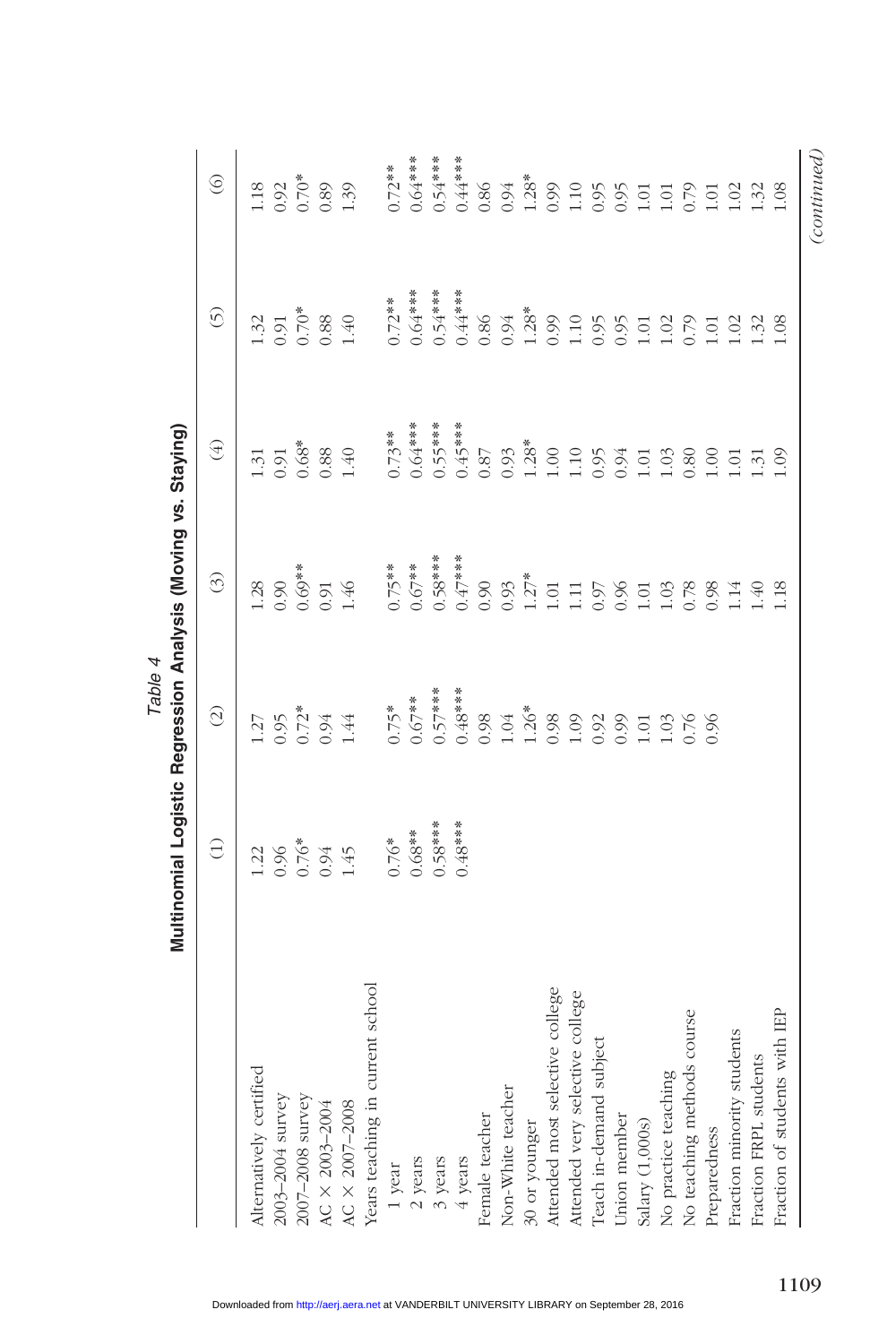|                                                                                                                                                                                                                                                                                                                                                                                                                                                                  | Ê         | $\widehat{\infty}$ | $\odot$           | $\bigoplus$       | $\odot$         | $\odot$           |
|------------------------------------------------------------------------------------------------------------------------------------------------------------------------------------------------------------------------------------------------------------------------------------------------------------------------------------------------------------------------------------------------------------------------------------------------------------------|-----------|--------------------|-------------------|-------------------|-----------------|-------------------|
| Urban                                                                                                                                                                                                                                                                                                                                                                                                                                                            |           |                    | 1.06              | 0.06              | $0.66*$<br>1.07 | 0.1               |
| Charter school<br>High school                                                                                                                                                                                                                                                                                                                                                                                                                                    |           |                    | $0.75***$<br>0.73 | $0.75***$<br>0.68 | $0.73**$        | $0.74***$<br>0.66 |
| Principal effectiveness                                                                                                                                                                                                                                                                                                                                                                                                                                          |           |                    |                   | $0.71***$         | $0.72***$       | $0.72***$         |
| Staff collegiality                                                                                                                                                                                                                                                                                                                                                                                                                                               |           |                    |                   | 0.98              | 0.99            | 0.99              |
| Student behavior problems                                                                                                                                                                                                                                                                                                                                                                                                                                        |           |                    |                   | 0.93              | 0.93            | 0.93              |
| Class size                                                                                                                                                                                                                                                                                                                                                                                                                                                       |           |                    |                   | 0.99              | 0.99            | 0.99              |
| Availability of materials                                                                                                                                                                                                                                                                                                                                                                                                                                        |           |                    |                   | 0.94              | 0.94            | 0.94              |
| per week<br>Instructional hours p                                                                                                                                                                                                                                                                                                                                                                                                                                |           |                    |                   | 1.00              | 1.00            | 00.1              |
| Hiring difficulties (core subjects)                                                                                                                                                                                                                                                                                                                                                                                                                              |           |                    |                   | 1.05              | 1.04            | 1.04              |
| Hiring difficulties (special education)                                                                                                                                                                                                                                                                                                                                                                                                                          |           |                    |                   | 0.97              | 0.97            | 0.97              |
| Number of induction supports                                                                                                                                                                                                                                                                                                                                                                                                                                     |           |                    |                   |                   | 0.93            | 0.93              |
| Mentor                                                                                                                                                                                                                                                                                                                                                                                                                                                           |           |                    |                   |                   | 1.04            | 1.01              |
| $AC \times Induction$ Supports                                                                                                                                                                                                                                                                                                                                                                                                                                   |           |                    |                   |                   |                 | 1.00              |
| $\text{AC} \times \text{Mentor}$                                                                                                                                                                                                                                                                                                                                                                                                                                 |           |                    |                   |                   |                 | 1.14              |
| Constant                                                                                                                                                                                                                                                                                                                                                                                                                                                         | $0.14***$ | $0.09***$          | $0.09***$         | $0.13***$         | $0.14***$       | $0.15***$         |
| Observations                                                                                                                                                                                                                                                                                                                                                                                                                                                     | 18,080    | 18,080             | 18,080            | 18,080            | 18,080          | 18,080            |
| Pseudo $\boldsymbol{R}^2$                                                                                                                                                                                                                                                                                                                                                                                                                                        | 1,712,276 | 1,703,889          | 1,691,263         | 1,673,545         | 1,669,683       | ,668,578          |
| Note. Estimates adjusted using Schools and Staffing Survey (SASS) probability weights. Multinomial logistic regression coefficients reported as the<br>relative risk ratio. Standard errors (not reported) are clustered at the school level. All models include state fixed effects. TC movers = 1,610. AC<br>movers = 390. AC = alternative certification; $TC =$ traditional certification; $FRPL =$ free or reduced price lunch; $EP =$ Individual Education |           |                    |                   |                   |                 |                   |

1110

Table 4 (continued)

Table 4 (continued)

Program. \*<sup>p</sup>  $\,<\,05.$  \*\*p

\ $\leq 0.01$ . \*\*\**p* 

 $\leq$  .001.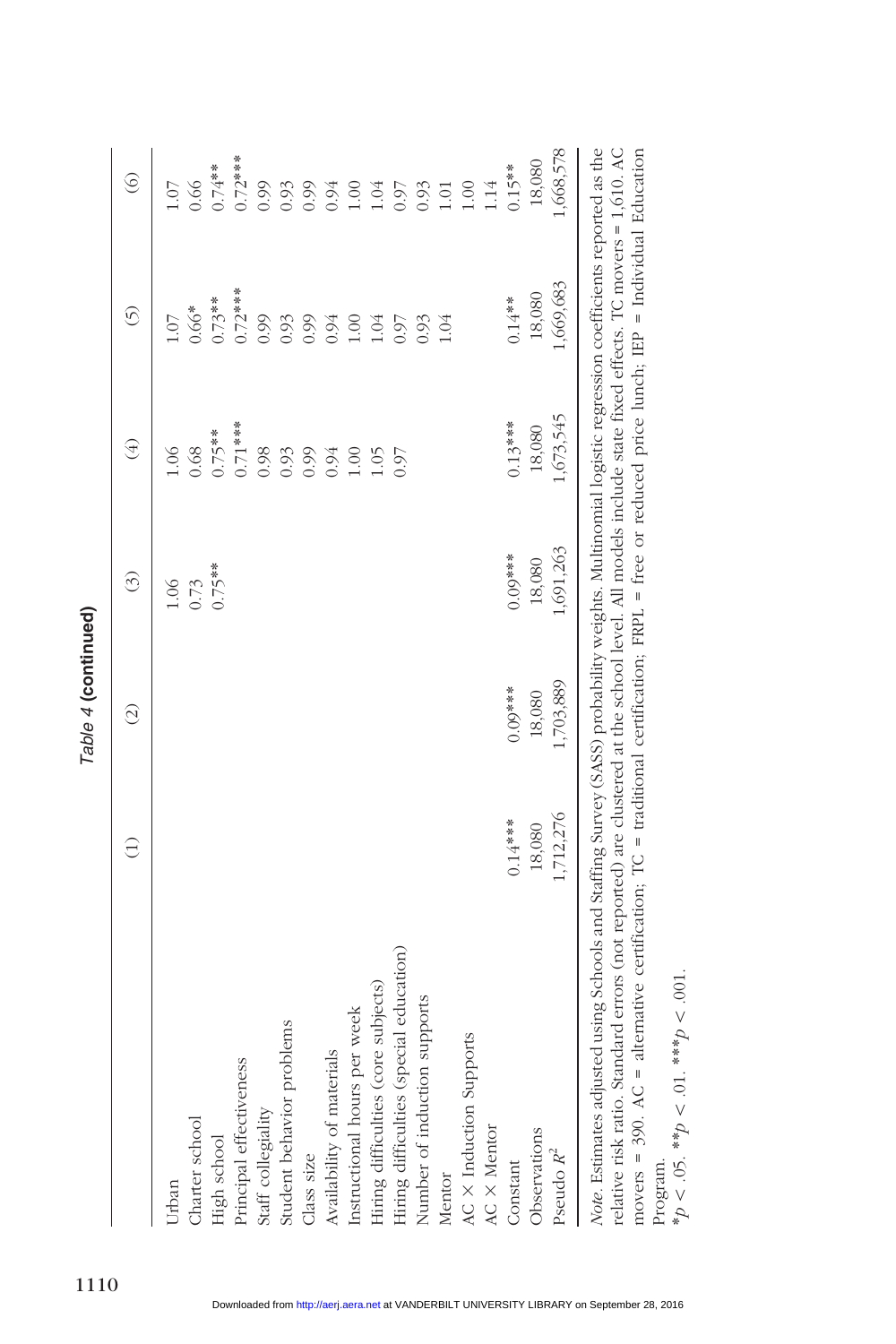#### Alternatively Certified Teachers' Turnover Rates

Comparing movers and stayers in Table 4, we find minimal evidence of a gap between AC and TC teachers. Although the direction of the relative risk ratio on the certification and 2007–2008 wave has a similar magnitude to the corresponding odds ratio in Table 2, none of the main results are statistically significant. Besides a trend toward fewer TC teachers moving schools in 2007–2008 than in 1999–2000 (.76,  $p \, < .05$ ), AC teachers did not have greater odds than TC teachers of moving schools. Adding the teacher and school controls does little to alter this relationship. In summary, the overall pattern suggests that the higher turnover rates after the 2007–2008 school year are driven, in large part, by a gap between alternatively and traditionally certified teachers leaving the profession rather than moving schools.

Differences in the magnitude and significance between Tables 3 and 4 suggest important differences among teachers who are predicted to leave and move. In Column 5, teachers who come from the most selective colleges have a greater relative risk of leaving compared to stayers  $(1.43, p < .05)$ , as do teachers who did not have a course in teaching methods  $(1.47, p < .05)$ . Among school characteristics, the proportion of minority students  $(1.48, p \leq$ .10) and working in a charter school (1.78,  $p \lt 0.01$ ) are associated with a greater relative risk of leaving compared to stayers. Although we find no evidence that having a mentor is associated with a decreased relative risk of leaving or moving, mentoring is more beneficial for AC than TC teachers, predicting a decreased relative risk of leaving  $(.59, p < .10)$ .

## Robustness Checks

We examine the robustness of these estimates by reestimating these models on the sample of first-year teachers and with the inclusion of school fixed effects. The first-year sample in Table A2 provides the most straightforward counterfactual with which to estimate the influence of a teacher's pathway into teaching on turnover status. In their first school, no teachers have had the opportunity to move schools, an action that may signal that they will be more likely to move in the future or that they are a better match for their current school (where we observe them) than they were in their first school. Although first-year AC teachers are more likely to turn over following the 2007–2008 school year and the magnitude of the odds ratio is similar to that seen in Column 5 of Table 2 (1.71 vs. 1.42), the estimate is not statistically significant at conventional levels. The lack of significance is driven by the loss of sample size and the lower turnover rates following teachers' first year. This same pattern of comparable, but statistically insignificant estimates are observed for the multinomial logit models.

In Table A3, the inclusion of school fixed effects to the models allows us to account for unobserved school characteristics that likely influence teacher turnover. Without controlling for these characteristics, the extent to which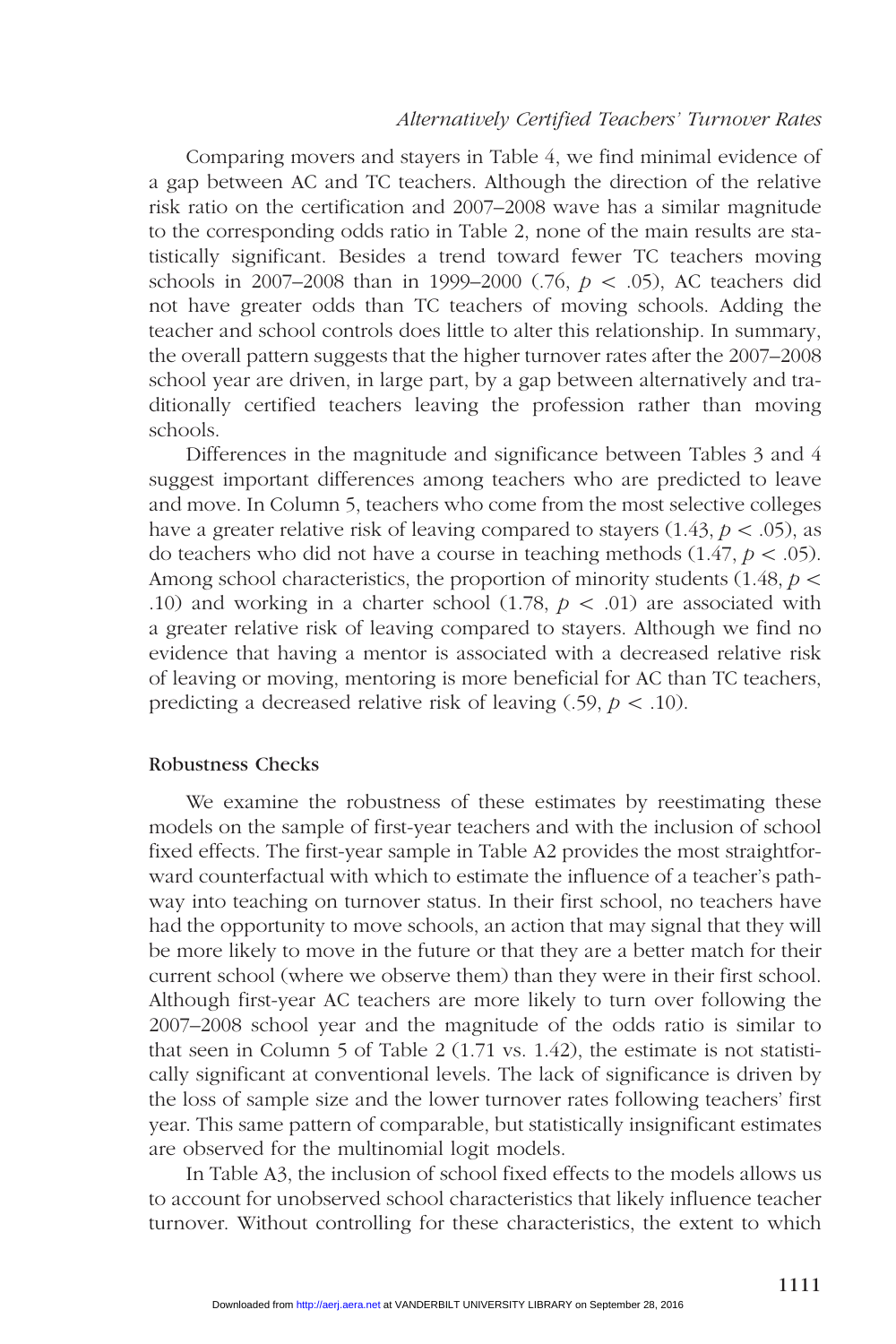these characteristics shape teachers' turnover decisions would bias our estimates. To account for the survey weights and the school fixed effects, we estimate these models as linear probability models.<sup>7</sup> Although the analytic sample is greatly reduced, we still find evidence that the inclusion of school fixed effects does not diminish the turnover gap between AC and TC teachers. Alternatively certified teachers are predicted to turnover approximately 7% more likely than traditionally certified teachers in their school. Unlike the previous analysis where turnover was driven by the greater likelihood of teachers leaving, the estimates with school fixed effects find no evidence that AC teachers are more likely to leave teaching than TC teachers. However, AC teachers are approximately 6% more likely than TC teachers to move to a new school.

The inclusion of the school fixed effects reduces the bias attributable to unobserved characteristics unique to each school. Yet, the school fixed effect gains its identification from limiting the sample to schools that have both alternatively and traditionally certified teachers in a given year, limiting the generalizability of these results. In mean comparisons between the analysis sample and the one used for the models with school fixed effects, there are notable differences. Teachers in the school fixed effect sample are more likely to work in hard-to-staff urban schools with much higher concentrations of low-income and minority students. Compared to the full sample, statistically significant differences of teachers' characteristics include a greater likelihood for teachers in this subsample to be male, older than 30, non-White, have attended a most selective college, and teach an in-demand subject. These teachers also have a greater likelihood of turning over and to come from the 2007–2008 sample where we had previously observed the largest turnover gap between AC and TC teachers. Unlike previous models that can be generalized to a national sample of early career public school teachers, these estimates are only generalizable to the sample used to obtain these estimates. Nevertheless, Table A3 shows evidence of the robustness of the finding that AC teachers are more likely to turn over than TC teachers.

## Teachers' Reasons for Moving Schools and Leaving the Profession

The final part of this analysis uses the 2008–2009 Teacher Follow-up Survey to explore early career teachers' reasons for leaving the profession or moving to a new school. Separate surveys were administered to voluntary leavers and movers.<sup>8</sup> They were asked to rate the level of importance of a variety of factors that influenced their decision to leave their previous school. Factors were rated on a Likert scale ranging from 1 (not at all important) to 5 (extremely important). Because of the survey's focus on voluntary turnover, teachers who did not return to their school as a result of school or district staffing action did not answer this set of questions.<sup>9</sup> The surveyed teachers include teachers whose turnover was voluntary or related to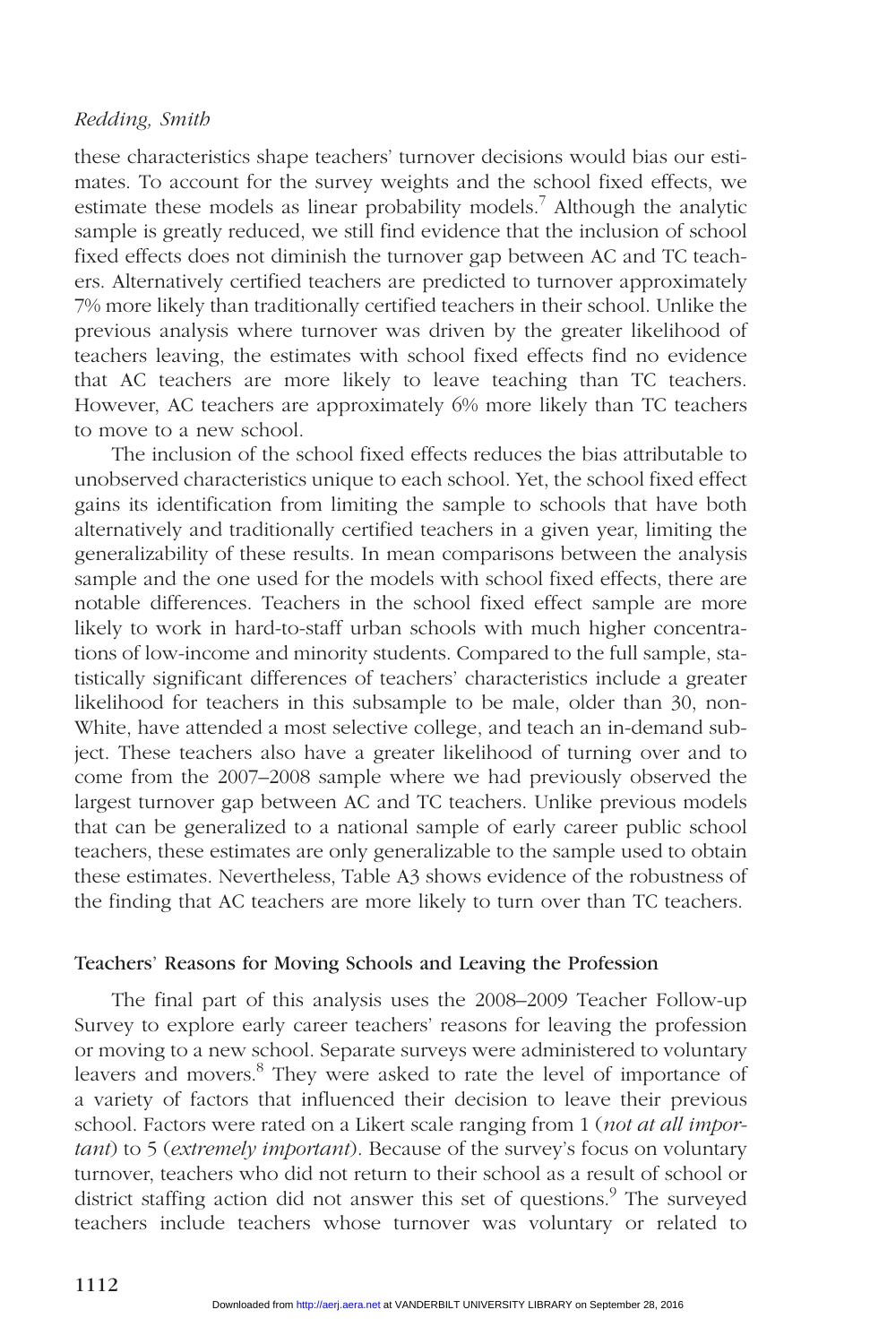changes in life circumstances, such as pregnancy, change in residence, or retirement.

Because of the different surveys used for stayers and leavers, comparisons presented in Table 5 are made between AC and TC teachers separately depending on whether they left the profession or moved schools. Among teachers who left the profession, AC teachers were more likely to leave for voluntary reasons compared to TC teachers (.32 vs.  $-.06, p < .05$ ). This difference is driven by AC teachers' report that they left teaching for better salary and benefits, with a difference of nearly three-quarters of a standard deviation between AC and TC teachers (.49 vs.  $-.22, p < .05$ ). Among the life circumstances listed, there are no statistically significant differences between AC and TC teachers in regards to their reported decision to leave the teaching profession. For movers, there are no notable differences between AC and TC for the reasons given as to why they left their current school.

## Discussion

The descriptive and associational evidence presented in this article suggests increasing differences between early career AC and TC teachers. These differences are seen in modest changes in the characteristics, training, types of schools in which these teachers work, and attrition rates. In the 1999–2000 school year, there were no discernable differences between the turnover rates among AC and TC teachers—with some evidence that AC teachers were actually slightly less likely to leave the profession than TC teachers. By the 2007–2008 school year, AC teachers' predicted turnover rates were 10 percentage points greater than TC teachers.

Between the 1999–2000 school year and 2011–2012, we find evidence that AC teachers are less likely to have had practice teaching or a course in teaching methods. During this period, AC teachers also report decreasing feelings of preparedness when they begin their first year of teaching. Yet, when we add variables that are attributed to differences in AC and TC teachers' backgrounds and school contexts in the regression analysis, these controls do not measurably reduce the gap between pathway into teaching and turnover rates. Even when conditioning on a number of teacher and school characteristics, this study finds evidence of a positive and sizable turnover gap between early career AC and TC teachers between the 2007–2008 and 2008–2009 school year. This finding should be interpreted in the broader context of the Great Recession, which hit the United States in the middle of the 2007–2008 school year and resulted in over 100,000 teacher layoffs nationwide, which were more likely to impact early career teachers (Goldhaber, Strunk, Brown, & Knight, 2015).

A few limitations of this study should be noted. First, although we controlled for school characteristics, there are likely to be additional school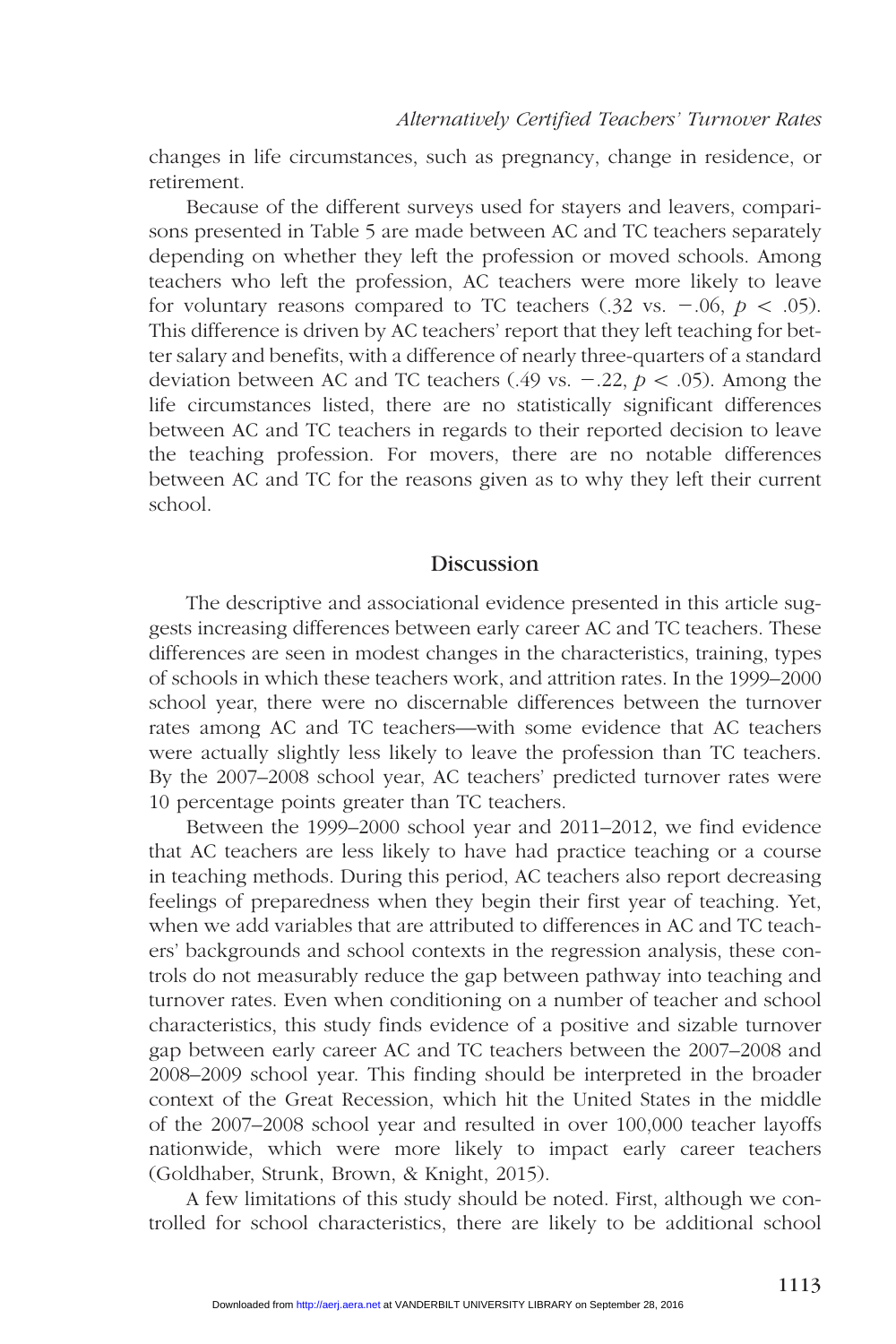|                                                     | AC       | TC             | t Statistic    |
|-----------------------------------------------------|----------|----------------|----------------|
| Reason for leaving the position of K-12 teacher     |          |                |                |
| Volunteer attrition (total)                         | .32      | $-.06$         | $-2.10*$       |
| To take courses to improve career in education      | .49      | $-0.09$        | $-1.44$        |
| For better salary or benefits                       | .49      | $-.22$         | $-2.35*$       |
| To take courses to improve career outside education | .01      | $-.05$         | $-0.30$        |
| To pursue a position other than K-12 teacher        | .32      | .04            | $-1.03$        |
| Dissatisfied with teaching as a career              | .12      | $\overline{0}$ | $-0.53$        |
| Classroom factors <sup>a</sup>                      | $-.19$   | .01            | 1.05           |
| School factors <sup>b</sup>                         | .02      | $-.04$         | $-0.30$        |
| Student performance factors <sup>c</sup>            | .09      | .05            | $-0.18$        |
| Life circumstances (total)                          | $-.23$   | .10            | 1.42           |
| Change in residence                                 | $-.17$   | .04            | 0.93           |
| Pregnancy/childrearing                              | $-.20$   | .03            | 1.27           |
| Health                                              | .01      | .15            | 0.61           |
| Retirement                                          | $-.02$   | .01            | 0.14           |
| Other factors                                       | .01      | $-.04$         | $-0.24$        |
| Reason for moving to a new school                   |          |                |                |
| Life circumstances (total)                          | $-.19$   | $-.05$         | 0.70           |
| Volunteer attrition (total)                         | $\theta$ | $\Omega$       | 0.03           |
| For better salary or benefits                       | $-.19$   | $-.24$         | $-0.47$        |
| Classroom factors                                   | .20      | .08            | $-0.39$        |
| School factors                                      | $-.02$   | .13            | 0.73           |
| Student factors                                     | .07      | .03            | $-0.14$        |
| Other factors                                       | .31      | .01            | $-1.28$        |
| Change in residence                                 | $-.18$   | $-.03$         | 0.71           |
| Health                                              | $-.07$   | $-.07$         | $\overline{0}$ |
| Leaver observations                                 | 50       | 150            |                |
| Mover observations                                  | 80       | 240            |                |

Table 5 Reasons for Leaving the Profession and Moving Schools

Note. Estimates adjusted using Schools and Staffing Survey (SASS) probability weights. All measures have been standardized for greater interpretability. Test of significance adjusted for clustering at the school level. AC = alternative certification; TC = traditional certification.

<sup>a</sup>Classroom factors include autonomy over classroom, dissatisfaction with the number of students, unpreparedness to mainstream special education students, and intrusions on my teaching time.

<sup>b</sup>School factors include dissatisfaction with workplace facilities, handling of student discipline problems, administrators, administrator support, and the lack of influence over school policies.

c Student factors include dissatisfaction with student assessments and accountability, compensation linked to student performance, the support for preparing students for assessments, influence of assessments on the curriculum, and other aspects of accountability.  $* p < .05.$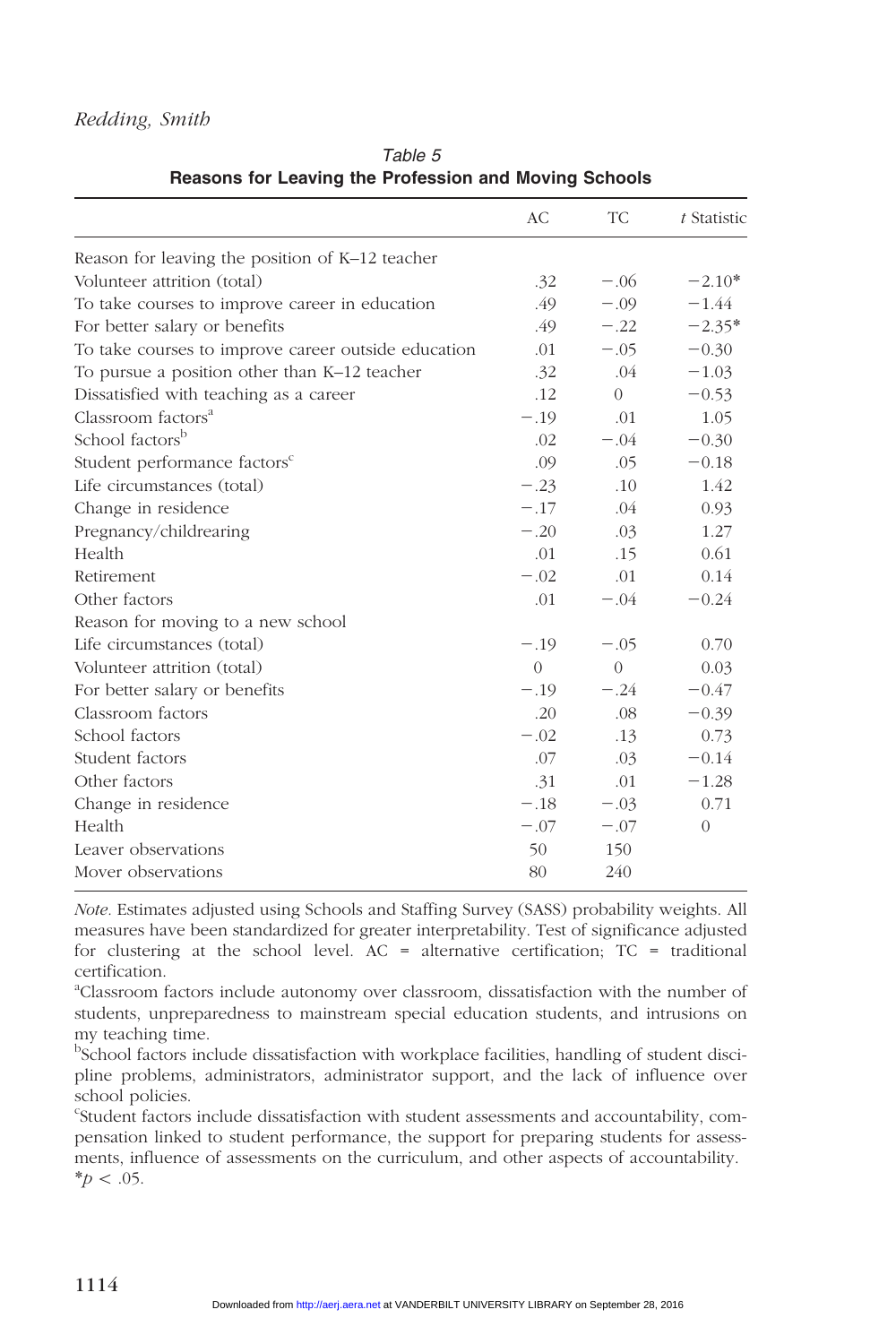## Alternatively Certified Teachers' Turnover Rates

context variables that make it more difficult or less desirable to teach in the schools where some AC teachers are hired. This form of selection bias is a concern because the design of ACPs is to systematically recruit teachers in subjects with shortages to work in schools with trouble filling teaching positions. If unmeasured characteristics of these schools are also associated with higher turnover rates, the estimates presented in this article would overstate the size of the AC/TC turnover gap. To address this issue, we used school fixed effects and still found higher turnover rates among AC than TC teachers in the 2007–2008 SASS. While this specification addresses the issue of unobserved school characteristics, there are likely unobserved teacher characteristics that may influence their decision to turn over, biasing our estimates. For instance, someone who uses an alternative certification program to transition into the teaching profession in the middle of her career will differ from a colleague who just graduated from the preparation program at the local state university in ways that could influence turnover. In other words, we cannot fully separate the impact of background characteristics or teacher training program characteristics in explaining the AC/TC turnover gap.

Second, the models presented for recently hired teachers use a subsample of SASS teacher participants with less than five years of experience. It is possible that a second- to fifth-year teacher has already made a move from one school to another, which we are unable to observe. For example, if their first school move was voluntary, the teacher may be less likely than others to move or leave the profession at the end of the year if their current school is a better match for their preferences than the schools of other recently hired teachers. Longitudinal data over more than one year would give a clearer indication of the labor market patterns among AC teachers. In particular, annual repeated measures data could help us explain how certification status may correspond with the sorting of new teachers across schools. For instance, given research indicating short careers for effective teachers in challenging school contexts (Boyd, Lankford, Loeb, & Wyckoff, 2005), or increased likelihood of transfer of teachers from schools with higher concentrations of low-income or minority students (Clotfelter et al., 2011; Goldhaber, Gross, & Player, 2011; Scafidi, Sjoquist, & Stinebrickner, 2007), we may find the AC program to be an easier entry pathway into teaching through positions in challenging schools. However, with a few years of experience and a credential in hand, these teachers may find it easier to transfer to schools with preferable working conditions. If this were the case, alternative certification programs could exacerbate teacher turnover in the schools that need the highest quality teachers and most organizational stability. In this case, alternative certification would not be serving as a longterm solution to the broader policy problem of the need for high-quality teachers to staff schools with high concentrations of low-performing, lowincome, or African American and Hispanic students. Further research on this topic should work toward answering this pressing question.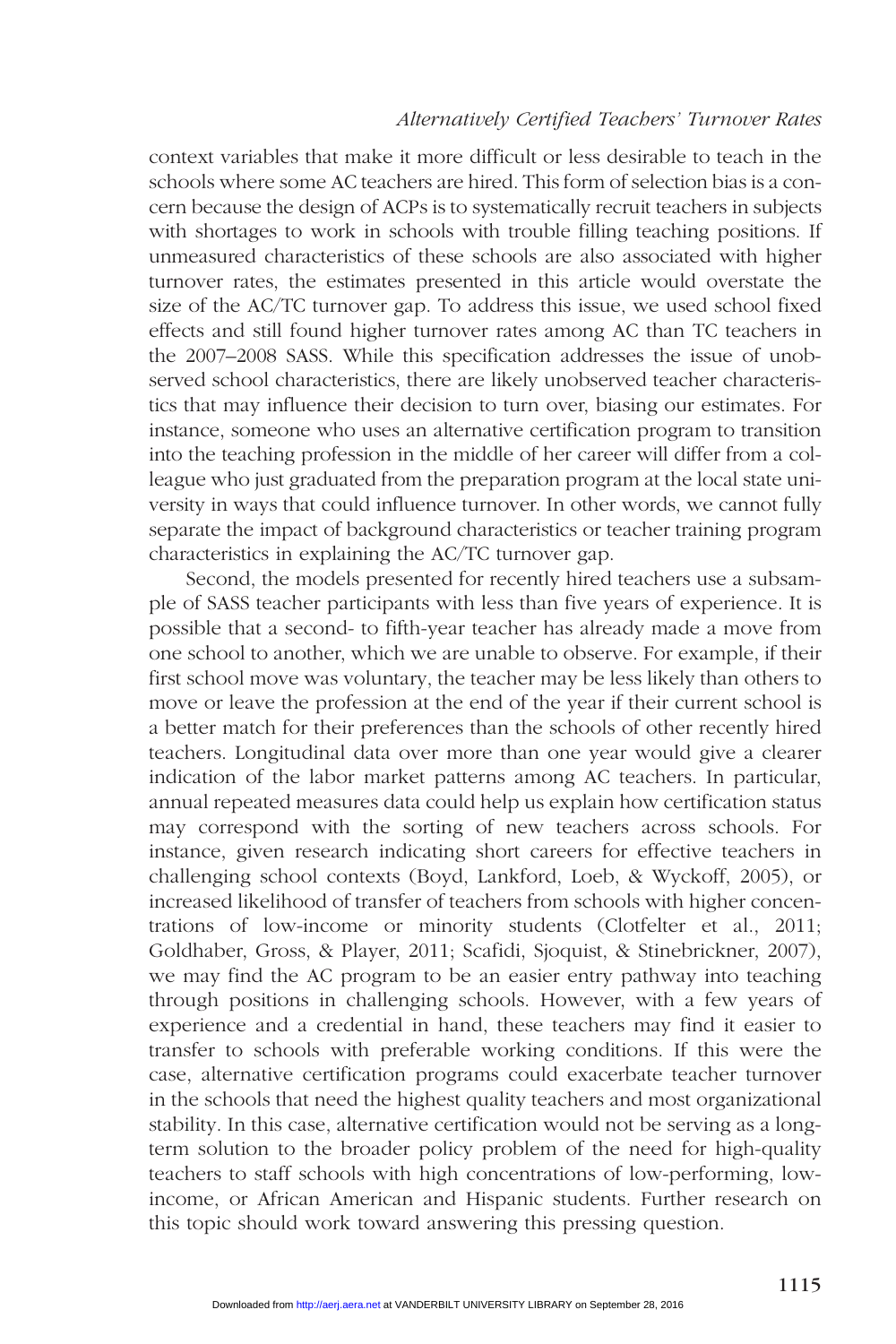Third, with estimates based on national data, we are unable to address programmatic heterogeneity that exists across ACPs. Previous research has documented differences among programs as well as the teachers who enter through these varied pathways (Boyd et al., 2008; Constantine et al., 2009; Henry et al., 2014; Humphrey & Wechsler, 2007). At most, our models include state fixed effects to account for state rules and regulations that shape a state's ACPs. A more robust analysis could utilize state-level data with information on a teacher's specific certification program. If attrition rates were found to be lower among teachers from a particular program, holding school and background variables constant, we would have stronger evidence than this study can provide about the supports that may lead to lowering turnover rates among AC teachers. State administrative databases could further explore the differences in the characteristics and behaviors of teachers within a preparation program, another important source of variation that this article is unable to attend to.

The lack of substantial preservice training among alternatively certified teachers continues to concern critics who believe AC teachers are often unprepared to enter the teaching profession. These concerns are highlighted in a recent report from the National Center on Teacher Quality (Greenberg, Walsh, & McKee, 2014) that finds that of the 85 alternative certification programs in their report, most had inadequate admission standards, did not ensure content proficiency, and offered little classroom supervision. With evidence that AC teachers are more likely to turn over, the lack of support for these AC teachers is problematic. With some evidence that various organizational supports for new teachers may deter turnover, future research on alternative certification could explore the ways in which AC teachers may differentially benefit from various organizational supports as the success of alternative certification programs relies on teachers' successful learning on the job. Otherwise, alternative certification risks exacerbating the churn in the teacher labor market where teachers work in hard-to-staff schools for brief periods before leaving the teaching profession or moving to schools with easier working conditions.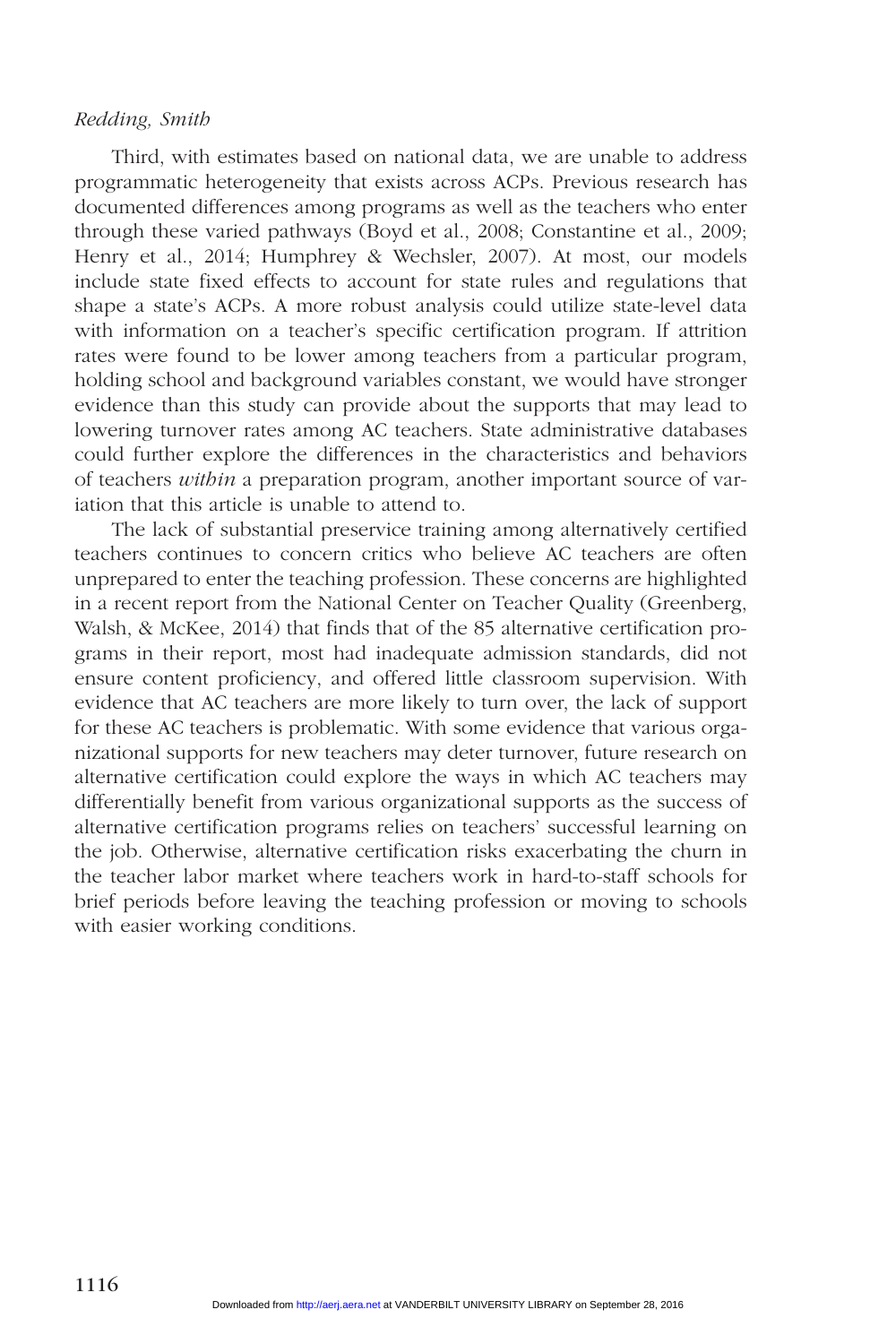|                                 | Definition of Measures Used in Descriptive and Regression Analysis<br>ו מגטופ רו                                                                                                                                                      |
|---------------------------------|---------------------------------------------------------------------------------------------------------------------------------------------------------------------------------------------------------------------------------------|
| Employment status               |                                                                                                                                                                                                                                       |
| Turnover                        | A dichotomous variable where $1 =$ not teaching in same school as last year and $0 =$ currently                                                                                                                                       |
| Movers                          | A dichotomous variable where $1$ = teacher moved to a new school and $0$ = currently teaching in<br>teaching in same school.<br>same school.                                                                                          |
| Leavers                         | A dichotomous variable where 1 = teacher left the teaching profession and 0 = currently teaching in<br>same school.                                                                                                                   |
| Teacher characteristics         |                                                                                                                                                                                                                                       |
| Female                          | A dichotomous variable where $1$ = female and $0$ = male                                                                                                                                                                              |
| Racial/ethnic minority          | A dichotomous variable where 1 = Black or African American, Hispanic, Asian, Native Hawaiian or<br>other Pacific Islander, or American Indian and $0 =$ White                                                                         |
| Under 30                        | A dichotomous variable where $1 =$ teacher is 30 years of age or younger and $0 =$ teacher is older<br>than 30.                                                                                                                       |
| Years in current school         | A continuous variable ranging from 0 to 4.                                                                                                                                                                                            |
| Attended most selective college | classification of very selective and 0 = Barron's classification is competitive, less competitive, or<br>A dichotomous variable where 1 = teacher's undergraduate college/university has Barron's<br>noncompetitive.                  |
| Attended very selective college | classification of "most" and "highly" selective and $0 =$ Barron's classification is competitive, less<br>A dichotomous variable where 1 = teacher's undergraduate college/university has Barron's<br>competitive, or noncompetitive. |
| Teach in-demand subject         | A dichotomous variable where 1 = teacher's subject is mathematics, science, special education, or<br>English as second language and $0 =$ all other subjects.                                                                         |
| Union member                    | A dichotomous variable where $1 =$ teacher is a union member and $0 =$ teacher is not a union<br>member.                                                                                                                              |
|                                 | (continued)                                                                                                                                                                                                                           |

Table A1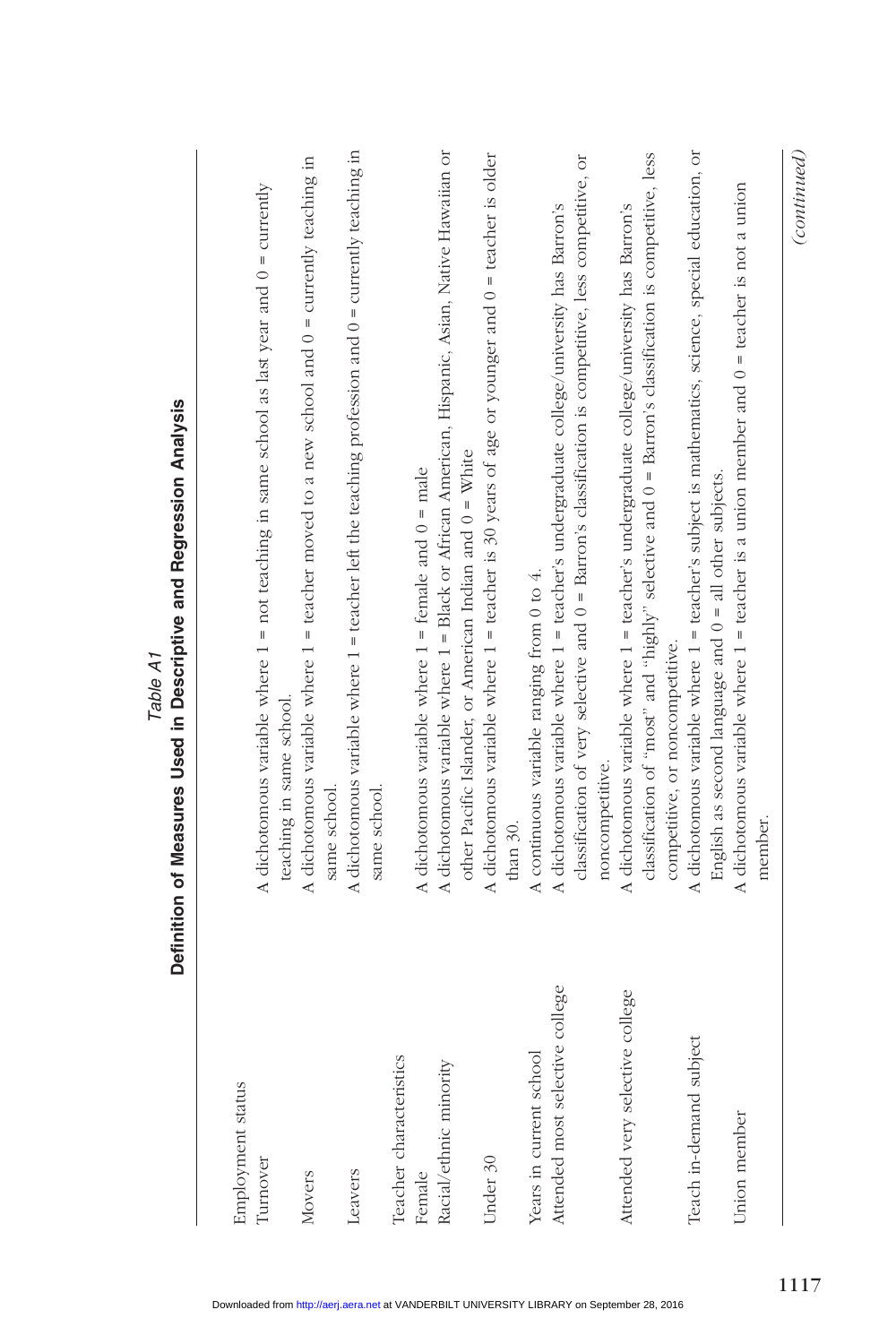| Salary (1,000s)                     | A continuous variable of the base teaching salary for the entire school year, scaled in \$1,008                                                                                                                                                                                                                                                                                                                                                                                 |
|-------------------------------------|---------------------------------------------------------------------------------------------------------------------------------------------------------------------------------------------------------------------------------------------------------------------------------------------------------------------------------------------------------------------------------------------------------------------------------------------------------------------------------|
| year<br>College student last        | A dichotomous variable where $1$ = teacher was a college student last year and $0$ = other teachers;<br>restricted to first-year teachers                                                                                                                                                                                                                                                                                                                                       |
| Working outside education last year | A dichotomous variable where 1 = teacher was working in an occupation outside the field of<br>education and $0 =$ other teachers; restricted to first-year teachers                                                                                                                                                                                                                                                                                                             |
| No practice teaching                | A dichotomous variable where $1$ = teacher had practice teaching and $0$ = no practice teaching.                                                                                                                                                                                                                                                                                                                                                                                |
| No course in teaching methods       | A dichotomous variable where 1 = teacher had no graduate or undergraduate courses on teaching<br>methods and $0 =$ all others                                                                                                                                                                                                                                                                                                                                                   |
| Preparedness                        | On a scale of $1 = vey$ well prepared and $4 = not$ at all prepared, teachers report on the following:                                                                                                                                                                                                                                                                                                                                                                          |
|                                     | classroom management, using a variety of instructional methods, teaching their subject matter,<br>using computers in classroom instruction, assessing students, and selecting and adapting<br>curriculum materials; measure standardized for each survey period $(\alpha = .83)$                                                                                                                                                                                                |
| School context                      |                                                                                                                                                                                                                                                                                                                                                                                                                                                                                 |
| Fraction minority students          | Percentage of non-White students enrolled in a school.                                                                                                                                                                                                                                                                                                                                                                                                                          |
| Fraction FRPL students              | Percentage of students eligible for the federal free or reduced-price lunch program                                                                                                                                                                                                                                                                                                                                                                                             |
| Fraction of students with IEP       | Percentage of students with Individualized Education Plans (IEPs).                                                                                                                                                                                                                                                                                                                                                                                                              |
| Urban                               | A dichotomous variable where $1 =$ if the school is classified as urban by U.S. census                                                                                                                                                                                                                                                                                                                                                                                          |
| Charter school                      | A dichotomous variable where $1 =$ if teacher worked in a charter school                                                                                                                                                                                                                                                                                                                                                                                                        |
| Working conditions<br>High school   | A dichotomous variable where 1 = students taught by teacher is designated as a high school                                                                                                                                                                                                                                                                                                                                                                                      |
|                                     |                                                                                                                                                                                                                                                                                                                                                                                                                                                                                 |
| Principal effectiveness             | On a scale of $1 = \frac{\text{strongly}}{\text{disagree}}$ and $4 = \frac{\text{strongly} \text{ agree}}{\text{degree}}$ , reachers report on the following: principal<br>standardized for each survey period and aggregated for all sampled teachers in a school (a = .83-<br>accomplishments, and teacher satisfaction with how the principal manages the school; Measure<br>enforcement of school rules, principal communication to the staff, recognizing staff for<br>86) |
|                                     | (continued)                                                                                                                                                                                                                                                                                                                                                                                                                                                                     |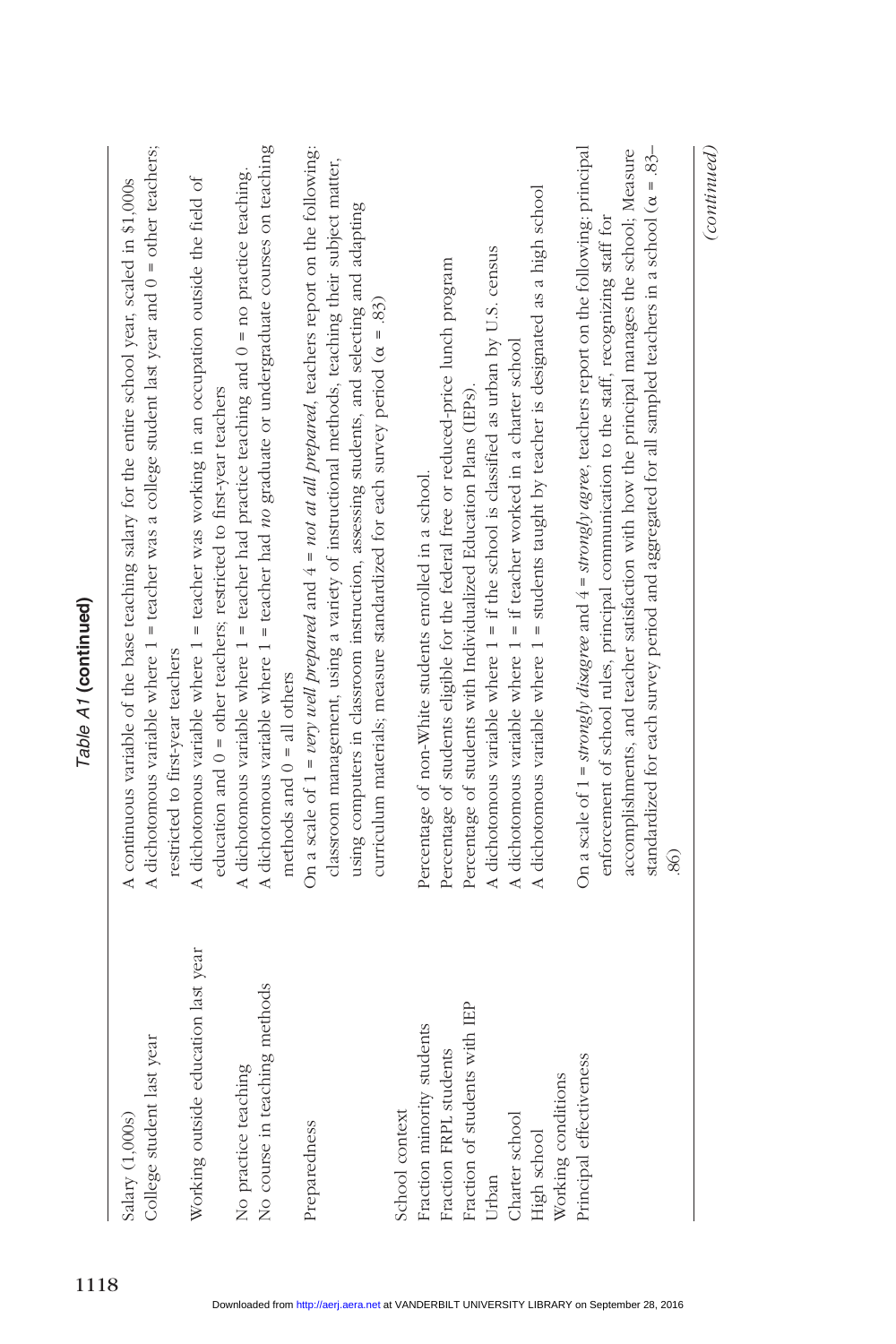|                                                                    | Table A1 (continued)                                                                                                                                                                                                                                                                                                                                                                                                           |
|--------------------------------------------------------------------|--------------------------------------------------------------------------------------------------------------------------------------------------------------------------------------------------------------------------------------------------------------------------------------------------------------------------------------------------------------------------------------------------------------------------------|
| Staff collegiality                                                 | effort among the staff members; measure standardized for each survey period and aggregated for<br>shared beliefs and values about what the central mission of the school and the level of cooperative<br>On a scale of $1 = \frac{\text{strongly}}{\text{diag}$ disagree and $4 = \frac{\text{strongly}}{\text{age}}$ agree, teachers report on their school staff's<br>all sampled teachers in a school ( $\alpha = .67-71$ ) |
| Student discipline problems                                        | On a scale of $1 =$ <i>never happens</i> to $5 =$ <i>happens daily</i> , the principal reports of six kinds of student<br>discipline problems: physical conflict, robbery or theft, vandalism, student use of alcohol, drug<br>use, and possession of weapons ( $\alpha = .73-.79$ )                                                                                                                                           |
| Availability of materials<br>Class size                            | On a scale of $1 =$ strongly disagree and $4 =$ strongly agree, teacher's agreement with statement:<br>Average number of students in teacher's class during 2007-2008 school year                                                                                                                                                                                                                                              |
|                                                                    | the staff; aggregated for all respondents in a school; measure standardized for each survey period<br>Necessary materials such as textbooks, supplies, and copy machines are available as needed by                                                                                                                                                                                                                            |
| Hiring difficulties in core subject areas<br>Hours teach in a week | A dichotomous variable where 1 = school reports hiring English or language arts, mathematics,<br>Average number of hours spent teaching in a given week                                                                                                                                                                                                                                                                        |
|                                                                    | social studies, or science teachers as "very difficult" or "somewhat difficult" and $0 =$ no hiring<br>difficulties                                                                                                                                                                                                                                                                                                            |
| special education<br>Hiring difficulties in                        | A dichotomous variable where 1 = school reports hiring special education teachers as "very<br>difficult" or "somewhat difficult" and $0 =$ no hiring difficulties                                                                                                                                                                                                                                                              |
| Organizational supports                                            |                                                                                                                                                                                                                                                                                                                                                                                                                                |
| participant<br>Induction program                                   | A dichotomous variable where $1 =$ participated in an induction program in their first year of<br>teaching and $0 =$ no induction program                                                                                                                                                                                                                                                                                      |
| activities<br>Number of support                                    | A categorical variable ranging between 0 and 4, indicating the number of support activities for first-<br>year teachers; activities include participation in seminars or classes for beginning teachers;<br>common planning time with other teachers in their subject area or regularly scheduled                                                                                                                              |
|                                                                    | collaboration with other teachers on issues of instruction; regular or supportive communication<br>with their principal, other administrators, or department chair; and extra classroom assistance<br>(e.g., teacher aides or instructional coaches)                                                                                                                                                                           |
| Formal mentor                                                      | A dichotomous variable where 1 = teacher worked closely with a mentor assigned by the school or<br>district and $0 =$ no formally assigned mentor                                                                                                                                                                                                                                                                              |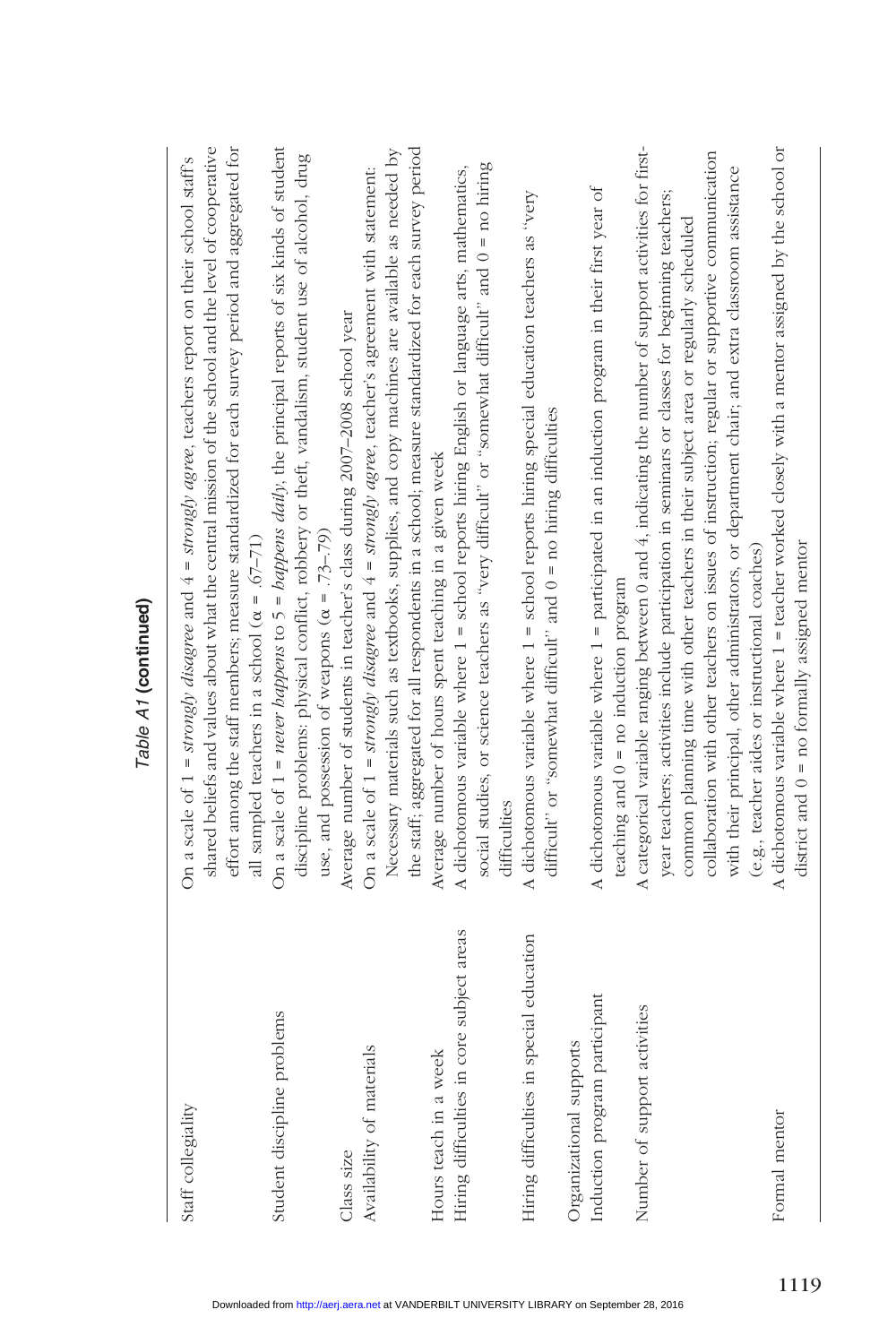|                         |          |                        | Binomial Logit: Turnover<br>Versus Staying |             |                          | Multinomial Logit: Leaving | Versus Staying |                |          | Multinomial Logit: Moving | Versus Staying                     |         |
|-------------------------|----------|------------------------|--------------------------------------------|-------------|--------------------------|----------------------------|----------------|----------------|----------|---------------------------|------------------------------------|---------|
|                         |          | $\widehat{\mathbb{C}}$ | $\odot$                                    | $\bigoplus$ | $\widehat{\mathfrak{c}}$ | $\widehat{c}$              |                | $\circledast$  | ି        | (10)                      | $\begin{pmatrix} 11 \end{pmatrix}$ | (12)    |
| Alternatively certified |          |                        |                                            | 1.23        | 0.75                     | 0.72                       | 0.76           | 0.75           | 135      | 951                       | 1.75                               |         |
| 2003-2004 survey        |          |                        | 0.96                                       | 0.97        |                          | $-1.05$                    |                |                | 99       | 0.99                      | 5.0                                | 0.91    |
| $2007 - 2008$ survey    | 0.80     |                        |                                            | 92          |                          | 0.92                       |                |                |          |                           | 0.75                               | 0.77    |
| AC $\times 2003 - 2004$ |          |                        | $\frac{8}{2}$                              | ).94        | $\ddot{\varphi}$         | .33                        |                | .22            | .82      | 0.86                      | 0.80                               | 0.84    |
| AC $\times 2007 - 2008$ | 1.55     |                        | 1.40                                       | 1.42        | $\ddot{43}$              | 1.27                       | 15             | $\frac{8}{10}$ | 66       | <u>i 81</u>               | 1.65                               | 1.65    |
| Constant                | $0.31**$ | 0.39                   | $0.17*$                                    | 0.22        | $0.11***$                | $0.19*$                    | $0.05*$        | $0.08*$        | $0.20**$ | $0.20*$                   | 0.14                               | 0.16    |
| Observations            | 4,080    | 4,080                  | 4,080                                      | 4,080       | 4,080                    | 4,080                      | 4,080          | 4,080          | 4,080    | 4,080                     | 4,080                              | 1,080   |
| -2 log likelihood       | 306,689  | 305,363                | 296,964                                    | 295,754     | 394,569                  | 389,647                    | 374,366        | 372,960        | 3945,69  | 389,647                   | 374,366                            | 372,960 |

Logistic Regression Analysis of the Likelihood of Alternatively Certified Teacher Turnover, First Year Teachers Logistic Regression Analysis of the Likelihood of Alternatively Certified Teacher Turnover, First Year Teachers Table A2 Table A2

Standard errors (not reported) are clustered at the school level. All models include state fixed effects. Full results are available from the author Note. Sample limited to first-year teachers. Estimates adjusted using Schools and Staffing Survey (SASS) probability weights. Logistic regression Standard errors (not reported) are clustered at the school level. All models include state fixed effects. Full results are available from the author coefficients reported as odds ratios (Columns 1–4). Multinomial logistic regression coefficients reported as the relative risk ratio (Columns 5–12). upon request.

\*<sup>p</sup>  $\,<\,05. *p$ \ $\leq 0.01$ . \*\*\**p*  $\leq$  .001.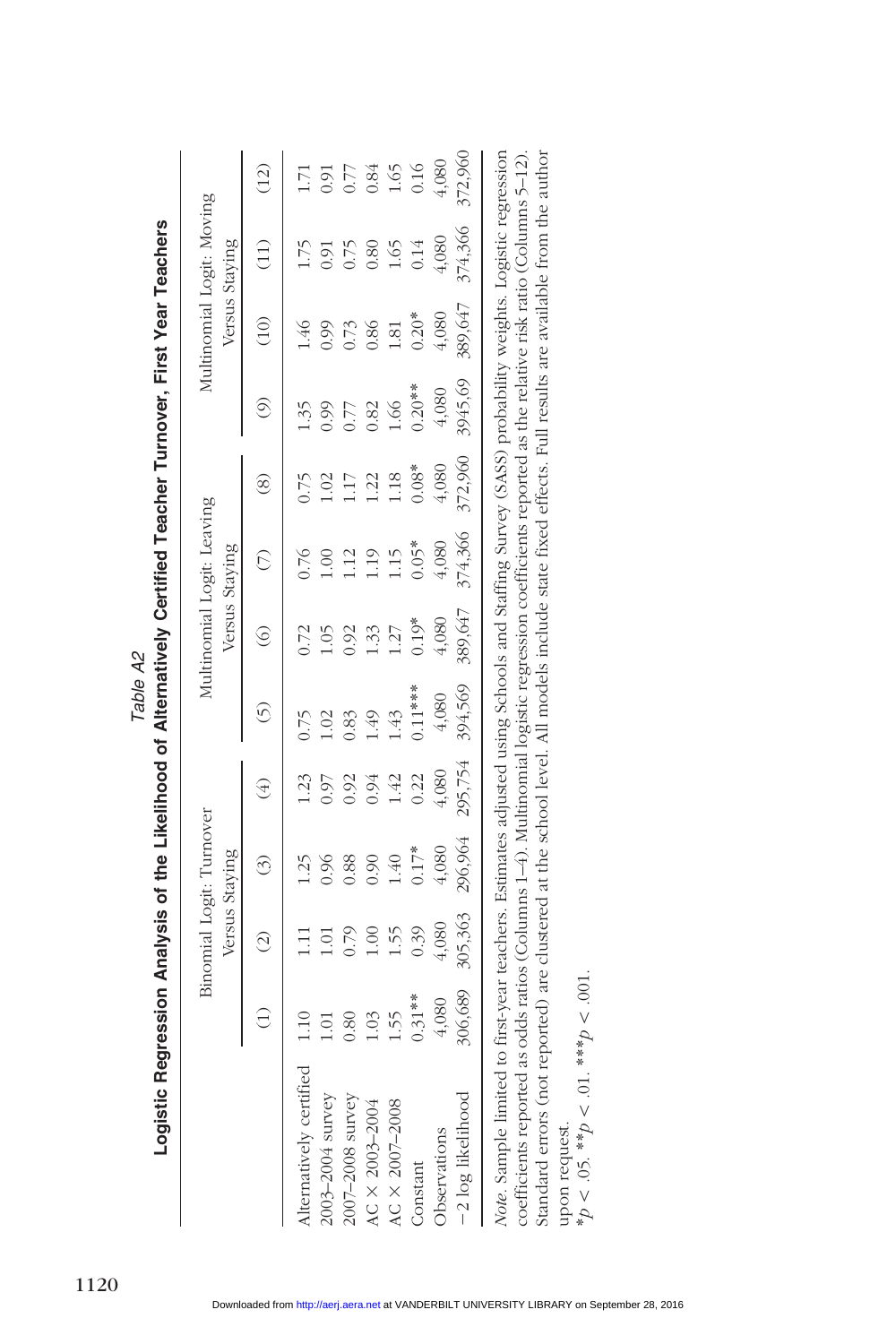## Alternatively Certified Teachers' Turnover Rates

|                                  | LPM: Turnover<br>Versus Staying | LPM:Leaving<br>Versus Staying | LPM:Moving<br>Versus Staying |
|----------------------------------|---------------------------------|-------------------------------|------------------------------|
| Alternatively certified          | $0.07*$                         | 0.02                          | $0.06*$                      |
|                                  | (0.02)                          | (0.45)                        | (0.03)                       |
| Class size                       | $-0.00$                         | $-0.00$                       | 0.00                         |
|                                  | (0.50)                          | (0.16)                        | (0.70)                       |
| Instructional hours per week     | 0.00                            | $-0.00$                       | 0.00                         |
|                                  | (0.81)                          | (0.74)                        | (0.52)                       |
| Female teacher                   | $-0.01$                         | $-0.01$                       | $-0.00$                      |
|                                  | (0.82)                          | (0.80)                        | (0.96)                       |
| Non-White teacher                | $-0.06$                         | $-0.03$                       | $-0.02$                      |
|                                  | (0.36)                          | (0.49)                        | (0.60)                       |
| 30 or younger                    | $-0.01$                         | 0.01                          | $-0.02$                      |
|                                  | (0.69)                          | (0.59)                        | (0.33)                       |
| Attended most selective college  | 0.05                            | 0.02                          | 0.03                         |
|                                  | (0.32)                          | (0.67)                        | (0.32)                       |
| Attended very selective college  | 0.00                            | $-0.04$                       | 0.05                         |
|                                  | (0.93)                          | (0.17)                        | (0.08)                       |
| In-demand teachers               | 0.02                            | $-0.01$                       | 0.03                         |
|                                  | (0.60)                          | (0.61)                        | (0.20)                       |
| Union member                     | 0.00                            | $-0.01$                       | 0.02                         |
|                                  | (0.92)                          | (0.67)                        | (0.65)                       |
| Salary                           | $-0.00$                         | 0.00                          | $-0.00$                      |
|                                  | (0.55)                          | (0.41)                        | (0.12)                       |
| Years teaching in current school |                                 |                               |                              |
| 1 year                           | $-0.03$                         | 0.02                          | $-0.04$                      |
|                                  | (0.41)                          | (0.54)                        | (0.14)                       |
| 2 years                          | $-0.09*$                        | $-0.04$                       | $-0.05$                      |
|                                  | (0.03)                          | (0.22)                        | (0.12)                       |
| 3 years                          | $-0.10*$                        | $-0.03$                       | $-0.07*$                     |
|                                  | (0.03)                          | (0.39)                        | (0.03)                       |
| 4 years                          | $-0.16***$                      | $-0.10**$                     | $-0.06$                      |
|                                  | (0.00)                          | (0.01)                        | (0.12)                       |
| Observations                     | 3230                            | 3230                          | 3230                         |

## Table A3 Coefficients From Linear Probability Models (LPM) of the Likelihood of Alternatively Certified Teacher Turnover

Note. Estimates adjusted using Schools and Staffing Survey (SASS) school-level probability weights. Coefficients from linear probability models. All models include school fixed effects. Standard errors are clustered at the school level.  $*p < .05.$   $*^*p < .01.$   $*^*p < .001.$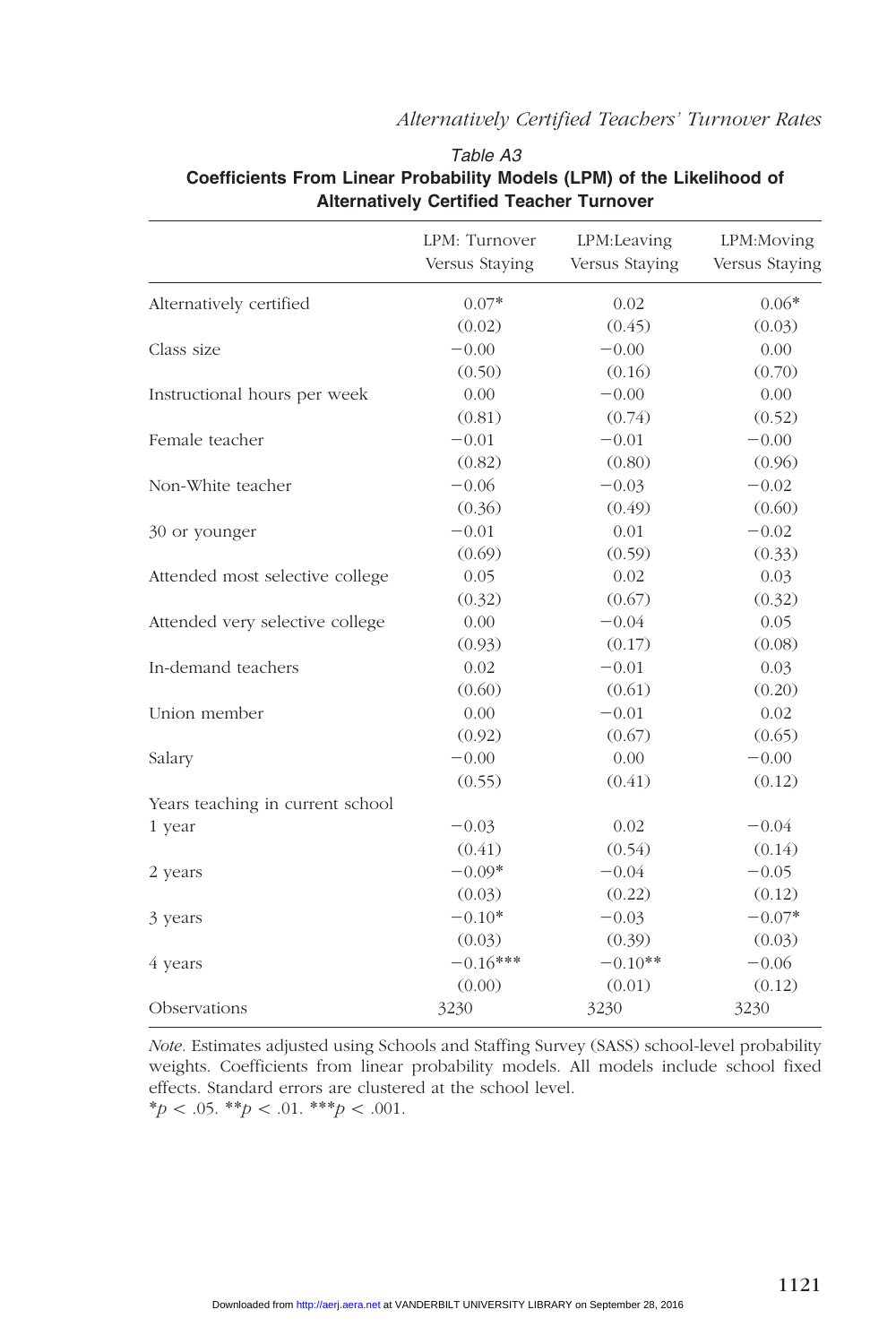#### **Notes**

<sup>1</sup>To address the concern that missing data may bias our estimates, we replicated the data using multiple imputation. The MI suite of commands in Stata was used to estimate 10 imputed data sets. We specified initial values through the MCMC procedure with a 10,000 burn in and 2,500 burn between. Based on estimation of 10 imputed data sets, the results are qualitatively similar. The direction and magnitude of coefficients is generally consistent. Among the coefficients of interest, estimates only become more precise. Full results are available from the author upon request.

 $T$ The principal appraisal of teachers' employment status in the subsequent year creates a risk for the incorrect designation of a teacher's actual employment status. To test, we compared the principal's response to the teacher self-report among first-year teachers who are part of the Beginning Teacher Longitudinal Study. We find that the overall measure of attrition is accurate.

 $A<sup>3</sup>A$  couple of slight changes to the surveys across time should be noted. Between the 1999–2000 and 2003–2004 surveys, ''Earth/space science/geology'' was replaced with ''Earth sciences''; ''English as a second language'' was changed from a unique response category to three separate categories including general, Spanish, or other languages ESL/bilingual education. <sup>4</sup>

The response categories for the question on practice teaching shift both after the 1999–2000 survey, shifting from ''I had no practice teaching,'' ''4 weeks or less,'' ''5–9 weeks," and "10 weeks or more" to "I had no practice teaching," "4 weeks or less," "5–7 weeks," "8–11 weeks," "12 weeks or more" on the  $2003-2004$  survey. Furthermore, beginning on the 2007–2008 survey, a branching question first asks ''Did you have any practice or student teaching?'' before asking about how long the student teaching lasted. Across these different measures, we focus only on those teachers who reported no practice teaching, the one element that remained relatively consistent.

The one remaining difference in this measure is changes in the language of the Likert scale. For the 1999–2000 survey, the 4-point scale asked principals ranged from a serious problem in the school to not a problem in this school. Beginning with the 2003–2004 survey, principals were given five response categories ranging from happens daily to never happens.

 $\alpha$ <sup>6</sup>With an increased focus on mentoring in the 2011–2012 survey, the structure of the survey changes, adding a dedicated question for mentoring (''In your FIRST year of teaching, did you work closely with a master or mentor teacher who was assigned by your school or district?'') compared to being imbedded in a series of supports during their first year of teaching in previous waves of Schools and Staffing Survey.

When running this model using the *xtlogit* command in STATA without survey weights, the odds ratio on alternative certification is  $1.18$  with a p value of .22. The direction of this odds ratio is consistent with differences reported between alternatively certified (AC) and traditionally certified (TC) teachers in Table 2. The magnitude of this estimate is smaller.

 ${}^{8}$ The analytic sample was reduced as a result of nonresponse and a focus on teachers who voluntarily left teaching or moved schools. Across the surveys for leavers and movers, the response rates were 81.9% and 83.6%, respectively (Graham et al., 2011). Two hundred leavers and 130 movers reported not having their contract renewed. Finally, movers who report staying in the same school but in a non-teaching position do not respond on their decision to leave the school. In summary, this sample includes 200 leavers and 320 movers.

 $9$ In results not shown, among movers, 19% of AC teachers and 26% of TC teachers report not returning to their school due to school or district staffing action. This difference is not statistically significant ( $t = 0.78$ ). For leavers, 17% of AC teachers and 22% of TC teachers report turnover as involuntary. This difference is not statistically significant  $(t = .88)$ .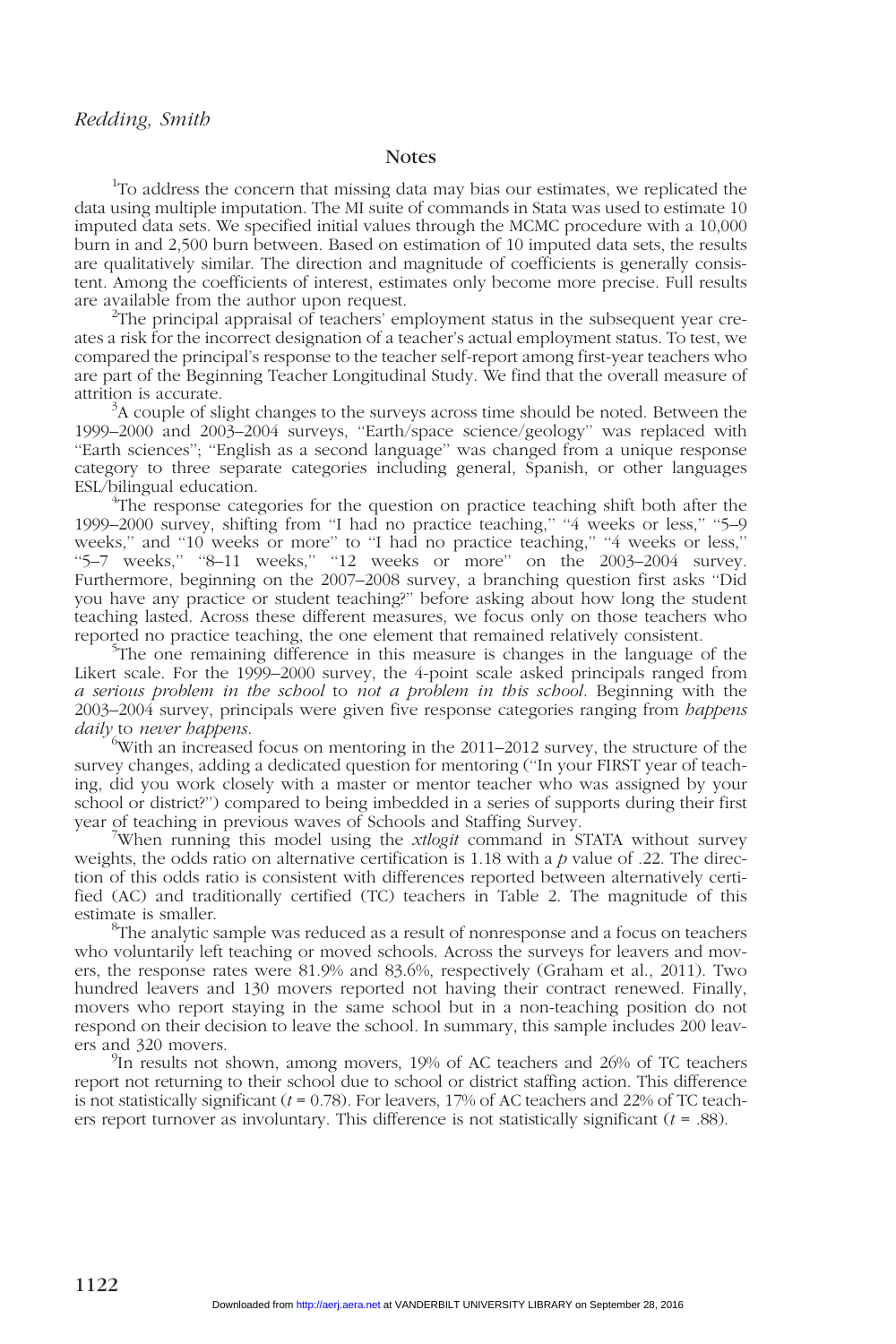## References

- Boyd, D., Dunlop, E., Lankford, H., Loeb, S., Mahler, P., O'Brien, R. O., & Wyckoff, J. (2012). Alternative certification in the long run: A decade of evidence on the effects of alternative certification in New York City. Paper presented at the annual meeting of the American Education Finance and Policy Conference, Boston, MA.
- Boyd, D., Grossman, P. L., Hammerness, K., Lankford, R. H., Loeb, S., McDonald, M., . . . Wyckoff, J. (2008). Surveying the landscape of teacher education in New York City: Constrained variation and the challenge of innovation. *Educational* Evaluation and Policy Analysis, 30(4), 319–343.
- Boyd, D., Grossman, P. L., Ing, M., Lankford, R. H., Loeb, S., & Wyckoff, J. (2010). The influence of school administrators on teacher retention decisions. American Educational Research Journal, 48(2), 303–333.
- Boyd, D., Lankford, R. H., Loeb, S., & Wyckoff, J. (2005). Explaining the short careers of high-achieving teachers in schools with low-performing students. American Economic Review, 95(2), 66–71.
- Borman, G. D., & Dowling, N. M. (2008). Teacher attrition and retention: A meta-analytic and narrative review of the research. Review of Educational Research, 78(3), 367–409.
- Buckley, J., Schneider, M., & Shang, Y. (2005). Fix it and they might stay: School facility quality and teacher retention in Washington, D.C. Teachers College Record, 107(5), 1107–1123.
- Clotfelter, C. T., Ladd, H. F., & Vigdor, J. L. (2007). Teacher credentials and student achievement: Longitudinal analysis with student fixed effects. Economics of Education, 26(6), 673–682.
- Clotfelter, C. T., Ladd, H. F., & Vigdor, J. L. (2010) Teacher credentials and student achievement in high school: A cross-subject analysis with student fixed effects. Journal of Human Resources, 45(3), 655–681.
- Clotfelter, C. T., Ladd, H. F., & Vigdor, J. L. (2011). Teacher mobility, school segregation, and pay-based policies to level the playing field. Education Finance and Policy, 6(3), 399–438.
- Cochran-Smith, M., Cannady, M., McEachern, K., Mitchell, K., Piazza, P., Power, C., & Ryan, A. (2012). Teachers' education and outcomes: Mapping the research terrain. Teachers College Record, 114(10), 1–49.
- Cohen-Vogel, L., & Smith, T. M. (2007). Qualifications and assignments of alternatively certified teachers: Testing core assumptions. American Educational Research Journal, 44(3), 732–753.
- Constantine, J., Player, D., Silva, T., Hallgren, K., Grider, M., Deke, J., & Warner, E. (2009). An evaluation of teachers trained through different routes to certification (NCEE Publication No. 2009-4043). Washington, DC: Institute of Education Science.
- Darling-Hammond, L., Chung, R., & Frelow, F. (2002). Variation in teacher preparation: How well do different pathways prepare teachers to teach? Journal of Teacher Education, 53(4), 286–302.
- Foderaro, L. W. (2010, April 18). Alternate education for teachers gaining ground. New York Times[. Retrieved from http://www.nytimes.com/2010/04/19/educa](http://www.nytimes.com/2010/04/19/education/19regents.html?pagewanted=all&_r=0) tion/19regents.html?pagewanted=all&\_r=0
- Glazerman, S., Mayer, D., & Decker, P. (2006). Alternative routes to teaching: The impacts of Teach for America on student achievement and other outcomes. Journal of Policy Analysis and Management, 25(1), 75–96.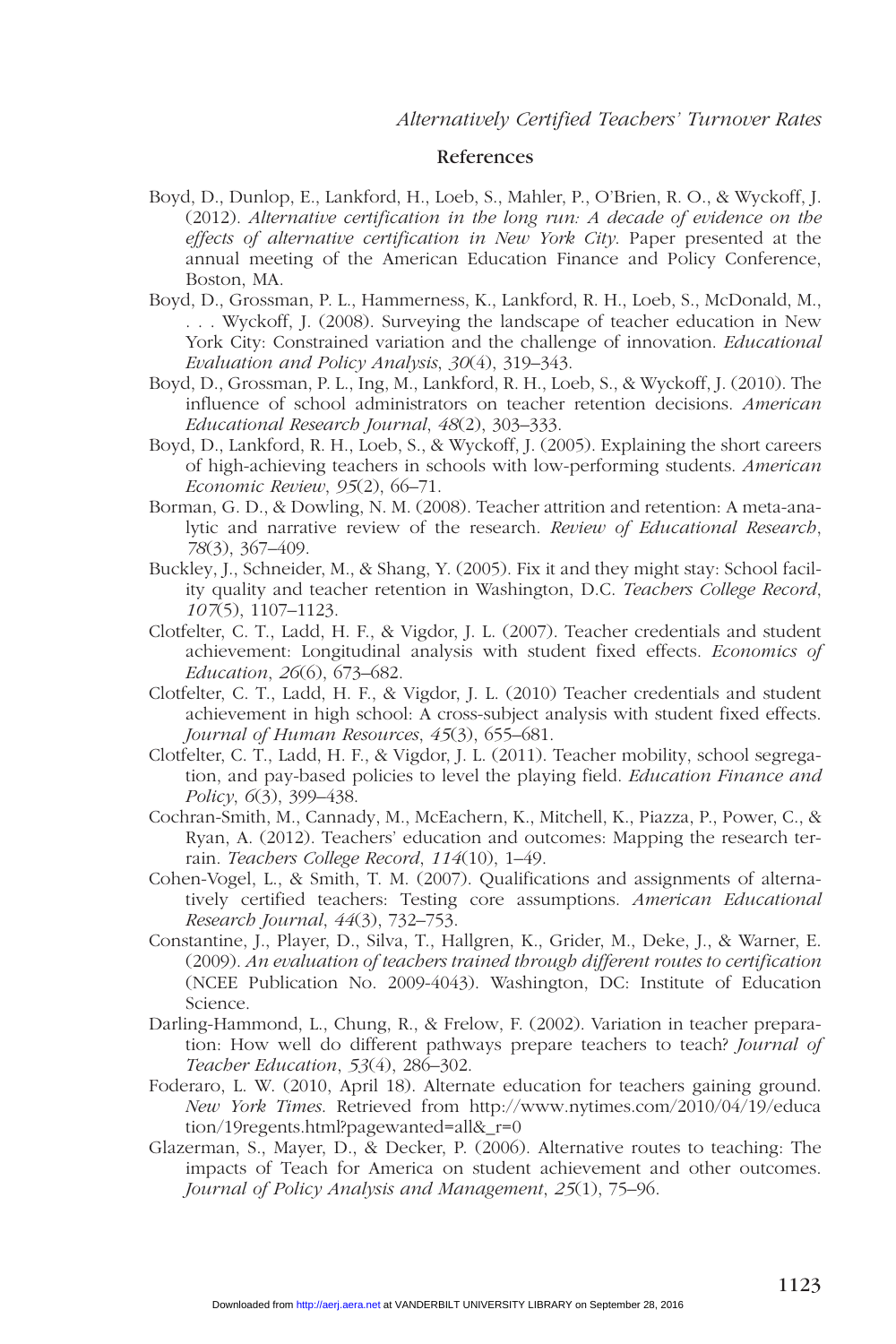- Goldhaber, D., Gross, B., & Player, D. (2011). Teacher career paths, teacher quality, and persistence in the classroom: Are schools keeping their best? Journal of Policy Analysis and Management, 30(1), 57–87.
- Goldhaber, D., Strunk, K. O., Brown, N., & Knight, D. S. (2015). Lessons learned from the Great Recession: Layoffs and RIF-induced teacher shuffle (CALDER Working [Paper No. 129\). Retrieved from http://www.caldercenter.org/publications/les](http://www.caldercenter.org/publications/lessons-learned-great-recession-layoffs-rif-induced-teacher-shuffle) sons-learned-great-recession-layoffs-rif-induced-teacher-shuffle
- Graham, S., Parmer, R., Chambers, L., Tourkin, S., Lyter, D. M., & Cross, F. (2011). Documentation for the 2008–09 Teacher Follow-up Survey (NCES 2011-304). Washington, DC: National Center for Education Statistics, Institute of Education Sciences.
- Greenberg, J., Walsh, K., & McKee, A. (2014). 2014 teacher prep review: A review of the nation's teacher preparation programs. Washington, DC: National Center on Teacher Quality.
- Grissom, J. A. (2011). Can good principals keep teachers in disadvantaged schools? Linking principal effectiveness to teacher satisfaction and turnover in hard-tostaff environments. Teachers College Record, 113(11), 2552–2585.
- Henry, G. T., Bastian, K. C., & Fortner, C. K. (2011). Stayers and leavers: Early-career teacher effectiveness and attrition. Educational Researcher, 40(6), 271–280.
- Henry, G. T., Purtell, K. M., Bastian, K. C., Fortner, C. K., Thompson, C. L., Campbell, S. L., & Patterson, K. M. (2014). The effects of teacher entry portals on student achievement. Journal of Teacher Education, 65(1), 7–23.
- Horng, E. L. (2009). Teacher tradeoffs: Disentangling teachers' preferences for working conditions and student demographics. American Educational Research Journal, 46(3), 690–717.
- Humphrey, D. C., & Wechsler, M. E. (2007). Insights into alternative certification: Initial findings from a national study. Teachers College Record, 109(3), 483–530.
- Humphrey, D. C., Wechsler, M., & Hough, H. (2008). Characteristics of effective alternative teacher certification programs. Teachers College Record, 110(1), 1–63.
- Ingersoll, R. M. (2001). Teacher turnover and teacher shortages: An organizational analysis. American Educational Research Journal, 38(3), 499–534.
- Johnson, S. M., Birkeland, S. E., & Peske, H. G. (2006). Life in the fast track: How states seek to balance incentives and quality in alternative teacher certification programs. Educational Policy, 19(1), 63–89.
- Johnson, S. M., Kraft, M. A., & Papay, J. P. (2012). How context matters in high-need schools: The effects of teachers' working conditions on their professional satisfaction and their students' achievement. Teachers College Record, 114(10), 1–39.
- Kane, T. J., Rockoff, J. E., & Staiger, D. O. (2008). What does certification tell us about teacher effectiveness? Evidence from New York City. Economics of Education Review, 27(6), 615–631.
- Kee, A. N. (2012). Feelings of preparedness among alternatively certified teachers: What is the role of program features? *Journal of Teacher Education*, 63(1), 23–38.
- Ladd, H. F. (2011). Teachers' perceptions of their working conditions: How predictive of planned and actual teacher movement? Educational Evaluation and Policy Analysis, 33(2), 235–261.
- Lankford, M., Loeb, S., & Wyckoff, J. (2002). Teacher sorting and the plight of urban schools: A descriptive analysis. Educational Evaluation and Policy Analysis, 24(1), 37–62.
- Loeb, S., Darling-Hammond, L., & Luczak, J. (2005). How teaching conditions predict teacher turnover in California schools how teaching conditions predict teacher turnover in California schools. Peabody Journal of Education, 80(3), 44-70.